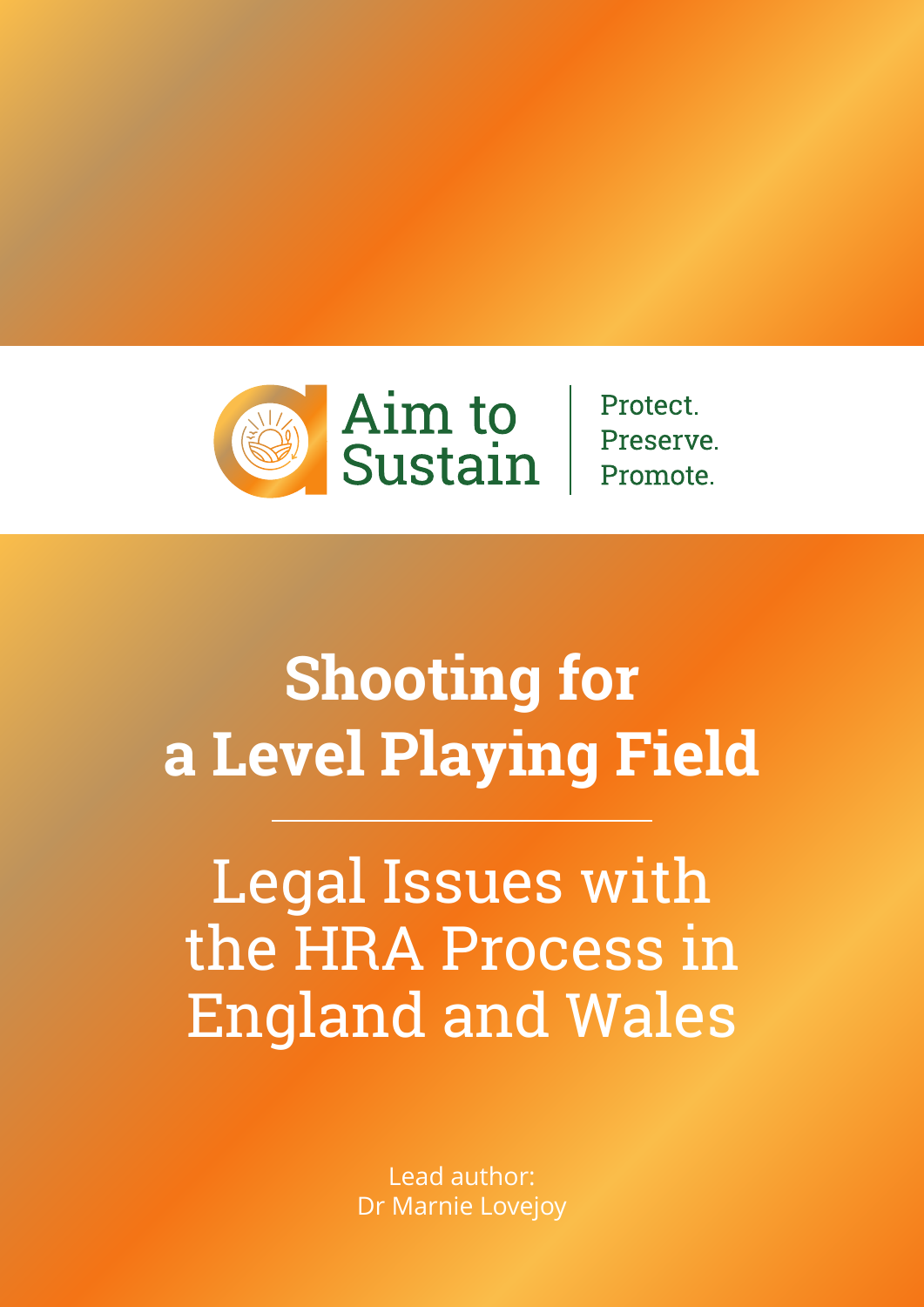

Protect. Preserve. Promote.

# **Table of Contents**

| <b>Executive Summary</b>                                                             | $\overline{2}$ |
|--------------------------------------------------------------------------------------|----------------|
| <b>Recommendations</b>                                                               | 3              |
| <b>Current Legal Issues</b>                                                          | 5              |
| The precautionary principle in the context of conservation and biodiversity          | 6              |
| Implication from a lack of a legal definition of the terms 'plan' and 'project'      | 12             |
| The effect of the interdependence between the WCA 1981, CHSR 2017                    |                |
| and other legal frameworks                                                           | 17             |
| Meaning of 'not directly connected with or necessary to the management of that site' | 19             |
| The LSE stage                                                                        | 21             |
| Meaning of the term 'likely significant effect'                                      | 21             |
| Mitigating factors integral to a plan or project                                     | 23             |
| Appropriate assessments                                                              | 26             |
| Meaning of the term 'ascertain'                                                      | 27             |
| Meaning of the terms 'adverse effects'                                               | 29             |
| Causation versus correlation                                                         | 30             |
| <b>Conclusions</b>                                                                   | 32             |
| <b>References</b>                                                                    | 33             |
| <b>ANNEX</b>                                                                         | 36             |
| Legal Framework                                                                      | 36             |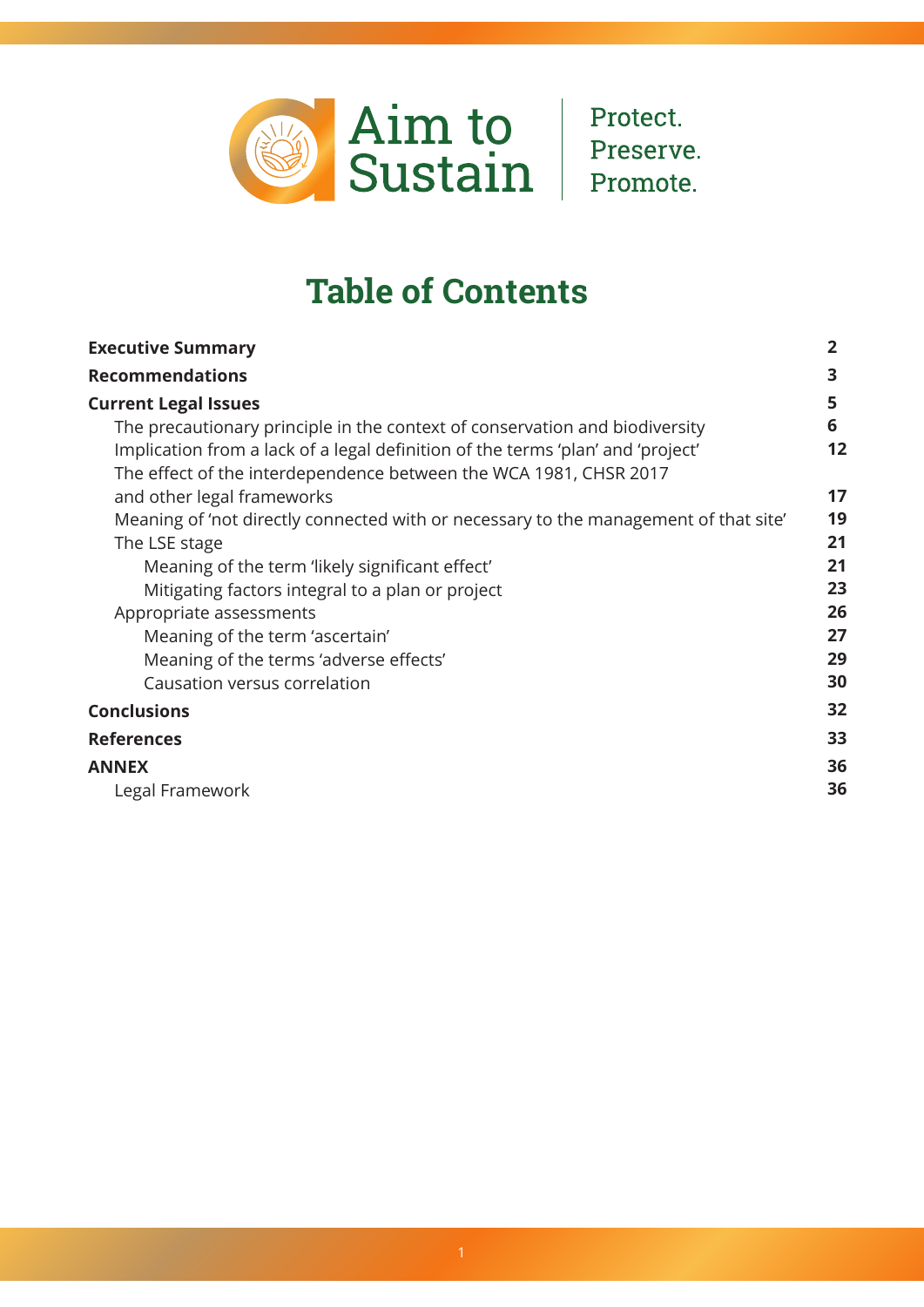# **Executive Summary**

Habitats Regulations Assessments (HRA) are undertaken to identify plans and projects that have the potential to undermine the conservation objectives of Protected Sites in England and Wales. In conclusion of an HRA, relevant authorities can either agree to plans or projects with or without conditions or refuse them in order to prevent environmental damage.

Aim to Sustain partner organisations have a wide experience of HRAs, including around the consenting of wildfowling, upland management for grouse, licences for the release of game birds in and near Protected Sites, and the use of general licences for controlling 'pest' bird species. Many of the shooting related activities, which are now subject to HRAs, predate the designation of these sites – sometimes by hundreds of years. These activities have often contributed to the creation or maintenance of the very features that made these sites worthy of a protected designation in the first place.

The Conservation of Habitats and Species Regulations 2017 (as amended) (CHSR 2017) and related legislation contain unsustainable legal ambiguities and provide regulating authorities with a vast latitude of discretion when applying specific provisions. Consequently, the meaning of legal thresholds or trigger terms, such as 'plan' or 'project' or 'likely significant effect', has in practice been almost completely eroded. Relevant authorities, therefore, apply HRAs remarkably inconsistently. We observe in relation to shooting, that authorities are currently micro-regulating activities that have no or only a minor impact on Protected Sites – either because they are the most convenient to be regulated or because decisions are made based on the fear of being challenged by judicial activists. At the same time, activities with a higher and potentially irreversible environmental impact are falling through the cracks.

This has two fatal consequences for our National Site Network (NSN). Firstly, resources of relevant authorities are being disproportionately spent on regulation depriving them from crucial restoration and enhancement projects. If this approach persists in the future, the conservation status of our NSN will at best remain stable, but it has no chance of improvement. Secondly, for the lack of a defined meaning, relevant authorities apply an overly rigid form of the precautionary principle on all aspects of HRAs, which does not consider the complex systems at play in conservation and biodiversity. This has the paradoxical consequence that conservation objectives are being undermined by the very decisions that are taken to protect them. Long term environmental gains are being lost in short-sighted, rigid bureaucracy.

Shooters are conservationists, working hand in hand with farmers and landowners. We protected and managed valuable sites long before nature designations. We have a wealth of knowledge about our habitats and unrivalled experience in managing them. We want to see an effective, fair and proportionate system that regulates the activities that cause the greatest harm and not those that are the most convenient to be regulated. We propose that the current ineffective approach to HRAs is replaced with cooperative, innovative and adaptable management strategies that truly benefit our environment long term.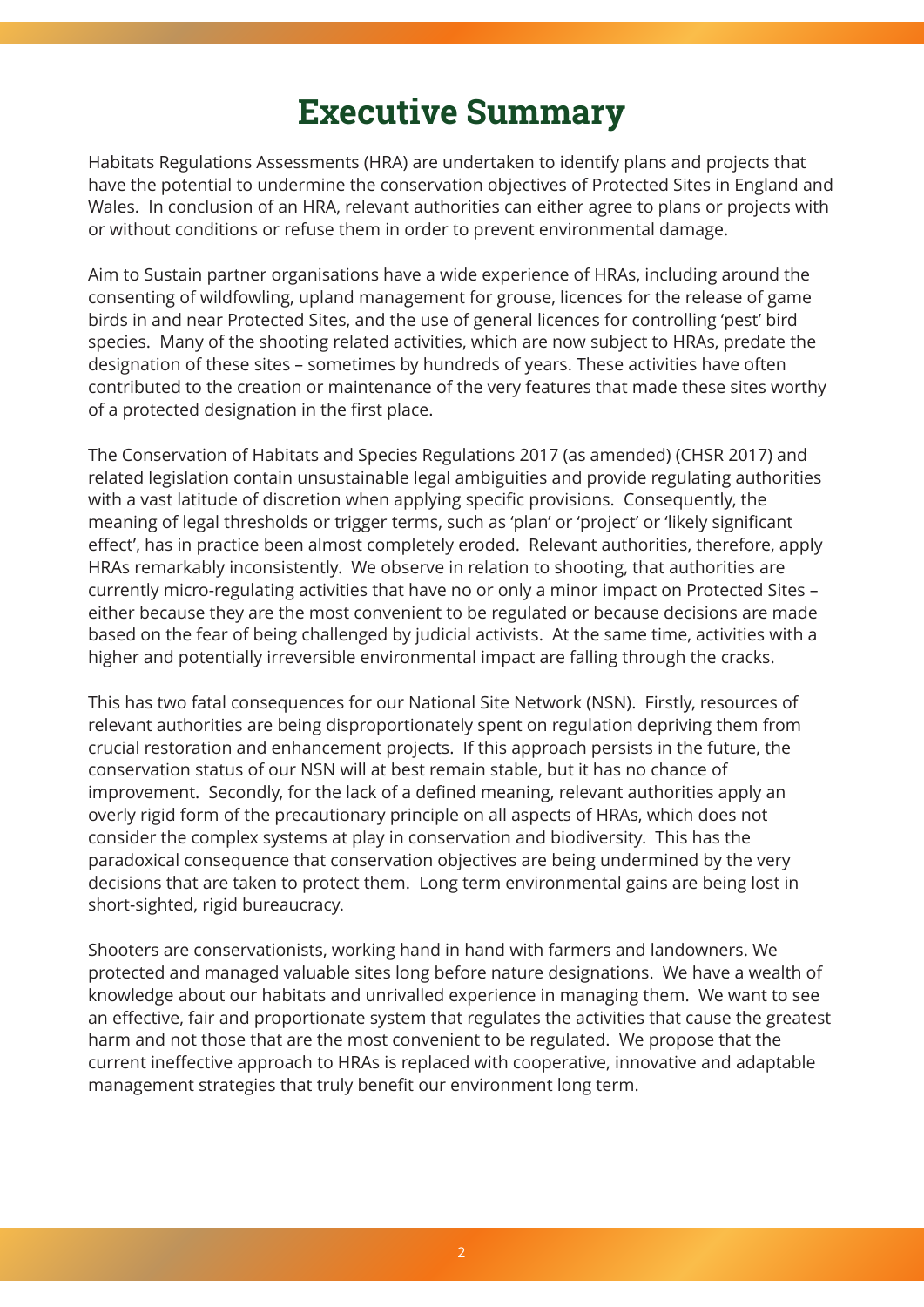### **Recommendations**

- **Implement the precautionary principle for HRAs on a sliding scale of proportionality depending on the risk of harm.** The precautionary principle was established to deal with threats with clear cause and effect, such as industrial pollution. When applied to complex systems like conservation and biodiversity its rigidity can lead to perverse outcomes, such as ignoring significant future environmental gains by prohibiting activities with no or minor environmental impacts. This has led to the micro-regulation of century-old habitat management measures, with no regard to the long-term environmental impact of the change or cessation of such practices. To avoid such outcomes, the precautionary principle must be applied on a sliding scale of proportionality depending on the risk of harm. The risk of serious or irreversible harm should indeed attract strict precaution, but the risk of minor or transient harm requires a more adaptable approach, particularly if potential long term environmental gains are at stake. The precautionary principle must not be a justification for disguised protectionism, but a positive and proportionate policy tool taking into consideration economic, social, and environmental factors. *[below]*
- **Implement a legal definition of the trigger terms in the CHSR 2017.** Trigger terms for HRAs, such as 'plan', 'project', 'ascertain' and 'adverse effect', are not define[d in law f](#page-6-0)or the fear of creating exploitable lacunae. These terms, especially 'plan' or 'project', should operate as filters to avoid unnecessary HRAs, but, in the absence of definitions, regulating authorities interpret these terms so widely that they lose all meaning or relevance. In consequence, unnecessary HRAs are being undertaken and resources wasted that could otherwise be used to restore and enhance our NSN. *[below]*
- **Recognise the importance of the 'likely significant effect' (LSE) threshold.** The LSE threshold exists to avoid unnecessary HRAs, but the [nuances](#page-12-0) of 'likely' and 'significant' are largely ignored by relevant authorities. For example, Natural England (NE) acknowledges that wildfowling does not reduce waterfowl populations, yet consent applications are routinely progressed to a full HRA. Again, this approach wastes resources on unnecessary micro-regulation that could otherwise be used for restoration and enhancement projects. *[below]*
- **Appropriate assessments must be consistent and include a holistic, fair and precise analysis of the case b[ased on](#page-21-0) cause and effect:** The outcomes of HRAs are remarkably inconsistent depending on the relevant authority and even the specific author within an authority. This renders the process unfair, ineffective and highly unpredictable, but could be addressed by providing clear definitions of trigger terms. Furthermore, relevant authorities make decisions based on disparate local information without considering the holistic effect of global factors such as climate change on the site and the network. *[below]*
- **Facilitate scientific research on Protected Sites.** Scientific research on Protected Sites is currently inhibited by an overly precautious HRA process. Such research is vital fo[r a](#page-26-0)  better understanding of the functioning of the ecosystems on our Protected Sites and should underpin all conservation measures. *[below]*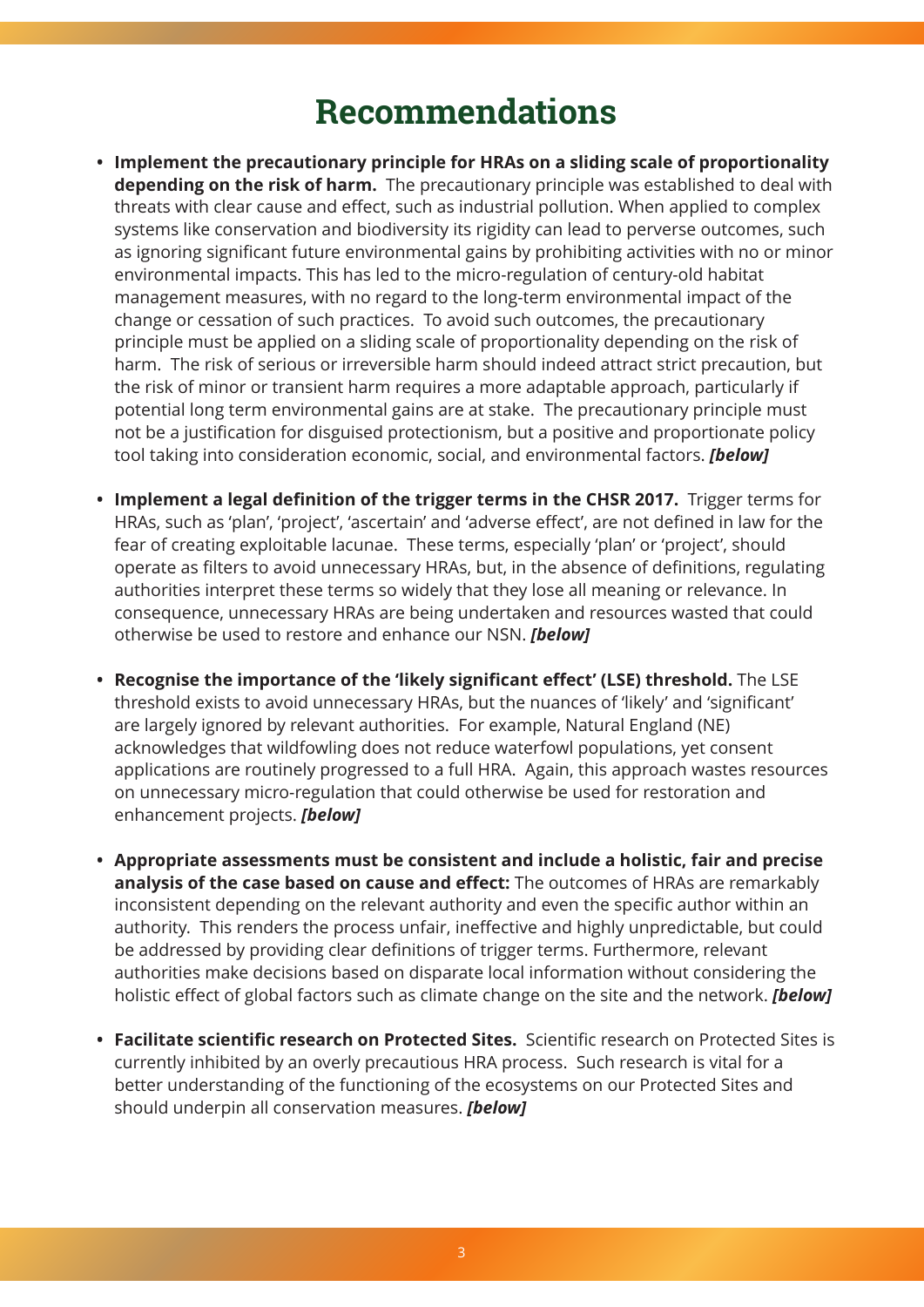- **Review the interdependence between the WCA 1981 and the CHSR 2017 and consolidate the regulatory frameworks.** The interdependence between conservation legislation must be reviewed. The fact that only 'owners' and 'occupiers' of SSSIs can and must apply for consent for certain activities creates exploitable lacunae and unfairly prevents some users from appealing consenting decisions regulating their activity. Activities with a minor environmental impact are over-regulated, while high impact activities are falling through the net. Relevant authorities recognise the impact of such loopholes on the conservation objectives of our NSN yet have become mired in bureaucracy and are failing to act. *[below]*
- **Acknowledge that 'mixed' projects with a dual purpose can be considered necessary to the management of a site.** H[abitat ma](#page-17-0)nagement activities that are beneficial for the conservation objectives, i.e., predator control or vegetation management, must be considered 'necessary to the management' of a site despite their dual purpose. Such activities should not systematically be subjected to HRAs. A potential restriction or prohibition of such long-standing activities must be governed by the same precautionary approach in order to ensure that conservation objectives are not undermined. *[below]*
- **Recognise that mitigating factors that are an integral part of a project must be considered at the LSE stage.** Mitigating factors that are an integral part of a p[roject, su](#page-19-0)ch as shooting moratoria or severe weather protocols, must be considered at the LSE stage. It would be inefficient to separate these elements and proceed a plan or project to the appropriate assessment (AA) stage even though it has no effect on the conservation objectives in its totality. *[below]*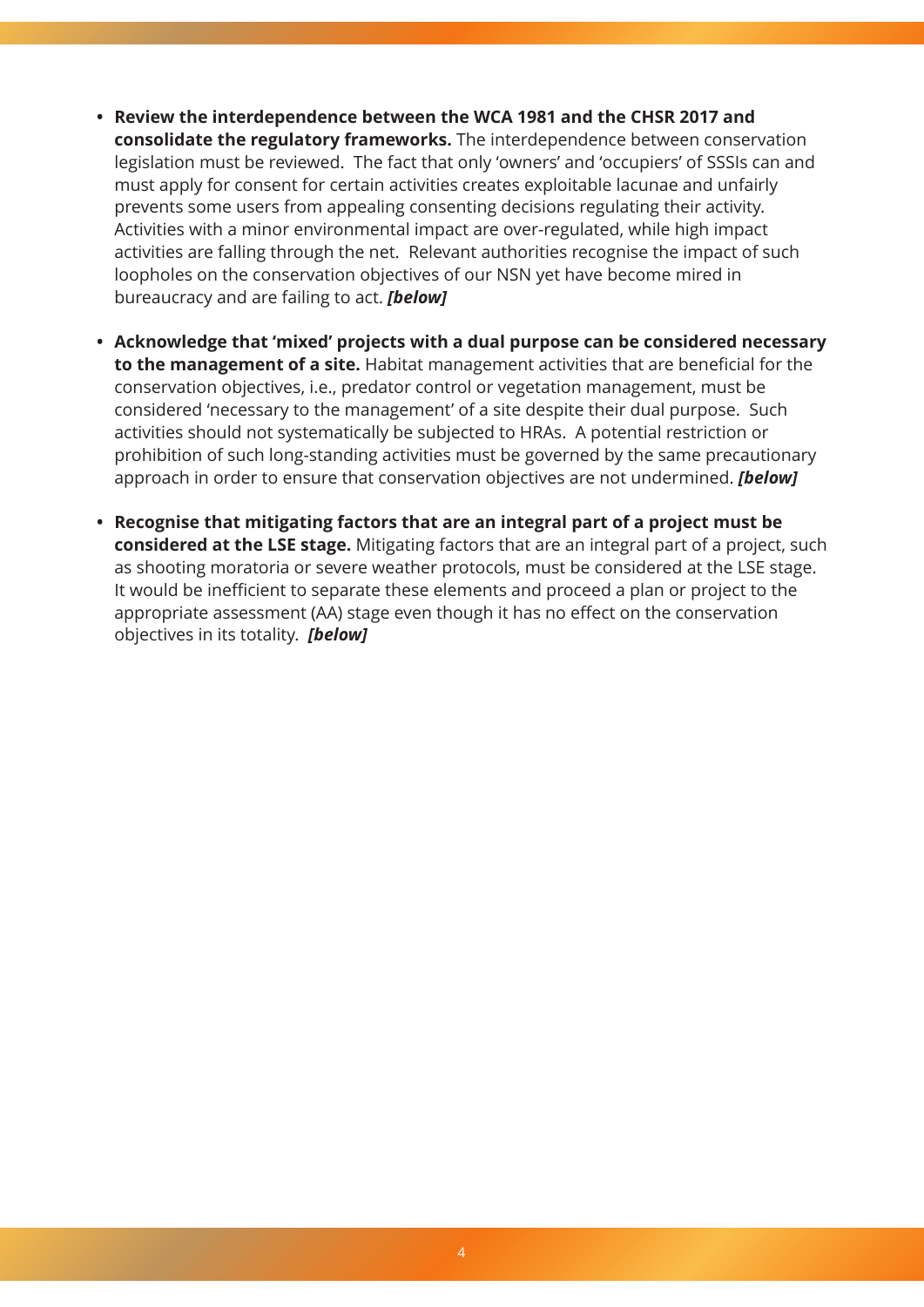## **Current Legal Issues**

In essence, an HRA is triggered if a 'plan' or 'project', which is not directly connected with or necessary to the management of that site, is likely to have a significant effect (LSE) on a Protected Site (PS), either alone or in combination with other plans or projects. If this is the case, the competent authority must undertake an appropriate assessment of the implications of the 'plan' or 'project' in view of that site's conservation objectives. The competent authority may only agree to the 'plan' or 'project' after having ascertained that it will not adversely affect the integrity of the site. The HRA process, therefore, consists of two main stages, the LSE stage (or screening stage) and the AA stage. Both stages are underpinned by the precautionary principle.

The trigger terms such as 'plan' or 'project', 'likely significant effect', 'adverse effect' etc. are not defined in the regulations.<sup>1</sup> While case law, both on a European and a domestic level, attempted to elucidate the meaning of these terms, ambiguity and vagueness remains. As a consequence, it is often within the discretion of a relevant authority to decide whether the threshold these trigger terms set is reached in a specific case.

In the following, we will highlight the current legal issues deriving from the design of the provisions governing HRAs, their application as well as the underpinning precautionary principle. Based on that we recommend law and policy reforms. It is important to note that none of our recommendations will weaken the current level of protection in relation to Protected Sites. On the contrary, the recommendation will allow for an effective, fair and consistent HRA process with a firm focus on the conservation objectives.

We have reproduced the most important provisions of the applicable legal framework as a reference point in the Annex of this paper *[below].*

1These terms are neither defined in the Council Directive 92/43/EEC of 21 May 1992 on the conservation of natural habitats and of wild fauna and flora (Habitats Directive) nor the CHSR 2017.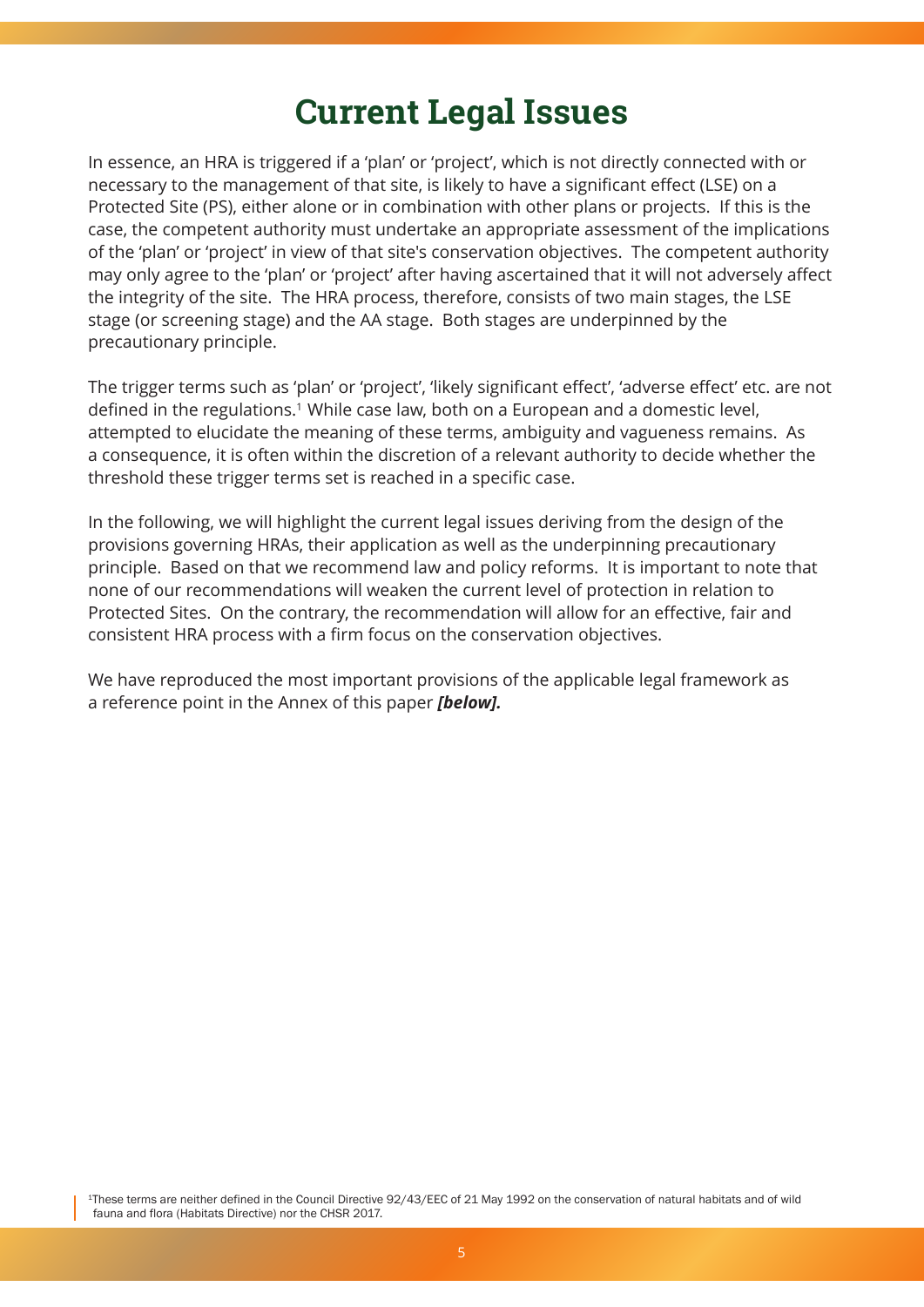### <span id="page-6-0"></span>**The precautionary principle in the context of conservation and biodiversity**

The precautionary principle underpins all stages of the HRA process. We therefore discuss this overarching principle before analysing the various elements of an HRA.

The precautionary principle originally emerged to prevent emissions of harmful substances into our waters.2 It was first enshrined as an element of international environmental policy in the form of Principle 15 of the Rio Declaration on Environment and Policy to which the UK is a signatory.<sup>3</sup> The meaning of the precautionary approach or principle was described as follows:

"Where there are **threats of serious or irreversible damage**, lack of full scientific certainty shall not be used as a reason for postponing cost-effective measures to prevent environmental degradation". (**Emphasis** added).

Article 191(2) of the Treaty of the Functioning of the European Union (TFEU) further set out that European environmental policy should be based on the precautionary principle:

2. Union policy on the environment shall aim at a high level of protection taking into account the diversity of situations in the various regions of the Union. It shall be based on the precautionary principle and on the principles that preventive action should be taken, that environmental damage should as a priority be rectified at source and that the polluter should pay.

Even though Article 191(2) of the TFEU is not applicable in the UK after the Brexit implementation period, the precautionary principle is considered to be an integral part of Article 6 of the Habitats Directive and therefore retained law through the Habitats Regulations that transpose the Directive into domestic law.4 This will be the case until the Habitats Regulations are modified. The precautionary principle will further be enshrined in environmental law through the implementation of the Environment Bill.<sup>5</sup>

The rationale behind the precautionary principle seems clear. However, its practical application and scope remain equivocal<sup> $6$ </sup> – particularly in the area of conservation. As a general rule, the precautionary principle should be applied in relation to threats of potential serious impacts on the environment or human health, which are unacceptable, and where government action should be taken in relation to such threats, even though the issue in question is governed by scientific uncertainty or an ongoing scientific debate.<sup>7</sup>

The definition of the principle, as described in the Rio declaration, focuses on potential **serious** or **irreversible** damage as a trigger for a precautionary approach<sup>8</sup>, while the Habitats Directive engages the term **likely significant effect**. *Von Schomburg* suggests that

5Environment Bill, section 18.

<sup>2</sup>Deville A ,Harding R, Applying the Precautionary Principle (The Federation Press 1997) 14.

<sup>3</sup>Report of the United Nations Conference on Environment and Development, Rio Declaration on Environment and Development (1992) A/CONF.151/26 (Vol. I), principle 15.

<sup>4</sup>European Union Withdrawal Act 2018 (as amended), sections 2 and 3.

<sup>6</sup>See for example, comments about the application of the principle in the UK in relation to sheep dips and GM crops, in Science for Environment Policy, 'FUTURE BRIEF: The precautionary principle: Decision making under uncertainty' (issue 18, 2017) 11.

<sup>7</sup>Von Schomberg R, 'The precautionary principle and its normative challenges' in: Fisher E, Jones J, von Schomberg R (eds), *Implementing the Precautionary Principle, Perspectives and Prospects* (EE 2006) 19, 23.

<sup>8</sup>The same level of seriousness seems to underpin the Environment Bill, see DEFRA, 'Draft Environmental Principles Policy Statement' (2021) 18.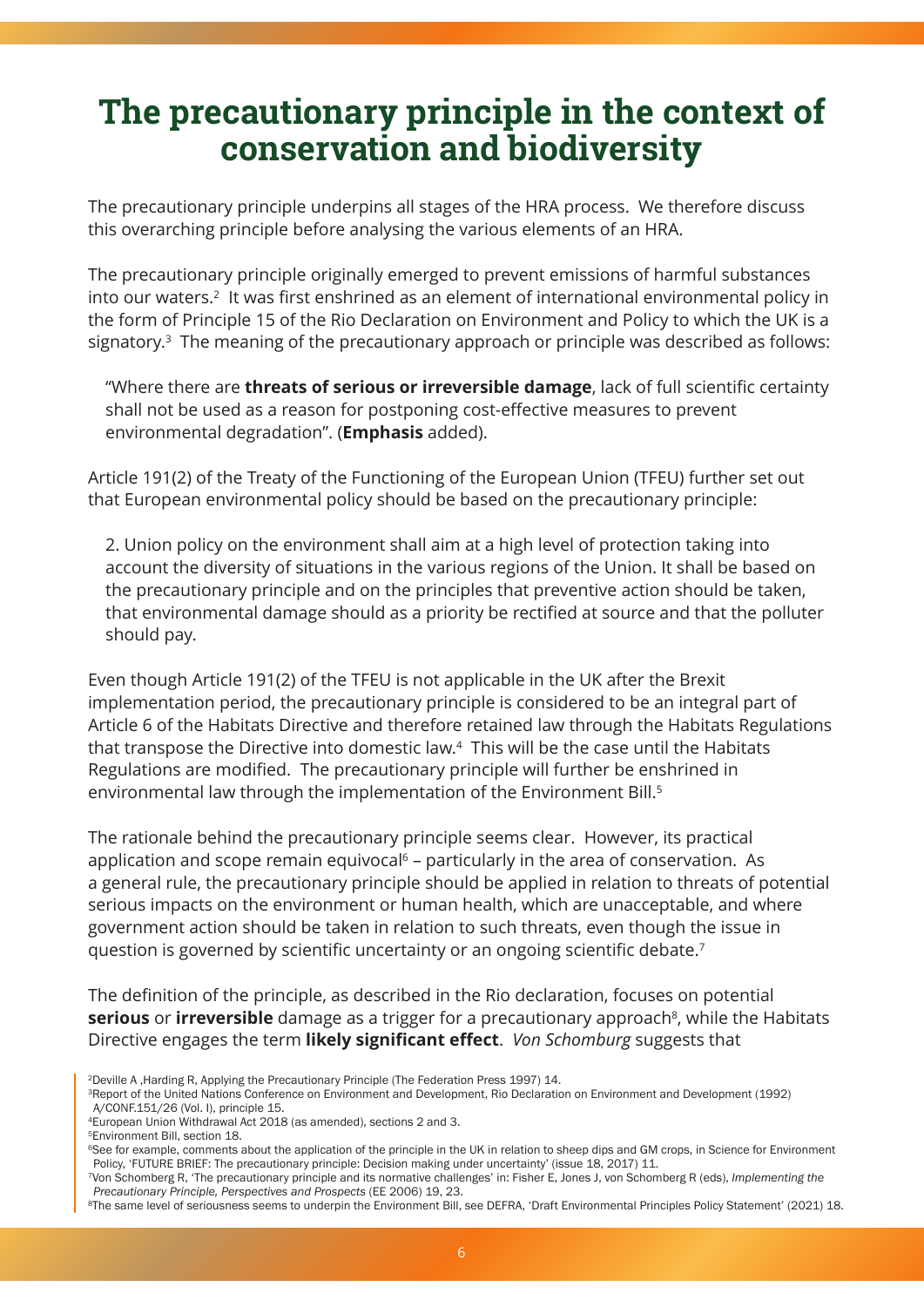whether the principle is triggered or not should in fact not depend on any abstract definition of seriousness but should be determined by the level of protection each member state chooses to apply – indicating a margin of appreciation.9

*Moyle* analyses the precautionary principle in the context of biodiversity and points out that the precautionary principle should not be applied in the same manner to pollution scenarios and conservation issues.<sup>10</sup> He warns that a strict application of the precautionary principle in relation to conservation, which is much more complex in its cause and effect, could have the perverse outcome that future significant gains are being lost by preventing current insignificant harms:

"The main merit of the precautionary principle is that it deals with irreversible environmental harms. Nonetheless, the exclusive focus on avoiding harm ignores potential environmental gains from different strategies. This makes the precautionary principle extremely timid. The fear of a loss dominates the strategy. While some risk aversion is warranted – and this is especially the case in the presence of irreversibility – **this timidity leads to foregone opportunities to improve conservation outcomes**."11

"The precautionary principle's chief merit is the drive to avoid irreversible environmental harms. The precautionary principle is, however, difficult to apply in conservation work because of its extremely timid nature. Uncertainty in the biodiversity context differs from the original industrial context of the precautionary principle, as environmental harms are associated with many of the management options facing decision-makers. **The focus on avoiding harm implies that the opportunities for conservation gains are lost if they are associated with any potential harms.**"12 (**Emphasis** added.)

In relation to shooting activities, we experience in practice exactly what *Moyle* predicts. A rigid precautionary approach applied by NE and Natural Resources Wales (NRW) leads to the perverse result that future conservation gains are being lost because of an overly bureaucratic desire to micro-regulate small-scale activities that are sustainable and have no or only a minor environmental impact. Relevant authorities, at times, quite literally fail to see the wood for the trees.

For example, vegetation management on grouse moors is being restricted because it has a minor, and likely short-term, effect on the hydrology of deep peat and a minor effect on emissions of greenhouse gases (GHG).<sup>13</sup> The perverse outcome of this restriction is an increased risk of occurrence of wildfires.14 Wildfires on peatland, not to mention their GHG emissions, have the capacity to cause enormous and irreversible damage to our blanket

9Von Schomberg (n 7) 24-25.

13EMBER project, 'Effects of Moorland Burning on the Ecohydrology of River Basins, Key Findings from the EMBER project',

https://water.leeds.ac.uk/wp-content/uploads/sites/36/2017/06/EMBER\_full-report.pdf last accessed 5th October 2021; Farage, P, Ball, A, McGenity T J, et al, 'Burning management and carbon sequestration of upland heather moorland in the UK' (2009) Aust. J. Soil Res. 47, 351- 361.

14McMorrow J, Lindley S, Aylen J et all, 'Moorland wildfire risk, visitors and climate change patterns prevention and policy' in: Bonn A, Allot K, Huback K et al (eds) *Drivers of Change in Upland Environments* (Routledge 2008), 404-431.

<sup>10</sup>Moyle B, 'Making the Precautionary Principle Work for Biodiversity: Avoiding Perverse Outcomes in Decision-making Under Uncertainty' in: Cooney R, Dickson B (eds), Biodiversity & the Precautionary Principle (Earthscan 2015) 159, 163. 11ibid, 166.

<sup>12</sup>ibid, 171.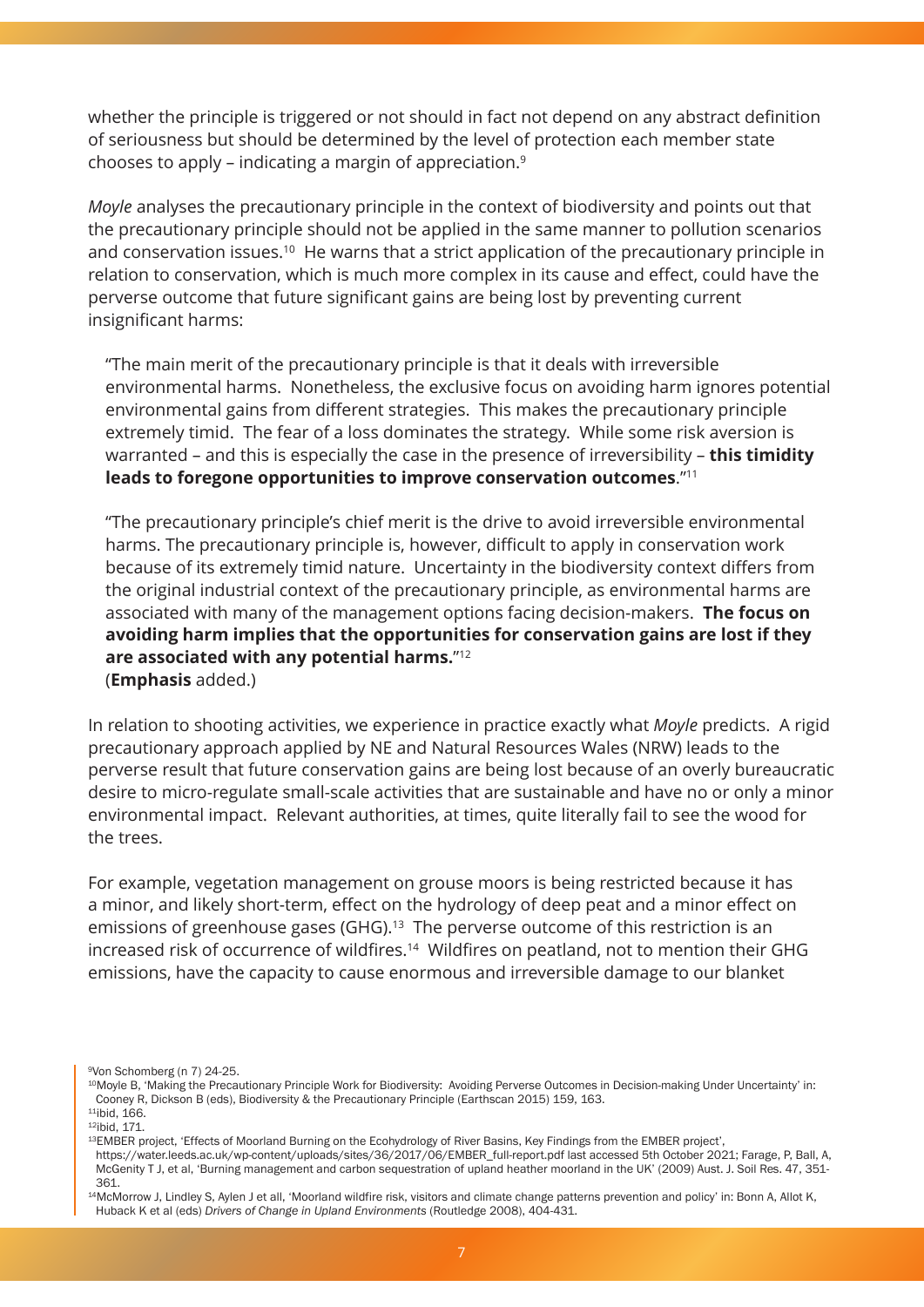bog15 – one of our rarest and most protected landscapes. Vegetation management by burning also effects the habitat diversity available for ground nesting birds. On grouse moors endangered bird species are currently bucking national trends of decline. Growth of unmanaged vegetation would naturally force out those species, which would contribute further to their decline. Prescribed burning has taken place on our moors for centuries, if not millennia, and has shaped landscapes that are now deemed to be amongst the most valuable and therefore worthy of a special protection designation. Neither the environmental impact of a cessation of burning nor its replacement with other vegetation management methods have yet been studied sufficiently to ascertain that restrictions of burning will not have an impact on the conservation objectives of Protected Sites that is far higher than prescribed burning itself.

Wildfowling activities are currently being micro-regulated, although wildfowlers were pioneers in conservation and habitats management and acted as wardens on our estuaries for centuries.16 For instance, the Barton on Humber Wildfowling club, has installed mallard nesting tubes on most of their land holdings, which are monitored throughout the year. This intervention has the capacity of boosting the nesting success of mallard from as low as 15% to in excess of 80%. This is an extremely important conservation measure considering the species is seeing both national and international declines. With their interventions, this club provides for far more mallard than they take throughout the season. Their activity is clearly sustainable and beneficial for the conservation objectives of the site, yet it is restricted. If we lose our wildfowlers because overly precautious restrictions render their activity unviable, we lose not only a pool of engaged and highly experienced conservationists but also invaluable and successful conservation work on our estuaries.

Predator and pest control measures are globally recognised as a necessary tool to manage habitats and ecosystems and even the RSPB uses lethal predator control to protect ground nesting birds. In the UK, general and individual licences, have helped us balance our ecosystems for decades. However, for the last few years such measures have faced restrictions.17 These restrictions are, for the majority, untested as to their environmental impact. A change in long-standing predator and pest control measures risks an unprecedented surge of generalist predators to the potentially irreversible detriment of vulnerable ground nesting birds like curlew, oystercatcher, lapwing, redshank, golden plover and hen harrier.18

<sup>15</sup>Davies G M, Grey A, N, Rein G et al, 'Peat consumption and carbon loss due to smouldering wildfire in a temperate peatland' (2013) For. Ecol. Manag. 308, 169-177.

<sup>16</sup>Jones G, 'Wildfowling: conservation at its core' blog post: https://basc.org.uk/wildfowling-conservation-at-its-core%e2%80%8b/ last accessed 9th October 2021.

<sup>&</sup>lt;sup>17</sup>For more information regarding the recent changes to general licences see: https://basc.org.uk/gl/ last accessed 9th October 2021.<br><sup>18</sup>Langholm Moor Demonstration Project Partners, 'MANAGING MOORLAND FOR BIRDS OF PREY Langholm Moor Demonstration Project Partners 2008-2017'

http://www.langholmproject.com/PDF%20downloads/La[ngholm%20Moor%20Demonstration%20Project%20Final%20Report.p](https://basc.org.uk/wildfowling-conservation-at-its-core%e2%80%8b/)df, last accessed 9th October 2021; Agreement on the Conservation of African-Eurasian Migratory Waterbirds (AEWA), 'International Single Species Action Plan for the Conservation of the Eurasian Curlew' (AEWA Technical S[eries No. 58 2015\); Rood](https://basc.org.uk/gl/)bergen M, van der Werf B, Hötker H, 'Revealing the contributions of reproduction and survival to the Europe-wide decline in meadow birds: review and meta-analysis' (2012) J. Ornithol 153, 53-74; Douglas, D J T, Bellamy P E, Stephen L S et al, 'Upland land use predicts population decline in a globally near-threatened [wader' \(2004\) J. Appl. Ecol. 51, 194–203; Grant, M C, Osman C, Easton J et al, 'Breeding success and causes of breeding failure o](http://www.langholmproject.com/PDF%20downloads/Langholm%20Moor%20Demonstration%20Project%20Final%20Report.pdf)f curlew Numenius arquata in Northern Ireland' (1999) J. Appl. Ecol. 36, 59–74.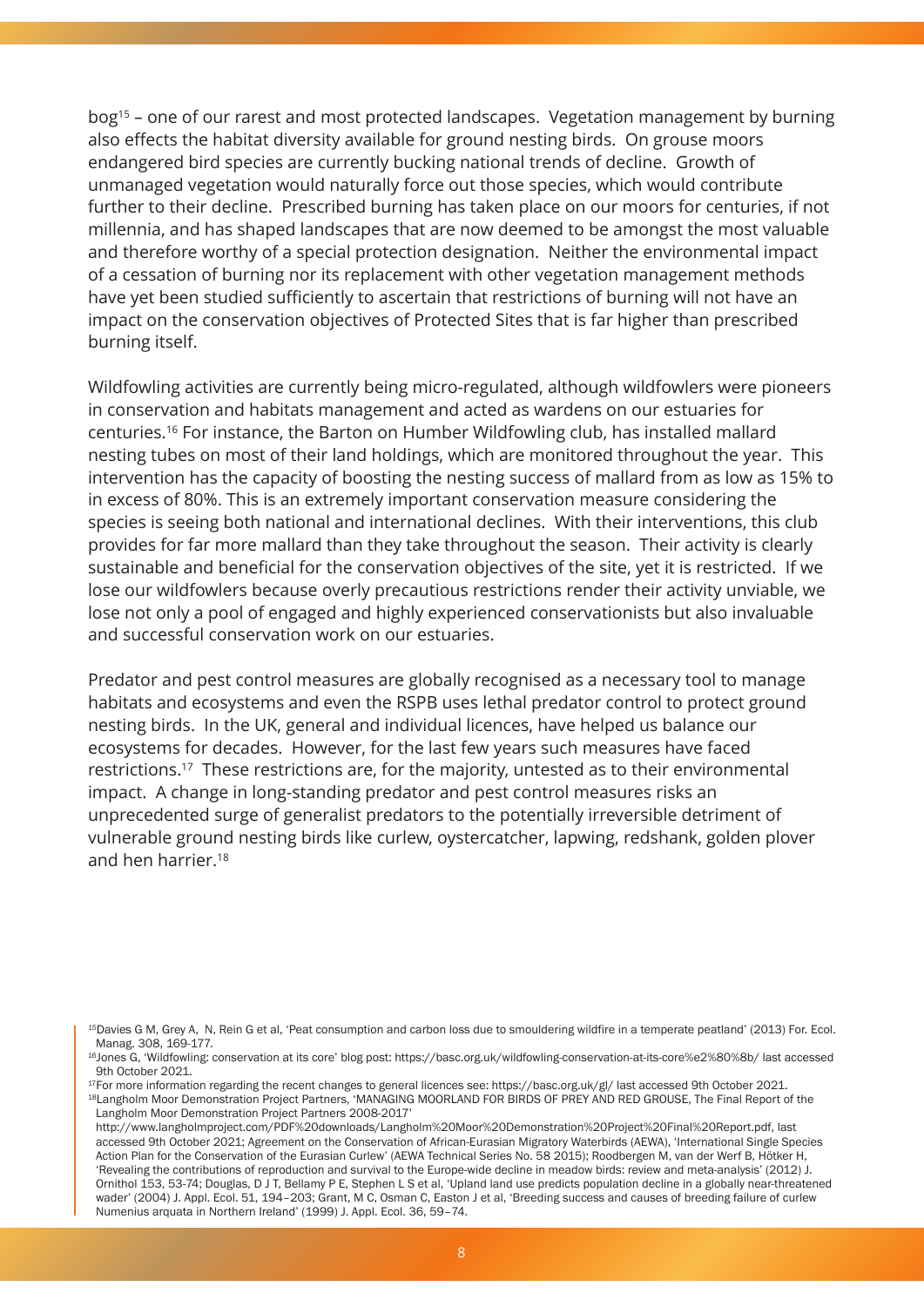Important scientific studies about our most valuable landscapes, such as blanket bog, are currently being inhibited by the overly precautious HRA process.19 We therewith lose the long-term benefit of understanding the functioning of our ecosystems better, which is not only crucial for successful conservation, but it is the basis that should underpin all environmental decisions.

In most of these examples, the precautionary principle is only applied in relation to the effect the assessed activity itself might have, but ironically not to the potentially much larger environmental impacts a change or cessation of such long-standing habitat management measures will bring along. As *Moyle* describes, the precautionary approach taken by NE and NRW has, therefore, the paradoxical effect of undermining the conservation objectives of our protected site, rather than protecting them. This perverse effect can be avoided by applying a precautionary principle that is more adaptable and more proportionate.<sup>20</sup> We suggest that it should be applied on a sliding scale considering both the current threat of harm as well as the potential future gains.

An illustration by *Deville* and *Harding* proposes that the application of the precautionary principle should in any case, not just limited to conservation, be applied on a sliding scale. Very significant threats to the environment should attract a strong to strict precaution, moderately significant threats a moderate to strong precaution, and slightly significant threats a weak to moderate precaution.21

The *Deville* and *Harding* framework seems to correspond with EU policy and case law providing that the precautionary principle must be applied proportionally. The Court of Justice of the European Union (CJEU) held, for example, in *Pesce et al case*22 [at 48]:

"That principle must, in addition, be applied having regard to the principle of proportionality, which requires that measures adopted by EU institutions **should not exceed the limits of what is appropriate and necessary in order to attain the legitimate objectives** pursued by the legislation in question, and where there is a choice between several appropriate measures, recourse **must be had to the least onerous**, and the disadvantages caused must not be disproportionate to the aims pursued (see, inter alia, judgment of 17 October 2013, Schaible, C-101/12, EU:C:2013:661, paragraph 29)." (**Emphasis** added).

The European Commission's Communication<sup>23</sup> on the precautionary principle further states that:

In addition, the general principles of risk management remain applicable when the precautionary principle is invoked. These are the following five principles:

19GWCT, letter to HRA working group, sent 19th July 2021.

<sup>20</sup>Moyle (n 10) 172.

<sup>21</sup>Deville,Harding (n2) 38.

<sup>&</sup>lt;sup>22</sup>C-78/16 and C-79/16 Giovanni Pesce and Others v Presidenza del Consiglio dei Ministri - Dipartimento della Protezione Civile and Others [2016] ECLI:EU:C:2016:428, para 48.

<sup>&</sup>lt;sup>23</sup>Commission of the European Union, 'COMMUNICATION FROM THE COMMISSION on the precautionary principle' COM(2000) 1 final, 3.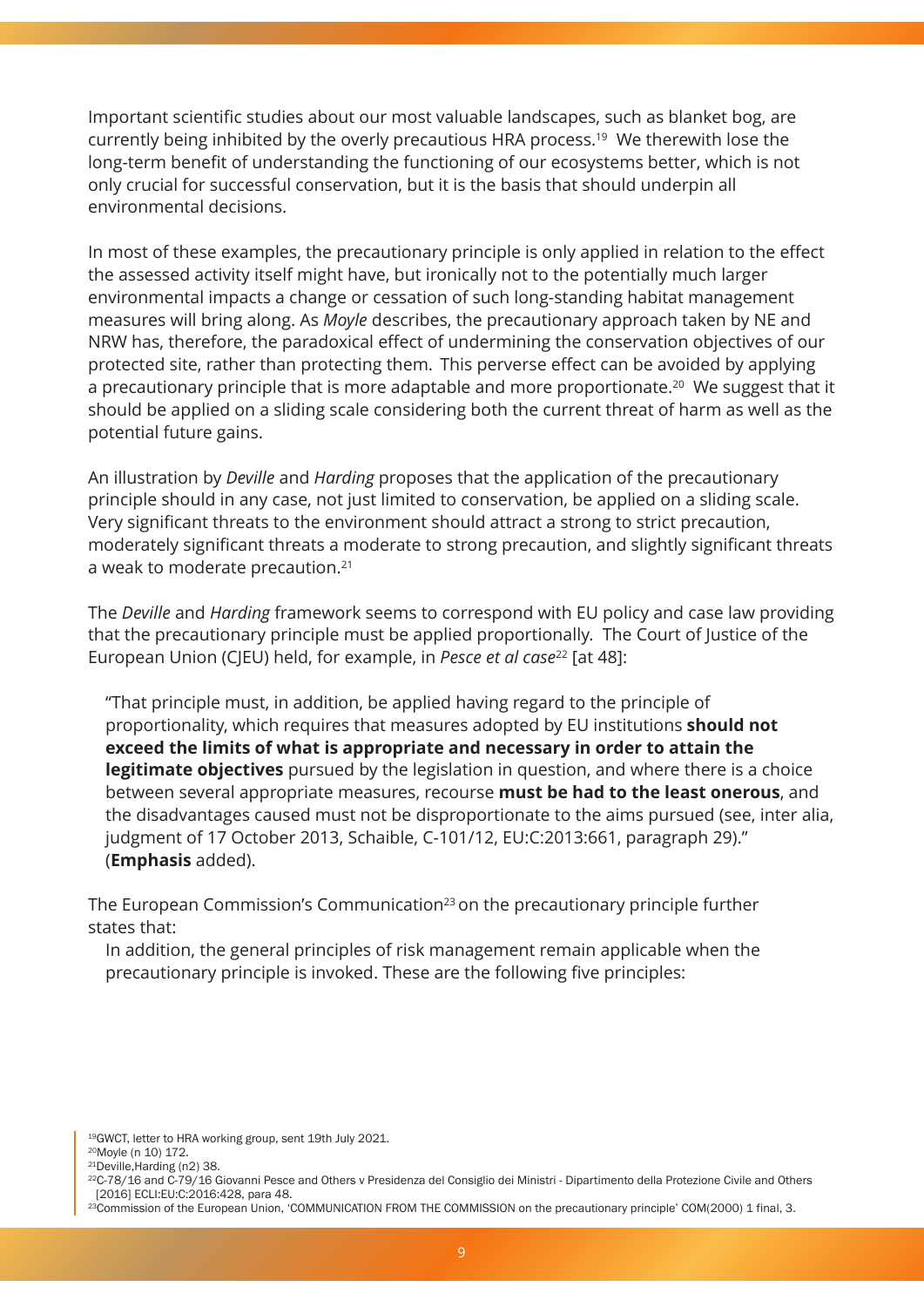- •proportionality between the measures taken and the chosen level of protection;
- •non-discrimination in application of the measures;
- consistency of the measures with similar measures already taken in similar situations or using similar approaches;
- •examination of the benefits and costs of action or lack of action;
- review of the measures in the light of scientific developments.

The European Commission also highlights that the recourse to the precautionary principle should **not serve as a justification for disguised protectionism**. 24 Similarly, the UK Interdepartmental Liaison Group on Risk Assessment suggests that:

"In practice the position adopted should reflect the commitment to sustainable development that gives full weight to **economic, social and environmental** factors. The precautionary principle should not, therefore, be an obstacle to innovation. **Properly applied it is a positive, proportionate policy tool** to encourage technological innovation and sustainable development by helping to engender stakeholder confidence that appropriate risk control measures are in place." 25

Relevant authorities do not currently apply the precautionary principle within the HRA process proportionately, nor do they give any significant weight to economic and social factors, or, as illustrated above, to potential long-term environmental factors. The precautionary principle is often not used as a positive and proportionate policy tool, but a justification for disguised protectionism.

As an illustration of the inconsistency, when DEFRA decided not to include jackdaw and rook in General Licence 40, they based their precaution on the assumption that this was not likely to cause a **serious** or **irreversible** effect on the environment. This does reflect the precautionary principle as it is set out in the Rio Declaration and the Environment Bill, but NE and NRW invoke regularly a much more restrictive precautionary approach in their HRAs of shooting related activities and base their precaution on whether the activity has **any** effect on the Protected Sites.26

A disproportionate and inconsistent application of the precautionary principle leads to arbitrary decisions, and it results in an overuse of HRAs for plans or projects which pose no or only a minor environmental threat. These resources could be used to further the restoration of ecosystems and enhancement of Protected Sites and therewith benefit the NSN long term. Following an inconsistent approach to HRAs, that focusses on those activities that are the most convenient to regulate, rather than the enhancement of the NSN, further undermines NE's obligations under section 2(2) of the Natural Environment and Rural Communities Act 2006 (NERC) and NRW's obligation under section 6(1) Environment (Wales) Act 2016.

24ibid, 8.

<sup>25</sup>Interdepartmental Liaison Group on Risk Assessment, 'THE PRECAUTIONARY PRINCIPLE: POLICY AND APPLICATION' (2002), para 3 https://publications.parliament.uk/pa/ld200304/ldselect/ldsctech/110/110we29.htm, last accessed 1st October 2021. <sup>26</sup>For example, Natural England stated that: "They also require a precautionary approach to decision-making where there is limited available evidence and significant uncertainty about the likely effects of a proposal." Natural England, 'Natural England's approach to wildfowling

consenting on Protected Sites' (2019/ZZ008), 4, http://publications.naturalengland.org.uk/publication/6534172534636544, last accessed 06 October 2021.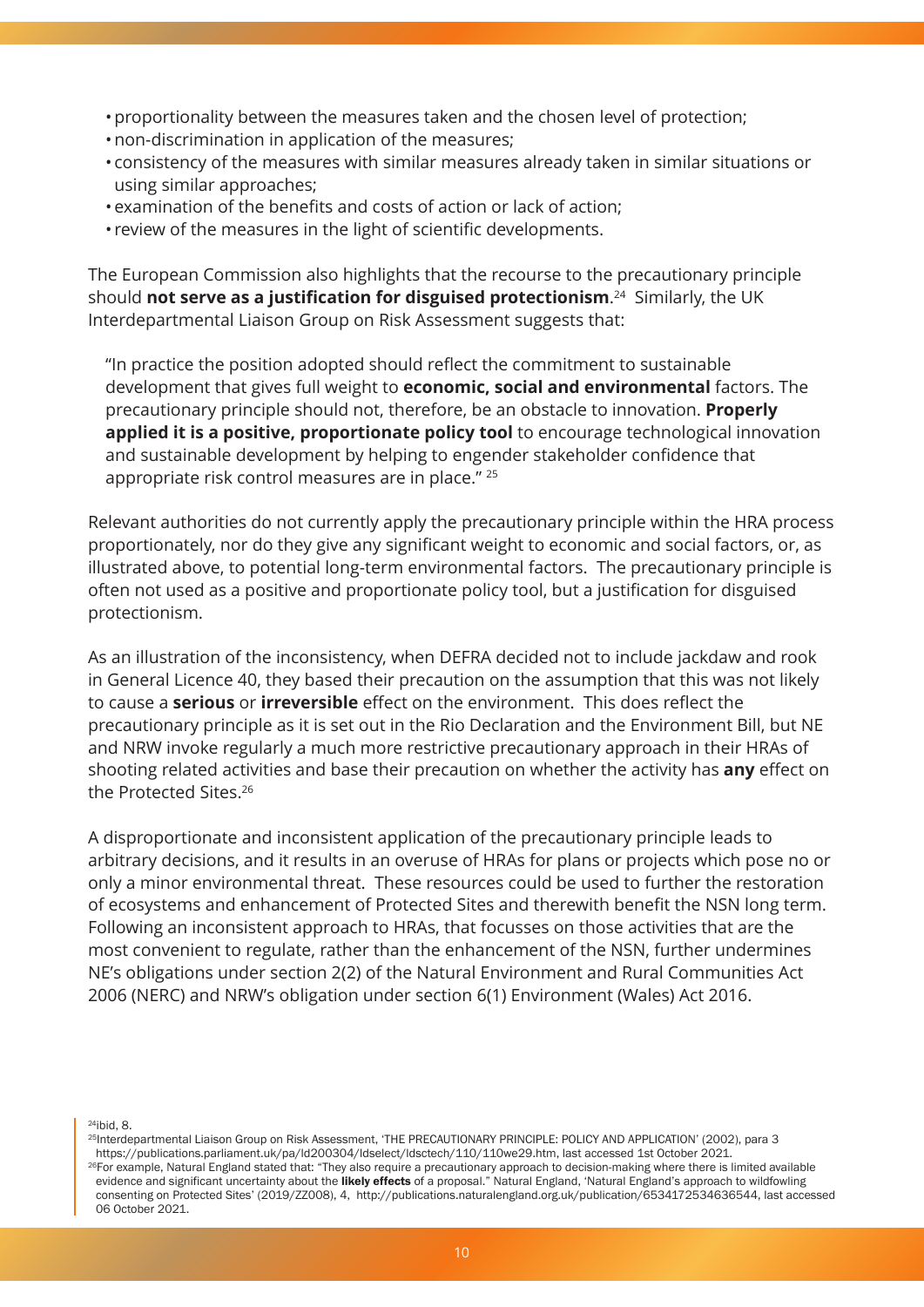For the above outlined reasons, we recommend that a more adaptable and proportionate form of the precautionary principle, contextualised for conservation, is implemented that avoids perverse outcomes and that can be applied consistently.

#### **Recommendation – Contextualise the precautionary principle for HRAs and implement a proportionate legal definition:**

As the precautionary principle has a wide application from public health decisions, industrial pollution to environmental impact assessments, we recommend that the principle is contextualised specifically for HRAs and implemented either in Regulation 3 or 61 of the Habitats Regulations. It must be clear that the principle needs to be applied proportionally to the potential risk of harm as well as impartially. We suggest a sliding scale of precaution depending on whether an activity attracts a potential risk of serious or irreversible harm as opposed to less significant impacts. It is also crucial, in view of meeting our conservation objectives, to avoid micro-regulating activities to prevent a minor short-term ecological harm at the expense of a long-term environmental benefits. Otherwise, relevant authorities undermine the rationale of the NSN by the very measure they put in place to protect them, and conservation objectives are stagnating at best. The precautionary principle should be a positive policy tool taking into consideration all social, economic and environmental factors.

#### **Recommendation – Further scientific research on the functioning of the ecosystems of our Protected Sites:**

The precautionary principle governs decision making in environmental law, particularly in areas of scientific uncertainty. The current rigid approach of the principle in the HRA process means, however, that scientific research that might have a minor short-term impact on a site, but would help alleviate this uncertainty, is inhibited. This must be addressed in order to ensure that conservation measures can be imposed that are most beneficial for the specific requirements of a site.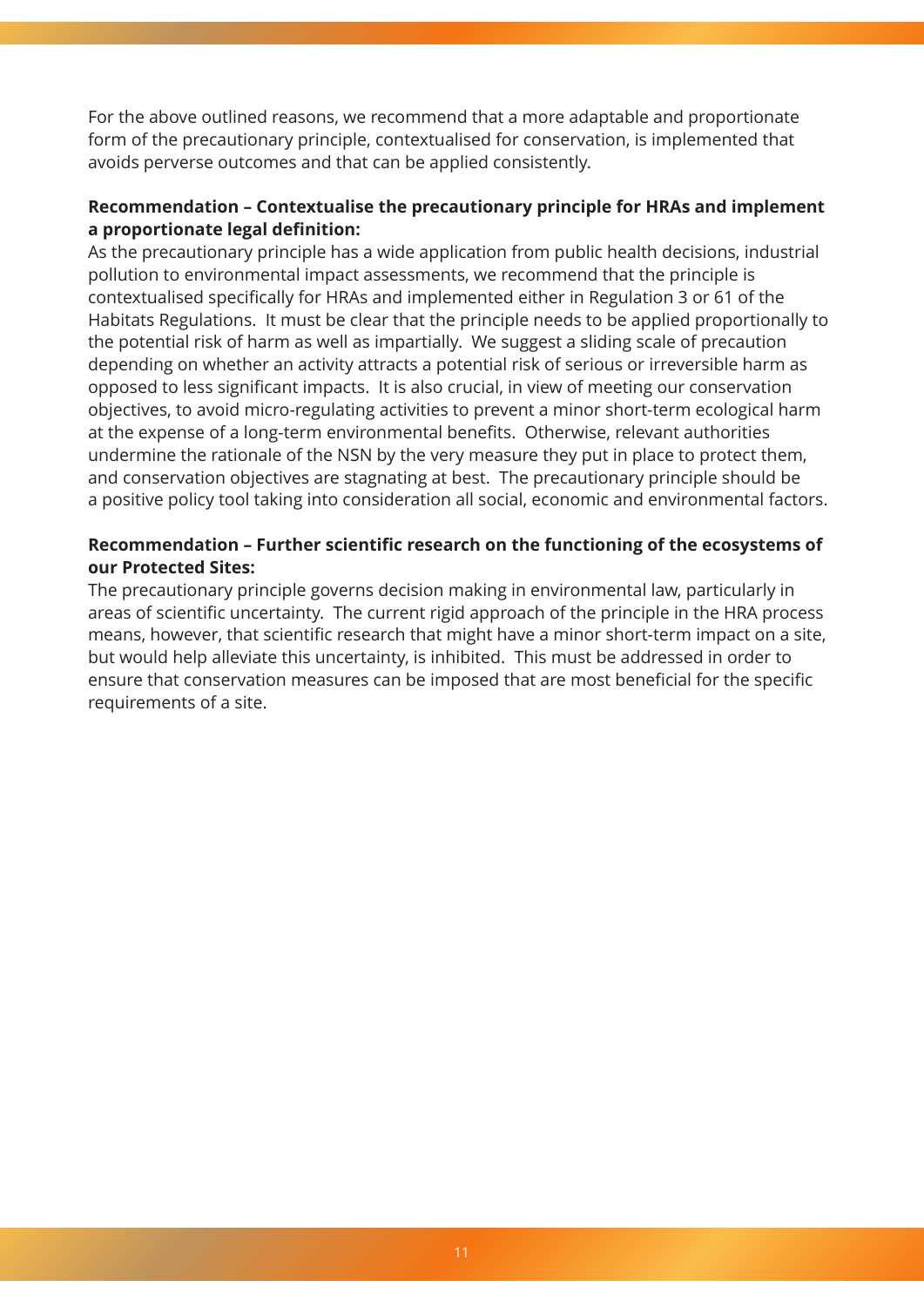### <span id="page-12-0"></span>**Implication from a lack of a legal definition of the terms 'plan' and 'project'**

The Habitats Directive uses the terms 'plan' or 'project' as a first initial filter when determining if an AA is required.<sup>27</sup> The same terms were transposed into the Habitats Regulations.<sup>28</sup> The Directive does, however, not offer any legal definition of these terms and it remains unclear what activities should be screened out or moved on to the LSE stage based on this initial filter. European and domestic case law have consistently stated that the terms plan and project must be defined broadly rather than narrowly to avoid undermining the objectives of the Directive,29 but neither have offered a clear definition.

In the *Waddenzee* case30, which is often referred to as the leading case on the application of Article 6 of the Habitats Directive, the court acknowledged that [at 23]:

"The Habitats Directive does not define the terms 'plan' and 'project'."

Instead of relying on an internal definition, the court referred to the definition, at least of the term 'project', in the Council Directive (85/337/EEC) on the assessment of the effects of certain public and private projects on the environment (EIA Directive) [at 24]:

"By contrast, Council Directive 85/337/EEC of 27 June 1985 on the assessment of the effects of certain public and private projects on the environment (OJ 1985 L 175, p.40), the sixth recital in the preamble to which states that development consent for projects which are likely to have significant effects on the environment should be granted only after prior assessment of the likely significant environmental effects of these projects has been carried out, defines 'project' as follows in Article 1(2):

- the execution of **construction works** or of **other installations** or **schemes**
- **other interventions** in the natural surroundings and landscape including those involving the extraction of mineral resources.' (**Emphasis** added).

The court further concluded that plans and projects that have been carried out for several years on a site and required obtaining a periodical licence can fall under the definition of 'plan' or 'project' under the Habitats Directive.<sup>31</sup> This was the core question referred to the CJEU in this case. The activity in question was mechanical cockle fishing with trawlers which were scraping up the top layer of the seabed.

The reference to the definition of 'project' in the Environmental Impact Assessment (EIA) Directive in the *Waddenzee* case<sup>32</sup> suggests that the terms plan and project describe activities that entail some form of physical development on, or at least a physical alteration of the Protected Sites, or alternatively proposals that relate to the planning of such activities.

<sup>&</sup>lt;sup>27</sup>Council Directive  $92/43/EEC$  on the conservation of natural habitats and of wild fauna and flora, Article 6(3).

<sup>28</sup>Conservation of Habitats and Species Regulations 2017 (as amended), regulation 63.

<sup>29</sup>Instead of many, C-127/02 Landelijke Vereniging tot Behoud van de *Waddenzee*, Nederlandse Vereniging tot Bescherming van Vogels v Staatssecretaris van Landbouw, Natuurbeheer en Visserij [2004] ECR I-175; R(*Friends of the Earth Ltd and Others*) *v Environment Agency* [2003] EWHC 3193 [59].

<sup>30</sup>*Waddenzee* (n 29).

<sup>31</sup>ibid, para 25.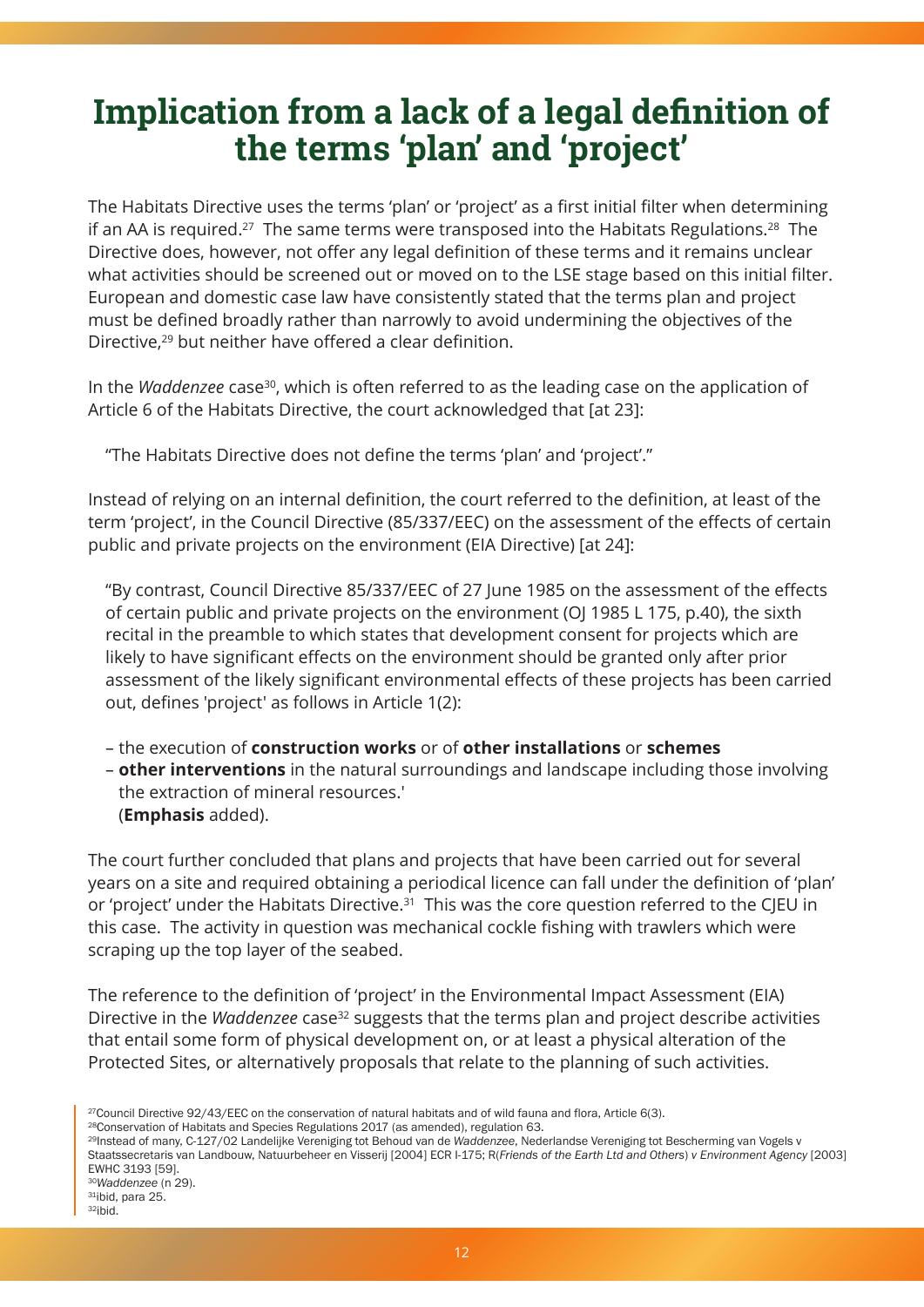Attorney General (AG) *Kokott* concurs in her opinion in the *Waddenzee* case33 that the terms need to be interpreted broadly, but she also acknowledges that the presented case relates to a physical intervention akin to the extraction of mineral resources as described in in the EIA Directive [at 31]:

"On account of its [referring to mechanical cockle fishing] wide-ranging effects on the upper layer of the seabed **it is in principle comparable, in terms of its environmental impact, with the extraction of mineral resources**. In that respect it would therefore have to be regarded as another intervention and thus as a project within the meaning of Article 1 (2) of the directive on environmental impact assessment." (**Emphasis** added).

The European Commission (EC) also concluded that the term project should be interpreted considering the EIA Directive. The EC's guidance specifies, however, that the term is not limited to physical construction, but can also include other interventions in the natural environment including regular activities aimed at utilising natural resources, such as a significant intensification of agriculture, **which threatens to damage or destroy the seminatural character of a site**.<sup>34</sup> The term plan has, according to the Commission, potentially a very broad meaning and includes land-use plans and sectoral plans.35

The Dutch Nitrogen cases<sup>36</sup> engaged with the question whether the application of fertiliser or the grazing of cattle can be considered a 'project' under the Habitats Directive, although these activities are not easily subsumed under the definition of project in the EIA Directive. The CJEU held that the definition of project in the EIA Directive is certainly relevant in the interpretation of Habitats Directive [60]:

"In the first place, it must be noted that, while the Habitats Directive does not define the concept of 'project', **it is apparent from the Court's case-law that the definition of 'project' within the meaning of Article 1(2)(a) of the EIA Directive is relevant to defining the concept of project as provided for in the Habitats Directive** (see, to that effect, judgment of 14 January 2010, Stadt Papenburg, C-226/08, EU:C:2010:10, paragraph 38 and the case-law cited)."

The court, however, clarified that simply because an activity does not fall under the definition of 'project' in the EIA Directive, does not mean that this activity is incapable of being a 'project' under the Habitats Directive, if the activity is likely to have a significant effect on the integrity of a Protected Site.<sup>37</sup> In the context of the facts presented in this case, the court concluded that it could not be excluded that the application of fertiliser or use of land for cattle grazing is a 'plan' 'project'.38

<sup>33</sup>C-127/02 Landelijke Vereniging tot Behoud van de Waddenzee, Nederlandse Vereniging tot Bescherming van Vogels v Staatssecretaris van Landbouw, Natuurbeheer en Visserij [2004] ECR I-175, opinion of AG Kokott.

<sup>34</sup>European Commission, 'MANAGING NATIONAL SITE NETWORK SITES The provisions of Article 6 of the 'Habitats' Directive 92/43/EEC' (2019), Commission Notice C(2018) 7621 final, para 4.4.1.

https://ec.europa.eu/environment/nature/natura2000/management/docs/art6/EN\_art\_6\_guide\_jun\_2019.pdf last accessed 9th September 2021.

<sup>35</sup>ibid, para 4.4.2.

<sup>36</sup>C-293/17 and C-294/17 Coöperatie Mobilisation for the Environment UA, Vereniging Leefmilieu v College van gedeputeerde staten van Limburg, College van gedeputeerde staten van Gelderland [2018] ECLI:EU:C:2018:882.

<sup>3</sup>[7ibid, para 66.](https://ec.europa.eu/environment/nature/natura2000/management/docs/art6/EN_art_6_guide_jun_2019.pdf)

<sup>38</sup>ibid, para 71-72.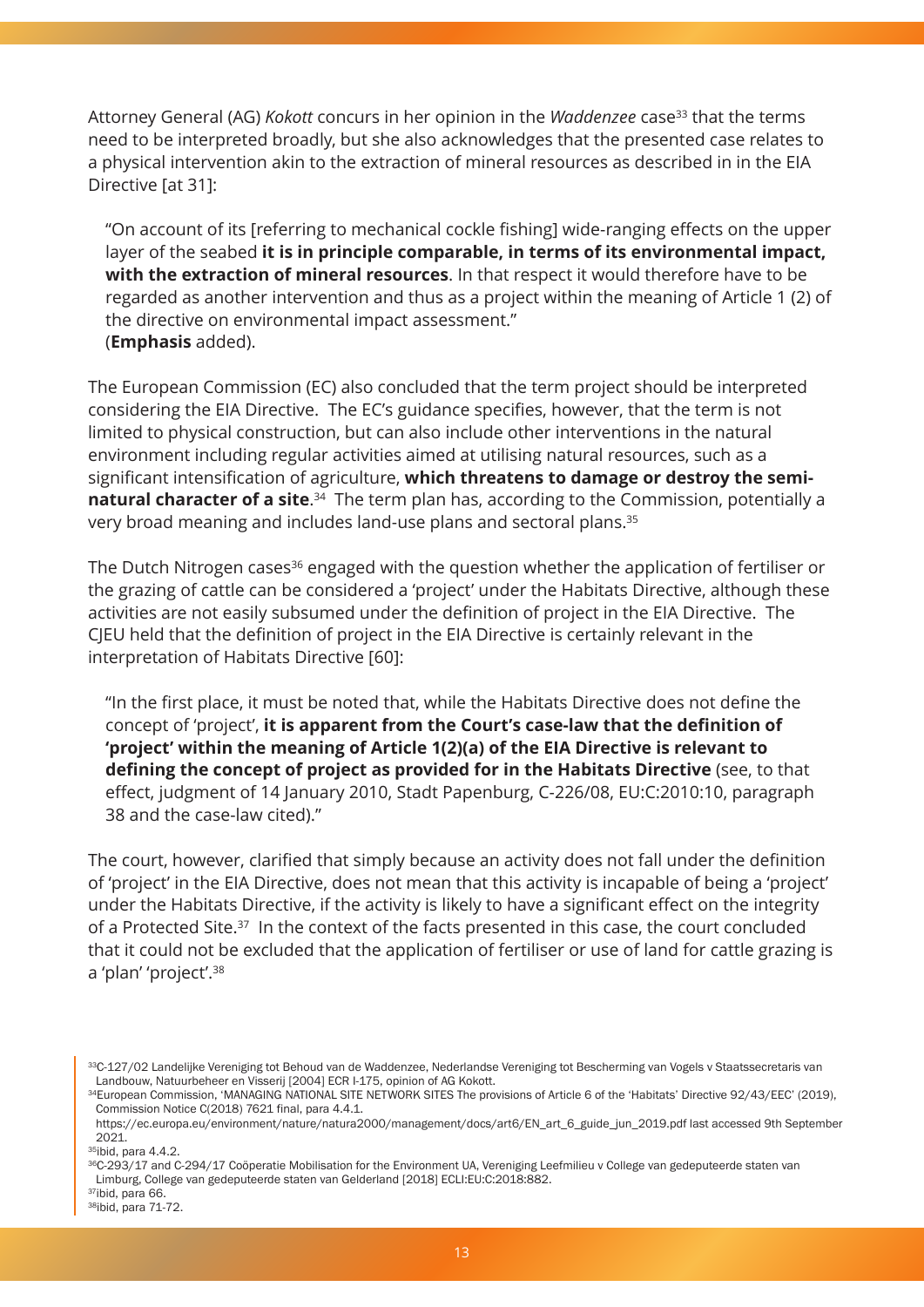On a domestic level, the *Wightlink* (*or Akester*) case39, which predates the *Dutch Nitrogen* cases40, engaged in a similar question regarding the definition of 'plan' or 'project' in relation to the installation of new ferries on routes from the Isle of Wight to the mainland that had the potential to erode mud flats on the Lymington estuary. The *Wightlink* case suggests that the *Waddenzee* judgement<sup>41</sup> provides a test as to the interpretation of the terms plan and project. *Owen J* concluded that according to *Waddenzee*, the test to be applied to determine whether a proposal amounts to a 'plan' or 'project' within the meaning of the Directive is simply whether it is likely to have a significant effect on the site [at 75]:

"As to the second, *Waddenzee* provides guidance as to the test to be applied to determine whether a proposal amounts to a 'plan' or 'project' within the meaning of the directive. A plan or project will be caught by Article 6(3), in the sense that it will trigger the requirement for an appropriate assessment of its environmental impact, if it "*is likely to have a significant effect*" on the site."

The conclusion that *Waddenzee*42 provides a test is difficult to support as the judgement was limited to the question of whether an activity, which has taken place for several years and required periodical authorisation should be considered a 'plan' or a 'project', rather than the question as to the general definition of the term 'plan' or 'project'.43 Furthermore, the *Wightlink* case, unlike both *Waddenzee and Dutch Nitrogen* , seems to suggest that the terms 'plan' or 'project' are in their entirety devoid of any autonomous meaning and that the only focus must be on the likely significant effect.45 This seemingly contradicts AG *Kokott's* opinion in *Waddenzee*46 that the terms 'plan' or 'project' impose the initial filter before other elements such as the likely significant effect, the in-combination effect, etc. should be examined [at 29]:

"**In this multi-stage assessment the words 'plan' and 'project' are the initial filter** which removes measures which are not subject to an appropriate assessment. Before an appropriate assessment becomes necessary, **other limiting conditions must be assessed, namely the direct connection with the management of the site referred to by the Commission and the likelihood of significant effect** on the site mentioned in the third question submitted for a preliminary ruling. **Each of these criteria has its own function and justification.**"

(**Emphasis** added).

The suggestion in *Wightlink*47 that the determining test to define 'plan' or 'project' should, without considering any further context, be whether the proposal is likely to have a significant impact on the site is flawed and it leads to a tautological interpretation of the law. The 'likely significant effect' element is an additional requirement set out in the

<sup>44</sup>*Dutch Nitrogen* (n 36).

<sup>39</sup>R(Akester & Anor) (On Behalf of the Lymington River Association) v Dept for Environment, Food and Rural Affairs and Wightlink [2010] EWHC 232 (Admin).

<sup>40</sup>*Dutch Nitrogen* (n 36).

<sup>41</sup>*Waddenzee* (n 29).

<sup>42</sup>ibid.

<sup>43</sup>The fact that mechanical cockle fishing was a project was not disputed in the *Waddenzee* case.

<sup>45</sup>Both *Waddenzee* (n 29), para24 and *Dutch Nitrogen* (n 36), para 60 highlight the importance of the definition of project in the EIA definition. 46Opinion AG *Kokott, Waddenzee* (n 33).

<sup>47</sup>Wightlink (n 39).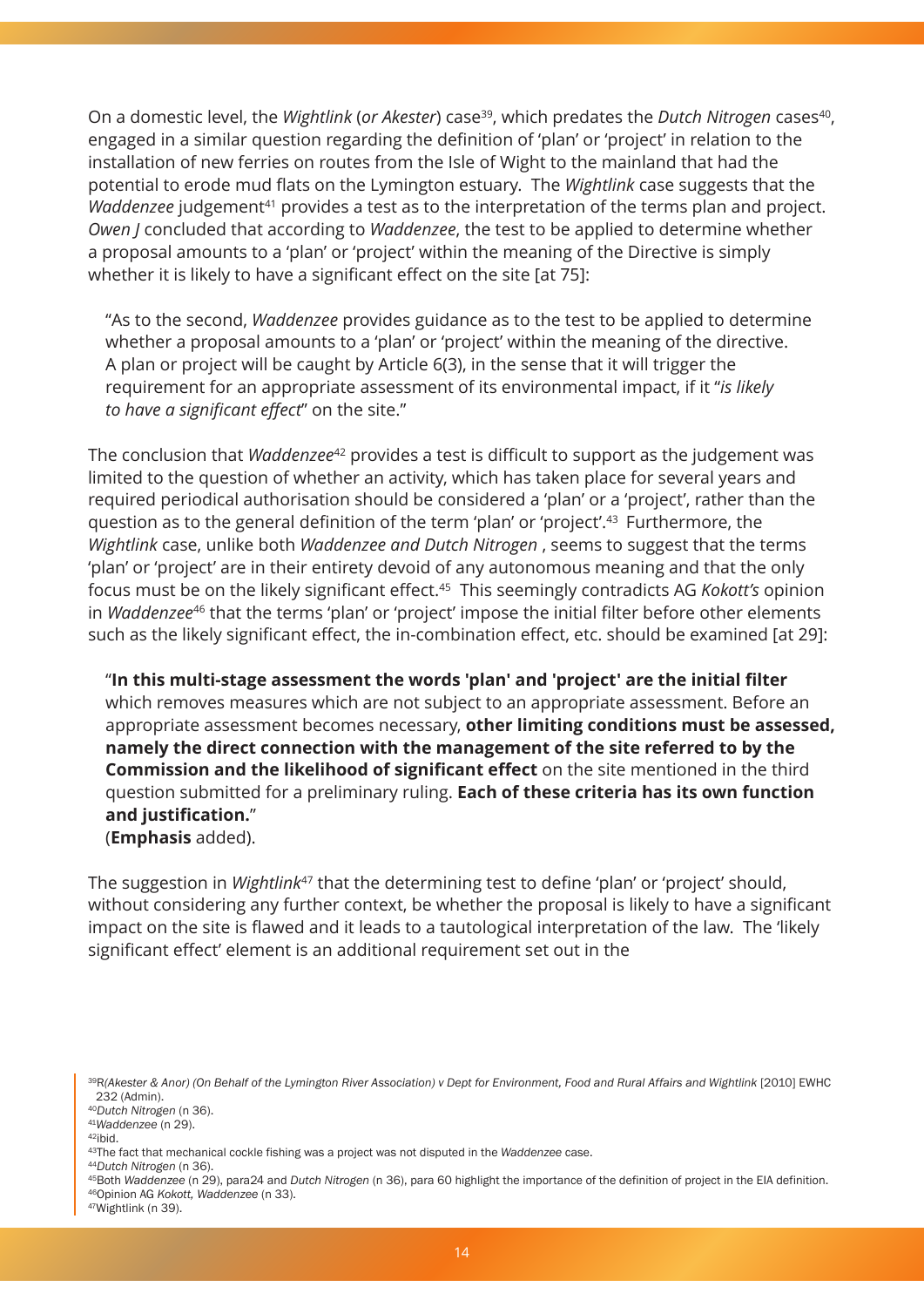Habitats Directive and cannot have the same meaning as 'plan' or 'project' per se. If the test, as suggested by *Owen J*, was to be followed, the result would be that any 'plan' or 'project' would likely have a significant effect, as the terms 'plan' and 'project' are defined by the very fact that they likely have a significant effect. This amounts to the same as describing a circle as circular or a desert as dry. It would make the reference to 'plan' or 'project' completely superfluous. If this outcome was indeed intended, the legislator would have used a general word such as 'activity' or 'proposal' rather than specific terms such as 'plan' or 'project'<sup>48</sup>.

However, what is nevertheless important to note, is that the potential environmental impact in the *Wightlink* case was the erosion of mud flats on the Lymington estuary by introducing ferries of a new type. This is akin to a physical alteration of the PS itself. The introduction of the new ferries is therefore a 'project' in the sense of the Habitats and the EIA Directive.

The Scottish case of *RSPB v Secretary of State for Scotland*49, involved the question whether the granting of wildfowling licences to two farmers to shoot barnacle geese on Islay, was a 'plan' and 'project' in the sense of the Habitats Regulations. In the Outer House of the Court of Session, Lord *Johnston* followed the suggestion that the terms 'plan' or 'project' only relate to **extraneous development** of the land. This definition is arguably narrower than what the CJEU held in *Waddenzee*50 and *Dutch Nitrogen*51 and contradicts the notion that the terms require a broad interpretation. However, even if the rationale is questionable, the outcome of the case is certainly justified regarding wildfowling licenses.

According to NE there is no evidence that wildfowling, throughout its occurrence, has reduced the waterfowl population – either through harvesting, or disturbance.<sup>52</sup> During periods where wildfowling has taken place at much higher intensity the wildfowl population has even seen a significant increase, such as seen in the 1970s and 80s. It is clear, therefore, that wildfowling does not undermine the integrity of a site, nor does it damage or destroy its semi-natural character. Wildfowling cannot be considered akin to activities such as mechanical cockle fishing that involves scraping up the top layer of the seabed, the regular use of nitrogen that leads to a eutrophication of the soil, or land use for cattle grazing that alters the biological character of a site. Because wildfowling does not alter a PS in any way, it should in general fall below the threshold the trigger terms 'plan' and 'project' set.

In summary, neither European nor domestic case law provides a clear definition of the terms 'plan' or 'project'. Most of the relevant case law suggests a broad interpretation of the terms in order to avoid lacunae, but many cases refer simultaneously to the definition of 'project' in the EIA Directive. The interpretation, as per *Wightlink*, that the terms plan or project are devoid of any autonomous meaning, however, cannot be supported. Such an interpretation would remove an initial filter of the HRA process and would allow for a near unlimited latitude of discretion of relevant authorities to decide what activities should be considered a 'plan' or 'project' or not.

<sup>48</sup>Or 'plan' and 'programme' as mentioned in the 10th recital of the Habitats Directive.

<sup>49</sup>RSPB v Secretary of State for Scotland 2000 SLT (OH) 22, 28 A-C.

<sup>50</sup>*Waddenzee* (n 29).

<sup>51</sup>*Dutch Nitrogen* (n 36).

<sup>52</sup>Natural England, 'Natural England's approach to assessing and responding to wildfowling notices on Sites of Special Scientific Interest (SSSIs) and European sites' (2014), para 4.1, https://consult.defra.gov.uk/natural-england/wildfowling-guidance-

review/supporting\_documents/Wildfowling%20Guidance\_Final\_draft\_Oct\_2014.pdf last accessed 20th September 2021.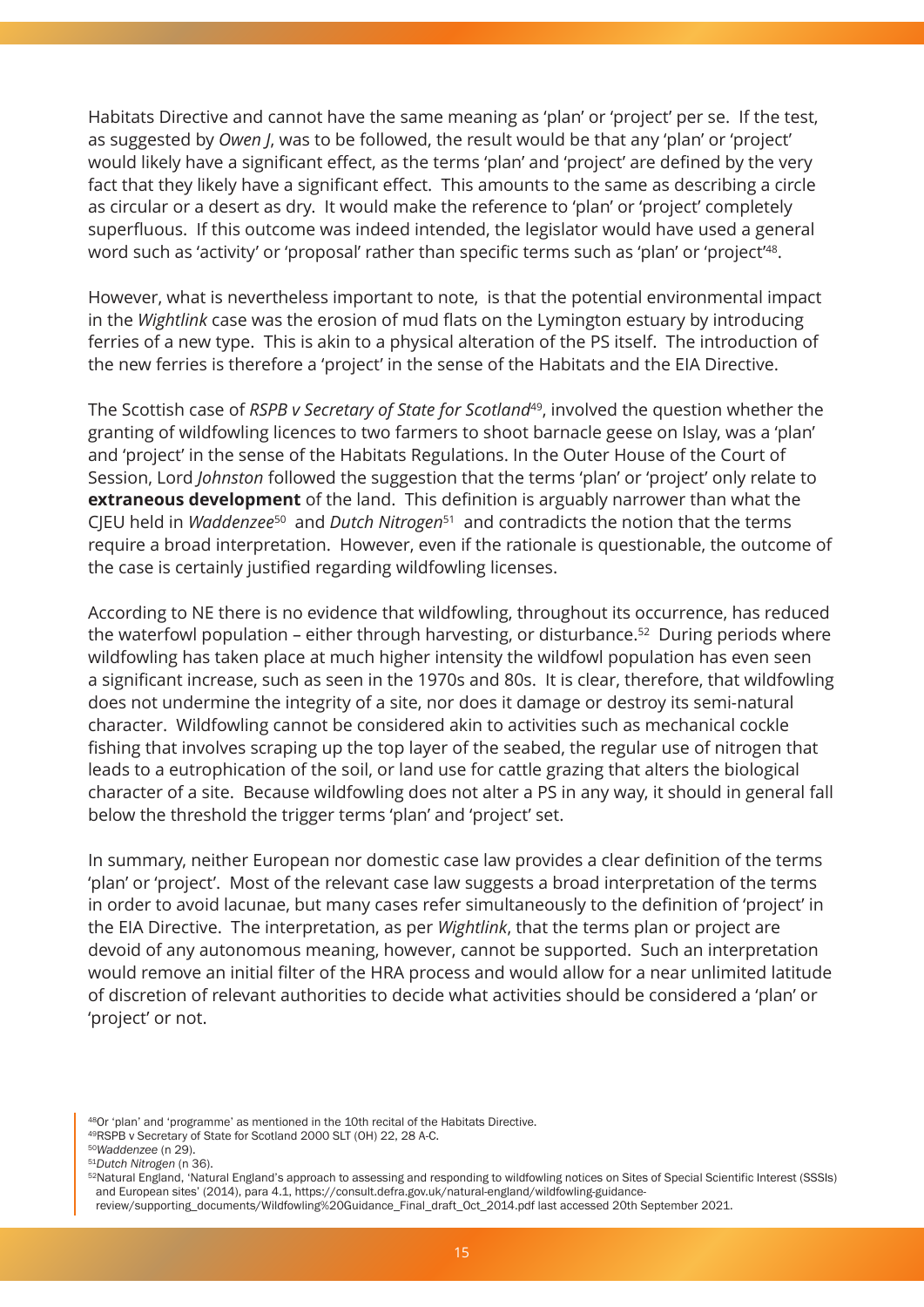To achieve legal clarity and consistency and to avoid arbitrariness in relation to HRAs, we suggest that the terms 'plan' and 'project' are defined in either Regulation 3 or 61 CHSR 2017. The definition should encompass the reference to the EIA Directive as well as the rationale of European case law, such as the *Dutch Nitrogen* cases53.

#### **Recommendation – Implement a clear definition of the terms 'plan' and 'project':**

A clear legal definition of the terms 'plan' and 'project' should be included in Regulation 3 or 61 CHSR 2017. This could help overcome inconsistency and arbitrariness and strengthen the Conservation Regulations. Such a definition should focus on the activities that either have a direct or indirect physical and irreversible effect on the site or threaten to damage or the destroy the semi-natural character of the site. The definition should include the tried and tested wording of the EIA Directive as well as extensions to this definition set by European case law:

'Plan' and 'project' means any activity that is capable of irreversibly affecting the integrity of a Protected Site, either directly or indirectly. The term 'plan' includes all forms of land-use plans including plans for 'projects' as defined in this provision.

The term 'project' includes:

- The execution and planning of construction works or other installations;
- •interventions in the natural surroundings and landscape akin to those involving the extraction of mineral resources;
- •other interventions that threaten to damage or destroy the semi-natural character of a site.

The incorporation of a clear legal definition does not mean that environmental protection is weakened and there is no risk that exploitable loopholes are being opened, which has always been the argument behind the use of a wide definition of these terms. It only means that the HRA process is being rendered more effective and efficient. Activities that do not fall under the above definition can still be regulated or prohibited. Relevant authorities do not have to rely on HRAs for that but can resort to the imposition of Special Nature Conservation Orders (SNCO), byelaws or voluntary agreements.54

<sup>53</sup>*Dutch Nitrogen* (n 36).

<sup>54</sup>Conservation of Habitats and Species Regulations 2017, reg 7 and 27; Wildlife and Countryside Act 1981, section 28R; Natural Environment and Rural Communities Act 2006, section 7.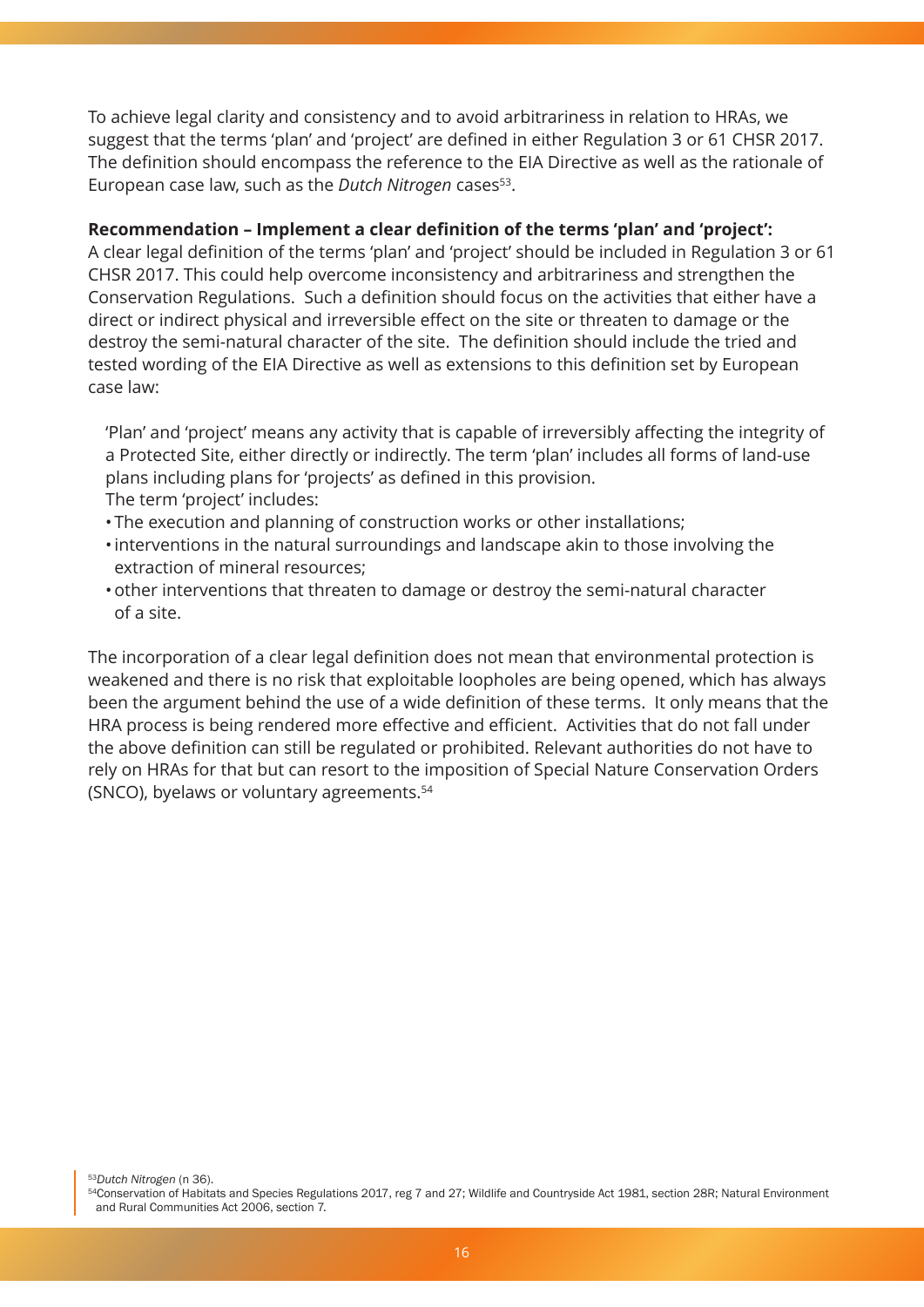### <span id="page-17-0"></span>**The effect of the interdependence between the WCA 1981, CHSR 2017 and other legal frameworks**

In England and Wales further inconsistency and arbitrariness in the HRA process occurs from an unworkable interdependence between the WCA 1981, the CHSR 2017 and other legal frameworks. Almost all PS are simultaneously Sites of Special Scientific Interest (SSSIs). These sites will therefore have a section 28<sup>55</sup> notification in place which lists operations requiring consent from NE or NRW – so called ORNEC or OLDSI lists.56 Consent procedures for operations likely to damage a SSSI, require relevant authorities to undertake HRAs in accordance with regulations 24 and 63 of the CHSR 2017 respectively. However, whether a person can instigate such consent procedures depends on whether they are deemed the 'owner' or 'occupier' of the SSSI.<sup>57</sup> This leads to legal loopholes and inconsistencies.

For example, many ORNEC and OLDSI lists of SSSIs covering our estuaries include both wildfowling and bait digging as operations requiring consent. Many wildfowling clubs in England and Wales rent or buy shooting rights on the foreshore from the Crown Estate, or other private landowners and they so become an 'occupier' of these sites. They can and must therefore apply for consent in order to pursue their recreational activity and wildfowling is subject to the HRA process. Bait diggers on the other hand are not usually deemed to be the 'owner' or 'occupier' of the foreshore and they cannot apply for consent to go bait digging on a SSSI. Bait digging on a SSSIs is, therefore, generally, unlawful.58 The 'owner' and 'occupier' of a site who permits bait digging could be held criminally liable under section 28P of the WCA 1981 and bait diggers themselves might commit an offence for intentionally or recklessly damaging the interest of a site. Nevertheless, in practice, while wildfowling is heavily assessed, regulated and restricted, there seems to be no effort on behalf of NE or NRW to enforce the law against bait digging, even though it has the potential to cause significantly greater harm on a SSSI than wildfowling.

A similar situation occurs in relation to other recreational activities, such as walking with or without a dog, which is regularly mentioned as a high priority issue on Site Improvement Plans and has a far higher disturbance factor than wildfowling.<sup>59</sup> Such activities, if they threaten a site feature, could be subsumed under most ORNEC or OLDSI lists,<sup>60</sup> which means the 'owner' and 'occupier' of a SSSI must theoretically prevent them from happening in order to avoid criminal liability. However, open air recreation is encouraged for very good reasons, and public access activities are not as such assessed through HRAs at all, unless they form part of a project which requires an HRA or a similar impact assessment. For example, the Countryside and Rights of Way Act 2000 (CROW Act) gives people the right to

58Depending on the ORNEC or OLDSI lists.

<sup>55</sup>Wildlife and Countryside Act 1981 (as amended), section 28.

<sup>56</sup>ORNEC (Operations Requiring Natural England's Consent); OLDSI (Operations Likely to Damage the Special Interest).

<sup>57</sup>Wildlife and Countryside Act 1981 (as amended), section 28E.

<sup>&</sup>lt;sup>59</sup>Pedestrian disturbance causes 100 times more disturbance than wildfowling, see Collop, C, 'Impact of human disturbance on coastal birds: population consequences derived from behavioural responses' (PhD thesis, Bournemouth University 2017).

<sup>&</sup>lt;sup>60</sup>Standard reference 27 on ORNEC and OLDSI lists covers "recreational or other activities likely to damage or disturb the features of special interest".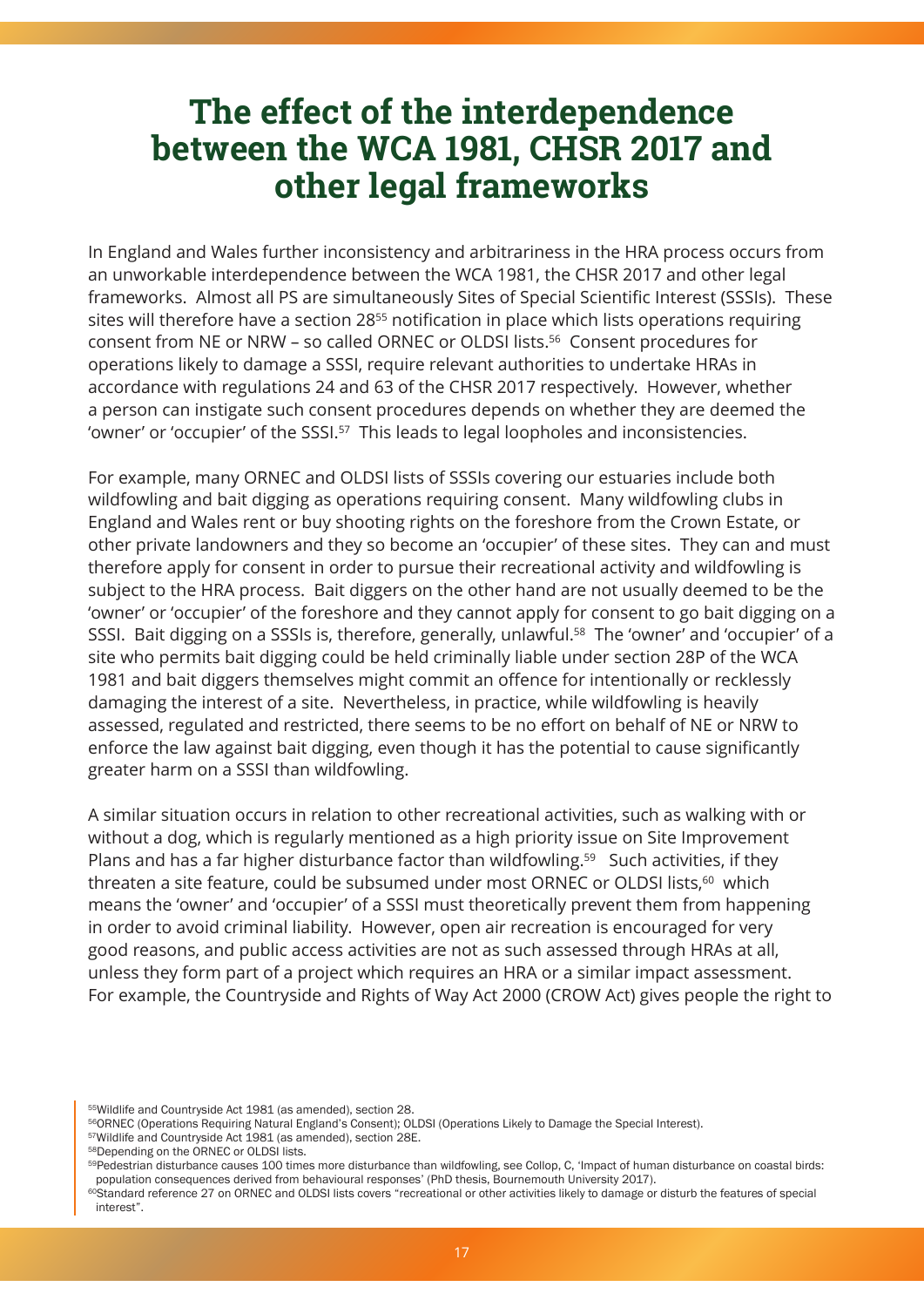walk, run and climb on open access land $61$ , including open access land that is designated as a SSSI. CROW access on a PS will be impact assessed when such access is granted and can be restricted. However, statutory guidance reveals that restrictions should be limited to the lowest level of restriction necessary.<sup>62</sup> The outcome of this is that high impact activities on the foreshore, such as walking with or without a dog, face either no or the lowest level of restrictions, while wildfowling, which has a less significant effect on a site, is facing the most far-reaching and restrictive conditions. This discrepancy does not make sense from an ecological perspective and is not in the best interest of our NSN.

In relation to wildfowling, the fact that the consent procedure is linked to the 'owner' or 'occupier' requirement under the WCA 1981 also leads to the fact that individual clubs within the wildfowling community are subject to a different regulatory framework. For example, wildfowling clubs that are 'owners' or 'occupiers' of land must apply for consent. Under section 28F of the WCA 1981, these clubs have the right to appeal consent decisions made by NE or NRW. Wildfowling clubs that operate on land owned or managed by NE or NRW, are not considered 'occupiers'. They therefore cannot apply for consent for their activity, but rather a licence issued by NE or NRW. Even though both consents and licences are issued by the same authorities for the same activity, wildfowling clubs that are not 'owners' or 'occupiers' do not have the right to appeal a licensing decision.

For these reasons we suggest that the different regulatory frameworks that apply to activities on PS should be reviewed and consolidated to avoid lacunae and make the HRA process more efficient and consistent.

#### **Recommendation – Review the interdependence between the WCA 1981 and the CHSR 2017:**

The interdependence between the WCA 1981, the CHSR 2017, and other regulatory frameworks must be reviewed. The fact that only 'owners' and 'occupiers' can and must apply for consent creates legal loopholes. It means that activities with a minor environmental impact are over-regulated, while high impact activities are falling through the net. As a consequence, conservation objectives are being undermined and resources are wasted on regulation that could be used to restore and enhance our NSN.

<sup>61</sup>It is interesting to note here, that wildfowling in Scotland form part of the right to recreation on the foreshore (regalia majora). Furthermore, section 2.12 in the Scottish Outdoor Access Code gives wildfowlers the right of access across private land with a firearm if immediately going to or from an area of land or water where they have the right to shoot.

<sup>&</sup>lt;sup>62</sup>Natural England, 'Public Access to the countryside and part I of the Countryside and Rights of Way Act 2000, Statutory guidance to relevant authorities on their function in relation to local access right restrictions' (Version 4.0: 2010) chapter 2.2.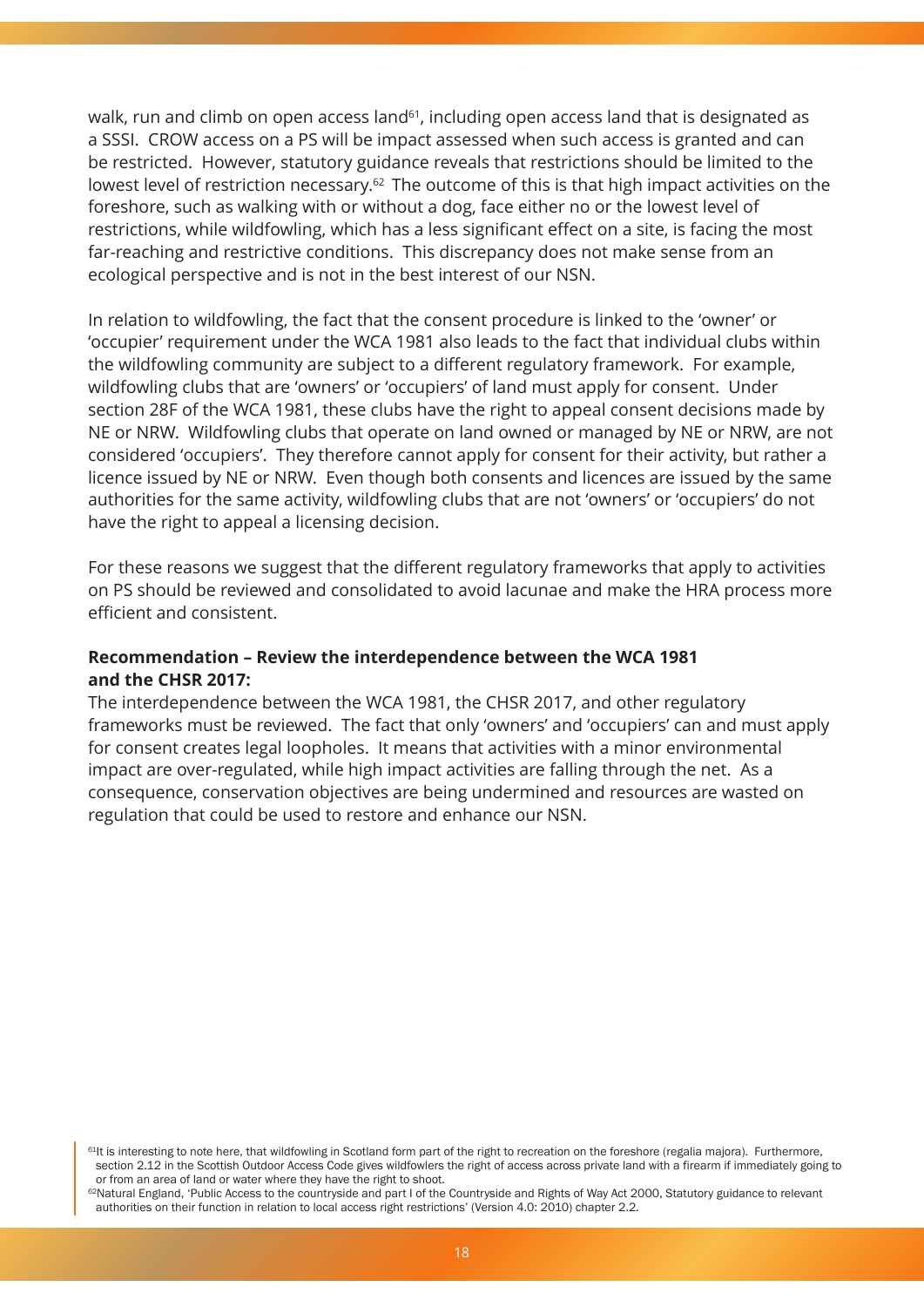### <span id="page-19-0"></span>**Meaning of 'not directly connected with or necessary to the management of that site'**

A 'plan' or a 'project' that is likely to have a significant effect on a Protected Site is only to undergo an appropriate assessment if it is not directly connected with or necessary to the management of that site.<sup>63</sup> According to EC guidance the term 'management' in this context is to be treated as referring to the 'conservation' management of a site. Therefore, the term 'management' is deemed to have the same meaning as in Article 6(1) of the Habitats Directive:64

"For special areas of conservation, Member States shall establish the necessary conservation measures involving, if need be, appropriate management plans specifically designed for the sites or integrated into other development plans, and appropriate statutory, administrative or contractual measures which correspond to the ecological requirements of the natural habitat types in Annex I and the species in Annex II present on the sites."

The phrase 'not directly connected with or necessary to' therefore only relates to particular conservation measures which are defined as appropriate management plans specifically designed for the sites or integrated into other development plans.<sup>65</sup> The Commission's guidelines specify in relation to 'mixed' plans with conservation components, that the terms 'not directly connected with or necessary to' ensure that a non-conservation component of a 'plan' or 'project' **may** still require an assessment.<sup>66</sup> The CJEU held in *Commission v France*<sup>67</sup> that in relation to contractual work that is undertaken to achieve fixed conservation goals, a systematic exclusion of these works from an AA is unlawful. This does, however, not preclude that projects with a significant benefit for the conservation objectives of a site, which also happen to have a second purpose, cannot be considered necessary to the management of a site on a case-by-case basis.

For example, prescribed burning of specified vegetation on upland grouse moors is a crucial activity for maintaining habitat quality for grouse, but it also benefits feature species such as the hen harrier and other vulnerable birds, and it helps preventing devastating wildfires, which could have a severe impact on a PS.<sup>68</sup> Wildfires on moorland have the potential to create significant and irreversible damage to the integrity of a PS – not to mention their impact on greenhouse gas emissions.<sup>69</sup> Predator control measures on grouse moors and lowland shoots support game birds, but they are also a crucial contribution to the survival of

63Conservation of Habitats and Species Regulations 2017, Reg 63(1)(b).

64Habitats Directive, Article 6(1).

65Sundseth K, Roth P,' Article 6 of the Habitats Directive, Rulings of the European Court of Justice' (2014) 13

https://ec.europa.eu/environment/nature/info/pubs/docs/others/ECJ\_rulings%20Art\_%206%20-%20Final%20Sept%202014-2.pdf, last accessed 8th October 2021.

66European Commission (n 34), para 4.4.3.

67C-241/08, *European Commission v French Republic* [2008] ECR I – 1723, para 55.

68McMarrow, Lindey, Aylen et al (n 14); Bonn, Allot, Huback et al (n 14); Glaves D, Morecroft M, Fitzgibbon C et al, 'Natural England review of upland evidence 2012 – the effects of managed burning on upland peatland biodiversity, carbon and water' (NEER004 2013) with further [references; Werrity A, Pakeman R, Shedden C, 'A review of sustainable Moorland Management, Report to the Scientific Advisory Comm](https://ec.europa.eu/environment/nature/info/pubs/docs/others/ECJ_rulings%20Art_%206%20-%20Final%20Sept%202014-2.pdf)ittee of Scottish Natural Heritage' (2015) https://www.nature.scot/sites/default/files/2017-11/Guidance-A-Review-of-Sustainable-Moorland-Management-A1765931.pdf last accessed 9th October 2021.

69Davies, Grey, Rein et al (n 15).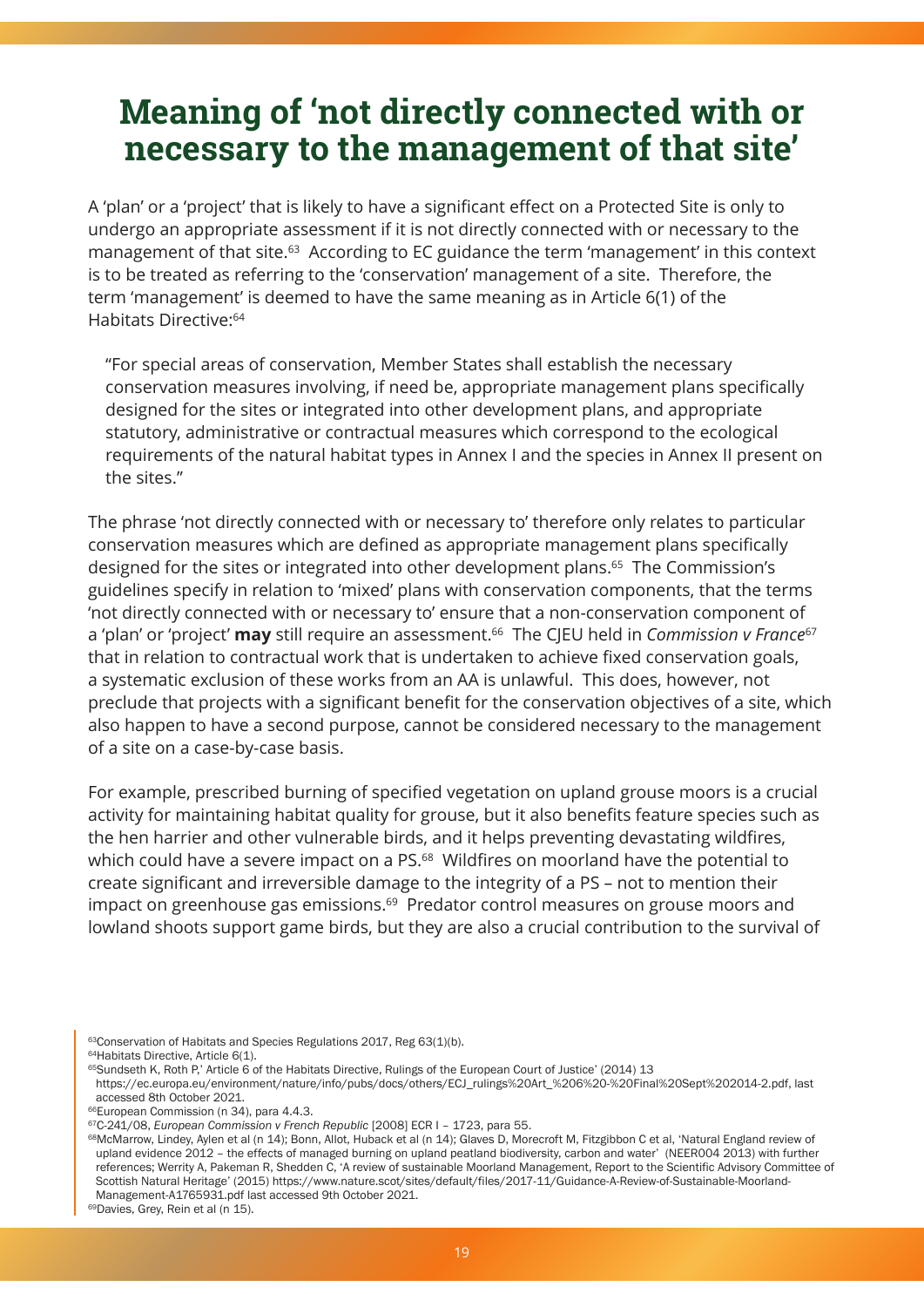rare ground nesting birds, such as golden plover, merlin or the iconic curlew.<sup>70</sup> However, neither have ever been accepted as necessary to the management of a PS because they have a 'mixed' purpose. It is important to reiterate that many of these shooting related activities predate the protection designation of sites and have over centuries shaped the very features that made sites worthy of their designation.

The current practice of excluding 'mixed' projects systematically from the definition 'necessary to the management of a site' means activities which are important to the restoration, maintenance and enhancement of a site must still undergo HRAs, even though they are pivotal in view of the conservation objectives of a PS. This seems short-sighted, especially considering that it is in fact the 'alternative purpose', i.e. game shooting, that is funding these essential conservation management activities. If such activities were to cease, because they are either restricted or heavily regulated, alternative conservation management activities must be put in place and funded by the taxpayer, otherwise various PS will inevitably deteriorate. A precautionary approach further demands that the consequence of a restriction of such longstanding management measures must be analysed as to their environmental impact, just as a proposal of a plan or project.

#### **Recommendation – Recognise that 'mixed' plans with a net-benefit to conservation objectives are necessary to the management of a PS:**

We recommend that 'plans' or 'projects' that are beneficial to the conservation objectives of a site can be considered 'necessary to the management' of site under Regulations 63 CHSR 2017, irrespective of the fact that they have a dual purpose. Relevant authorities must prevent wasting resources on unnecessary assessments of 'mixed' projects that are beneficial for conservation. Likewise, such 'mixed' projects should only be restricted or prohibited following an assessment of the environmental impact of the restriction or prohibition itself, otherwise the conservation objectives of a PS could be undermined. The assessment of restrictions and prohibition should be governed by the same precautionary approach as suggested in the first recommendation.

70Langholm Moor Demonstration Project Partners (n 18); AEWA International Single Species Action Plan for the Conservation of the Eurasian Curlew (n 18); Roodbergen, van der Werf, Hötker (n 18); Douglas, Bellamy, Stephen (n 18); Grant, Osman, Easton (n 18).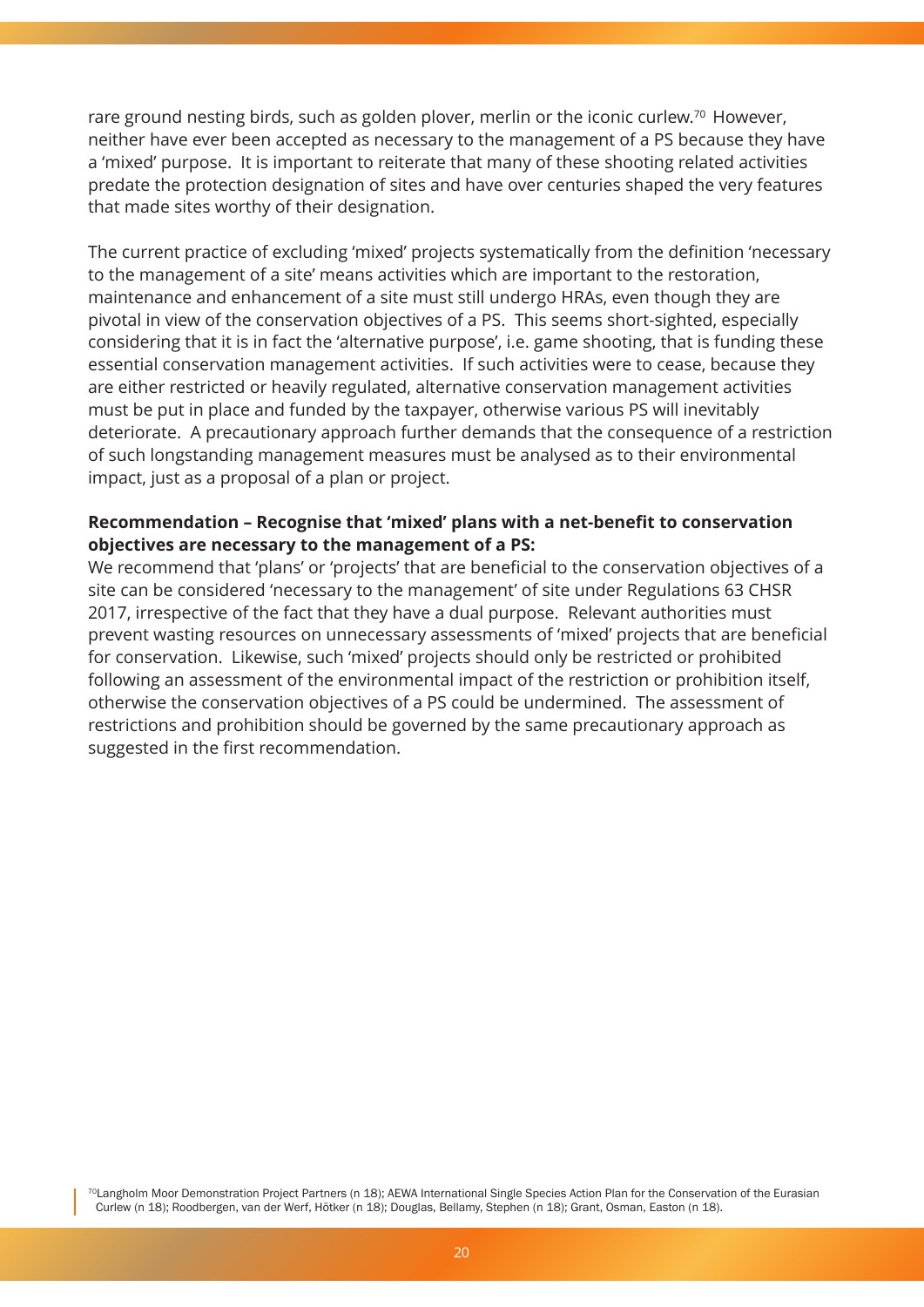### <span id="page-21-0"></span>**The LSE stage**

#### *Meaning of the term 'likely significant effect'*

Once relevant authorities are satisfied that the proposed activity is a 'plan' or 'project', they need to proceed to the LSE stage – the initial screening of whether the 'plan' or 'project' has a likely significant effect on the PS, either alone or in combination with other plans or projects.

The Habitats Directive defines neither the term 'likely' nor the term 'significant effect'. The term 'likely' is further not used in a consistent way in the different language versions of the Directive. Both the German and the Italian version rely on a broad level of probability by requiring that the 'plan' or 'project' 'could' have a significant effect, which reflects a loose translation of the verbs '*könnten*' and '*possa avere*'. The French version uses the term 'susceptible', i.e plans and project that are susceptible to have a significant effect on the sites, while the English version clearly implements a much narrower form or probability with the term 'likely'. AG *Kokott* clarifies in her opinion in the *Waddenzee* case [at 62] that the possibility of a significant adverse effect is primarily a question of nature conservation, which must be answered based on the circumstances of the individual case.71 *Kokott* further submits that the requirement relating to the probability of harm should not be too strict and that [at 73]:<sup>72</sup>

"In that regard the criterion must be whether or not reasonable doubt exists as to the absence of significant adverse effects. **In assessing doubt, account will have to be taken, on the one hand, of the likelihood of harm and, on the other, also of the extent and nature of such harm. Therefore, in principle greater weight is to be attached to doubts as to the absence of irreversible effects** or effects on particularly rare habitats or species than to doubts as to the absence of reversible or temporary effects or the absence of effects on relatively common species or habitats." (**Emphasis** added).

The criterion to assess the LSE adopted in various judgments is, therefore, whether, based on objective information, reasonable doubt exists as to the absence of a significant effect.<sup>73</sup> However, there are two crucial points that should not be missed. Firstly, the interpretation of whether doubt exists must take account of **the likelihood and the nature and extent of the harm**. Potential irreversible harm requires therefore a higher standard of proof in terms of absence of doubt than harm which has only a transient effect on the conservation site. This is in line with the sliding scale of the precautionary principle as illustrated above with the *Deville* and *Harding* framework.74 Secondly, the requirement for an absence of reasonable doubt refers to **significant** effects not any effects, which requires further interpretation.

*Kokott* emphasises the importance of this 'significant' criterion in order to avoid unnecessary assessments.75 According to her opinion, the definition of the term 'significant' should not be made in the abstract but focused on the specific conservation objectives of the site. What should be avoided is a defeat of the conservation objectives and a

<sup>71</sup>*Waddenzee*, opinion of AG Kokott (n 33), para 62.

72ibid, paras 70-74.

<sup>73</sup>*Waddenzee* (n 29), para 59; C-441/17 European Commission v Republic of Poland [2018] ECLI:EU:C:2018:255, para 117.

<sup>74</sup>Deville, Harding (n 2), 38.

<sup>75</sup>*Waddenzee*, opinion of AG Kokott (n 33), para 80.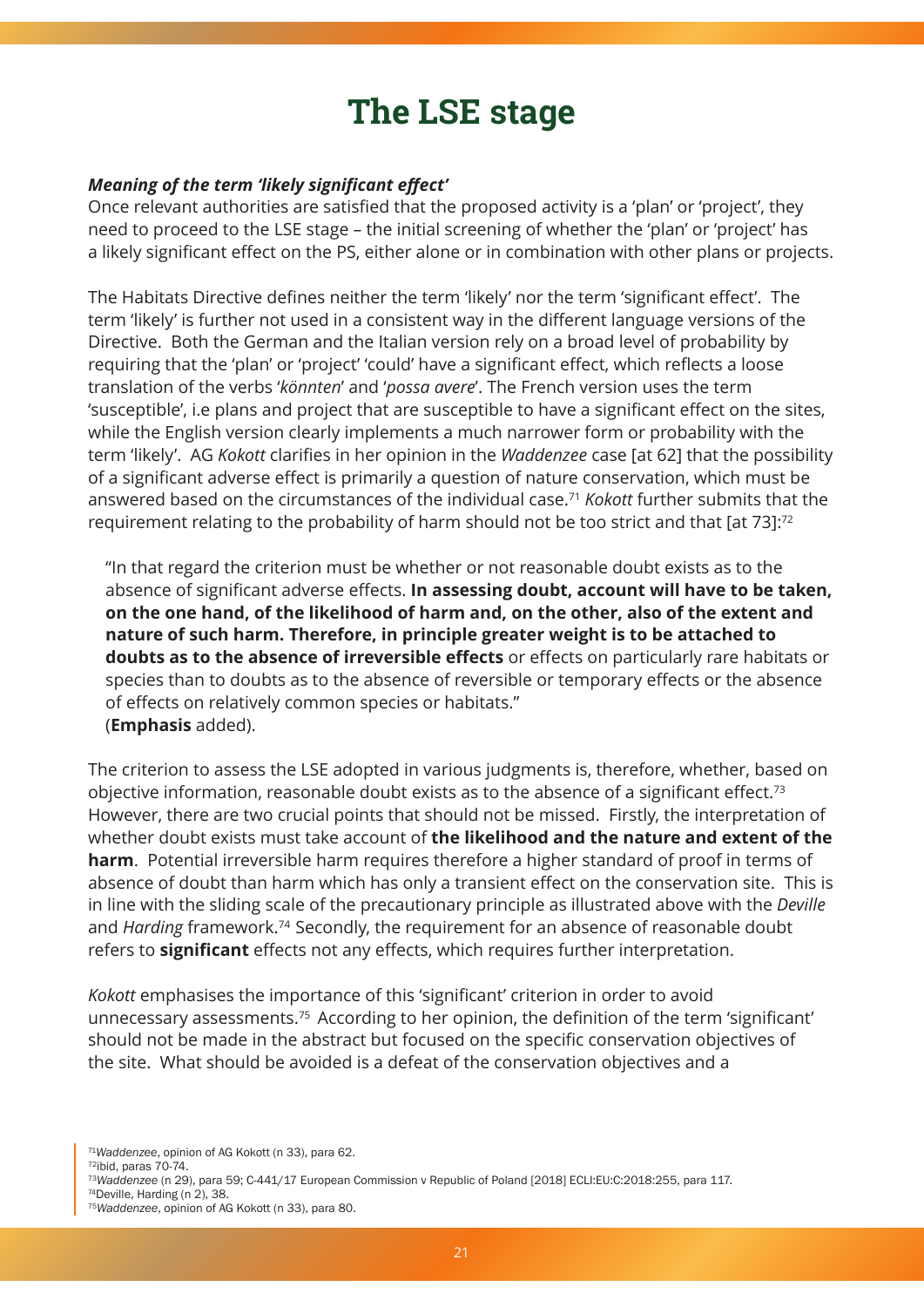destruction of essential components of the site.76 The definition that has been adopted in case law77 is therefore [at 49]:

"The answer to Question 3(b) must therefore be that, pursuant to the first sentence of Article 6(3) of the Habitats Directive, where a plan or project not directly connected with or necessary to the management of a site **is likely to undermine the site's conservation objectives**, it must be considered likely to have a significant effect on that site. The assessment of that risk must be made **in the light inter alia of the characteristics and specific environmental conditions of the site concerned by such a plan or project.**" (**Emphasis** added).

The *Waddenzee* judgment78 highlights the importance of the term 'significant' and stated  $[at 49]$  that:

#### "So, where such a plan or project **has an effect on that site but is not likely to undermine its conservation objectives, it cannot be considered likely to have a significant effect on the site concerned**." (**Emphasis** added).

NE and NRW, when applying Reg 63 CHSR 2017, do not seem to follow the definition set out in case law and do not attribute enough weight to the requirement of 'significance'. In consequence, they progress too many plans and projects to the AA stage even though they do not undermine the conservation objectives of a site. The term 'significant' seems to be largely ignored. As an example, NE state that there is no existing evidence in the UK that wildfowling, including the harvesting of quarry species and shooting related disturbances, have reduced waterfowl populations.79 Objective information, in the form of scientific as well as historic evidence, firmly supports this statement.<sup>80</sup> In other words, the conservation objectives of Protected Sites, i.e to maintain or restore the population of qualifying species, are not undermined by wildfowling and have not been undermined for centuries. The effect of wildfowling compared to other recreational pressures on our foreshore, such as walking with or without a dog, motor boating, or other water sports, is trivial and insignificant.

It, therefore, makes little sense that all wildfowling proposals are regularly being progressed to the AA stage. As mentioned earlier, NE and NRW seem to be micro-regulating shooting related activities – either because they are the most convenient to be regulated or because they attract emotive and political controversy. However, this approach consumes unnecessary resources that would be available for restoration and enhancement projects.

#### **Recommendation – Recognise the importance of the 'likely significant effect' threshold:**

In application of Regulation 63 CHSR 2017, authorities must pay sufficient attention to the terms 'likely' and 'significant' when deciding whether a 'plan' or 'project' has an LSE. These terms create a threshold to avoid unnecessary HRAs. However, relevant authorities are largely ignoring said threshold. For example, NE acknowledges that wildfowling has no impact on the waterfowl population, yet all consent applications are being progressed to a full HRA. This approach is wasting resources on unnecessary micro-regulation that could otherwise be used for restoration and enhancement projects.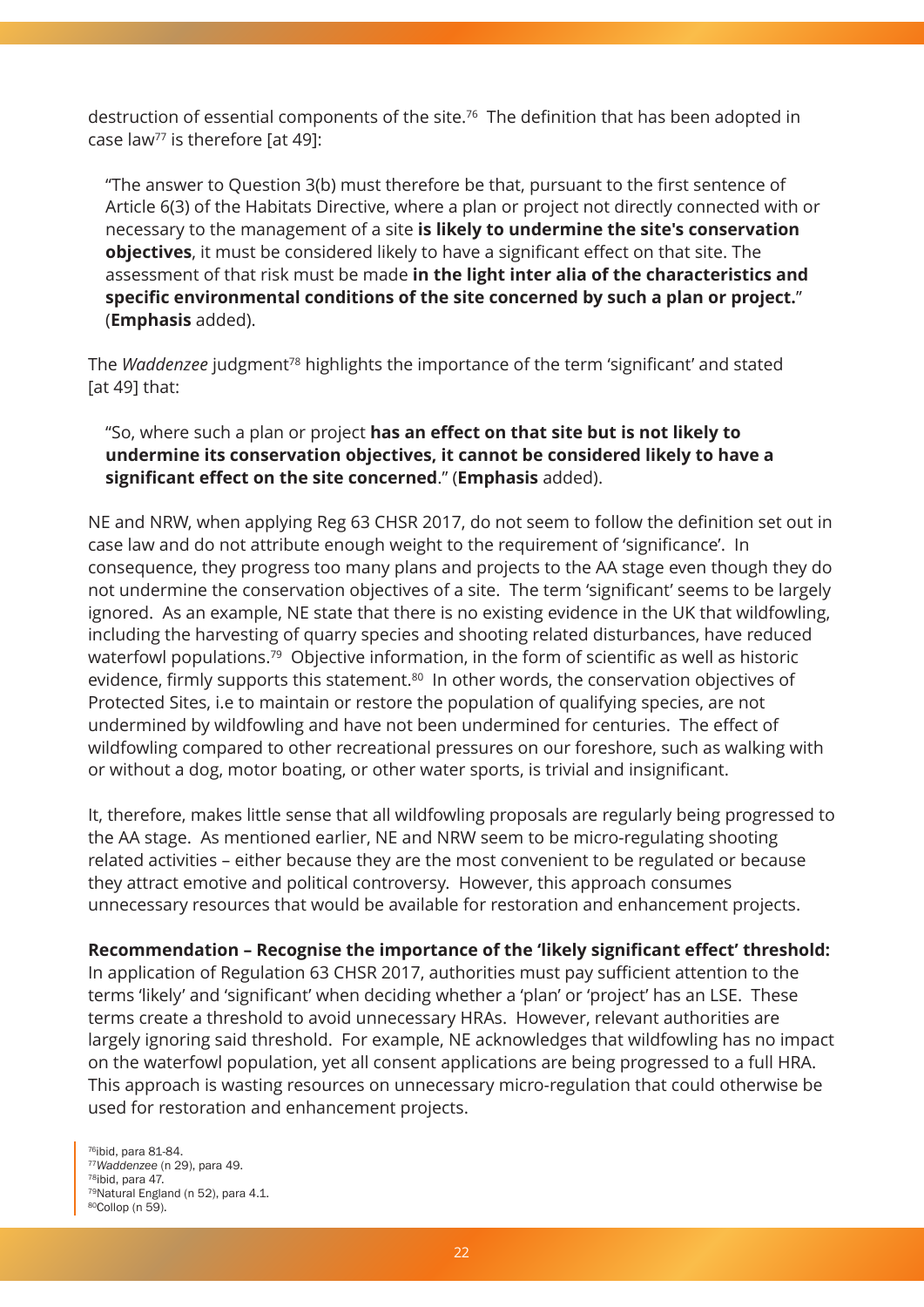#### *Mitigating factors integral to a plan or project*

Further legal uncertainty around the HRA process transpired in relation to the question whether mitigating factors of a 'plan' or 'project' could be considered at the LSE stage or only later during the AA stage. The case of *Hart DC81* engaged this very question. *Hart DC* related to a series of developments that had the potential to increase recreational pressures on a PS located within 2 km. The development project proposed to mitigate these pressures by creating alternative recreational places or by enhancing access to existing alternative recreational places, which should reduce potential visitors to the PS. The essential legal question, therefore, was whether it was legitimate to screen out this project at the LSE stage because the project incorporated elements to reduce the effects on nearby PS. *Sullivan J* confirmed that mitigating measures that form part of a 'plan' or 'project' should be considered at the LSE stage and that it would in fact be 'ludicrous' to delay a consideration of these factors to the AA stage [at 76 and 72]:

"For all these reasons, **I am satisfied that there is no legal requirement that a screening assessment under Regulation 48(1) [now reg 63] must be carried out in the absence of any mitigation measures that form part of a plan or project. On the contrary, the competent authority is required to consider whether the project, as a whole, including such measures, if they are part of the project, is likely to have a significant effect on the SPA**. If the competent authority does not agree with the proponent's view as to the likely efficacy of the proposed mitigation measures, or is left in some doubt as to their efficacy, then it will require an appropriate assessment because it will not have been able to exclude the risk of a significant effect on the basis of objective information (see *Waddenzee* above)."

"If, having considered the "objective information" contained in the EPR Report, and agreed by NE in the Statement of Common Ground, the first defendant, as the competent authority, was satisfied that the package put forward by the second and third defendants, including the SANGS, would avoid any net increase in recreational visits to the SPA (thereby avoiding any increased disturbance to the Annex 1 bird species), **it would have been "ludicrous" for her to disaggregate the different elements of the package and require an appropriate assessment** on the basis that the residential component of the package, considered without the SANGS, would be likely, in combination with other residential proposals, to have a significant effect on the SPA, only for her to have to reassemble the package when carrying out the appropriate assessment." (**Emphasis** added).

However, the legal approach to incorporate mitigating factors of a 'plan' or 'project' in the LSE stage seemed to have changed with the CJEU's judgement in the *People over Wind* case.82 The core question referred to the court in this case related to the effect of laying cables to connect a wind farm in Ireland to the electricity grid. The court was asked to clarify whether it was legitimate to consider at the LSE stage protective measures that were put in place to prevent silt and sediment run-offs into nearby rivers, which could potentially affect freshwater pearl mussels. The court made it quite clear that it was not [at 36 and 37]:

81*R(Hart District Council) v Secretary of State for Communities and Local Government [2008] EWHC 1204 (Admin) [72-76].* 82Case C-323/17 *People Over Wind*, Peter *Sweetman v Coillte Teoranta* [2018] ECR I-244.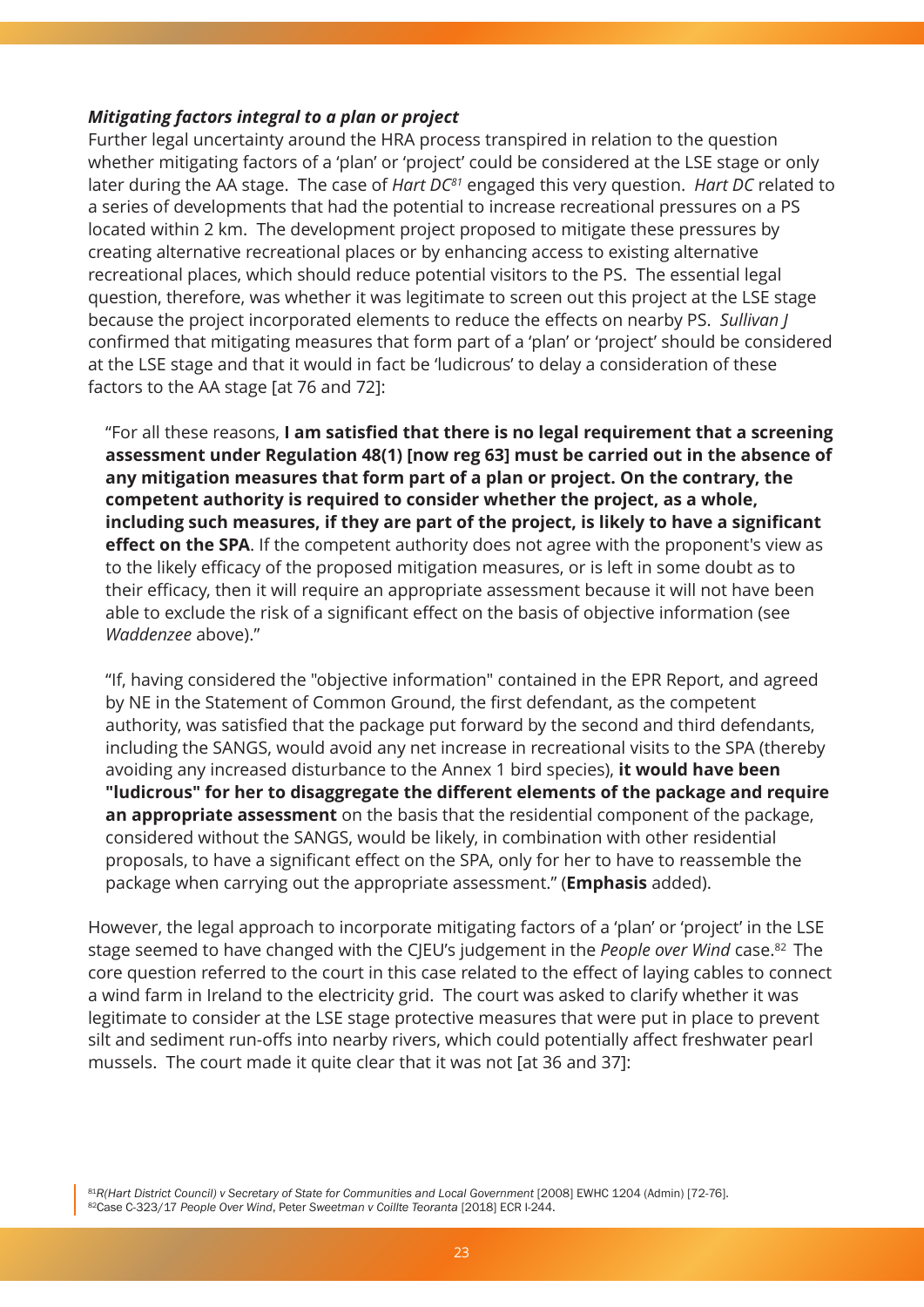"That conclusion is supported by the fact that a full and precise analysis of the measures capable of avoiding or reducing any significant effects on the site concerned must be carried out **not at the screening stage**, but specifically at the stage of the appropriate assessment." (**Emphasis** added).

"Taking account of such measures at the screening stage would be liable to compromise the practical effect of the Habitats Directive in general, and the assessment stage in particular, as the latter stage would be deprived of its purpose and there would be a risk of circumvention of that stage, which constitutes, however, an essential safeguard provided for by the directive."

Following the *People over Wind* case<sup>83</sup>, domestic courts confirmed that the approach in *Hart DC* was not good law anymore. *Dove I*, for example held in the *Canterbury* case<sup>84</sup> that [at 77]:

"It is clear that the approach of the CJEU to taking into account mitigation measures at the screening stage is directly contrary to the approach which had been taken in domestic law in Hart and Smyth. The approach to the interpretation and application of Article 6(3) of the Directive set out in those cases **can no longer therefore be regarded as good law**." (**Emphasis** added.)

However, in the *Langton* case<sup>85</sup>, the court followed a more pragmatic interpretation of *People over Wind*86. *Langton* related to badger culling licences and amongst other legal issues the question was posed whether conditions attached to the licences to protect other wildlife, for example the condition that shooting cannot take place in certain areas during the bird breeding season, can be considered at the LSE stage or should in the essence of *People over Wind* be considered at the AA stage. The court did not dispute the change in the law set by *People over Wind* but distinguished the case from the set of facts in the CJEU ruling. According to the court in *Langton*, the *People over Wind* approach only applies to protective or mitigating factors that are not an integral part of a 'plan' or 'project'. However, when mitigating factors are an integral feature, they must be considered, in the spirit of *Hart DC*, at the LSE stage [at 156 and 157]:

"The claimant submitted that the conditions which Natural England had attached to the cull licences, following advice to applicants, fell within the *People Over Wind* ruling and should not have been taken into account at the screening stage. These were that no culling activity would take place in certain locations (e.g., Severn Estuary SPA) or at certain times of the year (e.g., bird-breeding season with Dorset Heathlands SPA and Poole Harbour SPA)."

"In my view the licence conditions which Natural England attached to the licences in Areas 16 and 17 **are not the mitigating or protective measures which featured in the** *People Over Wind* **ruling. They are properly characterised as integral features of the project** which Natural England needed to assess under the Habitats Regulations. I accept Natural England's submission that it would be contrary to common sense for Natural England to have to assume that culling was going to take place at times and places where the applicants did not propose to do so." (**Emphasis** added).

<sup>&</sup>lt;sup>83</sup> People over Wind (n 82).<br><sup>84</sup> Canterbury City Council v Secretary of State for Housing, Communities and Local Government [2019] EWHC 1211 (Admin) [77].

<sup>85</sup>R(Langton) v Secretary of State for Environment, Food and Rural Affairs [2018] EWHC 2190 (Admin) [156-157]. The legal issue on integral mitigating factor was not discussed in the following Court of Appeal case.

<sup>86</sup>*People over Wind* (n 82).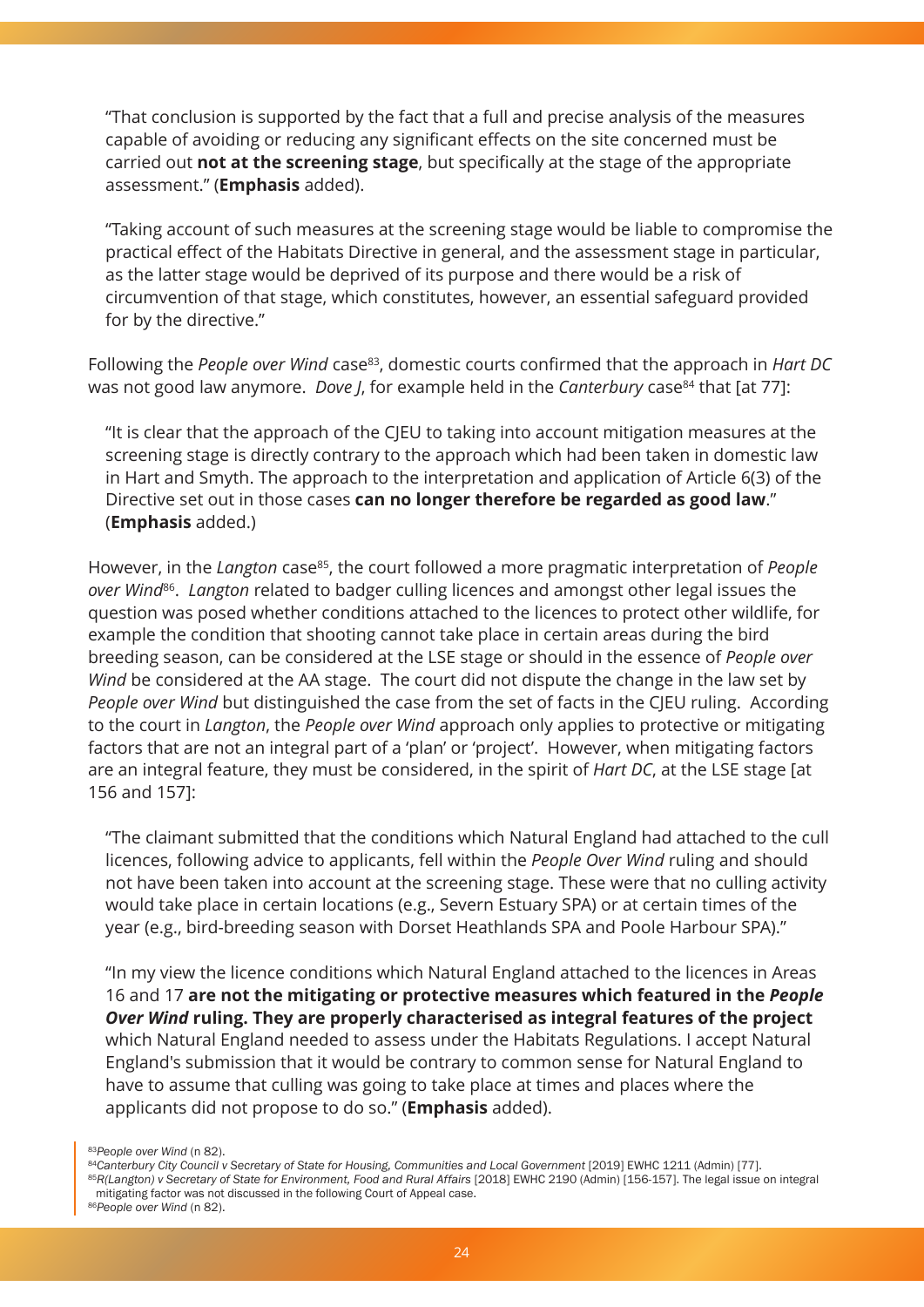Wildfowlers often impose their own moratoria in relation to the shooting of certain species, for example the Dyfi, Mawddach and Dysynni wildfowlers implemented a voluntary moratorium on the shooting of Greenland white-fronted geese on the Dyfi estuary 40 years before the Government protected them. Furthermore, some clubs also prohibit the shooting of hens of certain species or follow very stringent severe weather protocols that go far beyond the statutory requirements. Just as the time and area constrictions to the badger cull licences, such moratoria should be considered as an integral feature of a project and should be considered at the LSE stage in order to avoid unnecessary AA. NE and NRW could secure theses currently voluntary measures though conditions or undertakings in order to establish a sufficient guarantee of their effect.

#### **Recommendation – Recognise that mitigating factors that form an integral part of a 'plan' or 'project' must be considered at the LSE stage.**

Mitigating factors that are an integral part of plans or projects, such as shooting moratoria or severe weather protocols, must be considered at the LSE stage. If such plans and projects in their entirety are not likely to have a significant effect on the site in question, they should be screened out at the LSE stage. It would be inefficient to separate these elements and proceed the plan and project to the AA stage. Relevant authorities would waste resources that could be used on restoration project etc.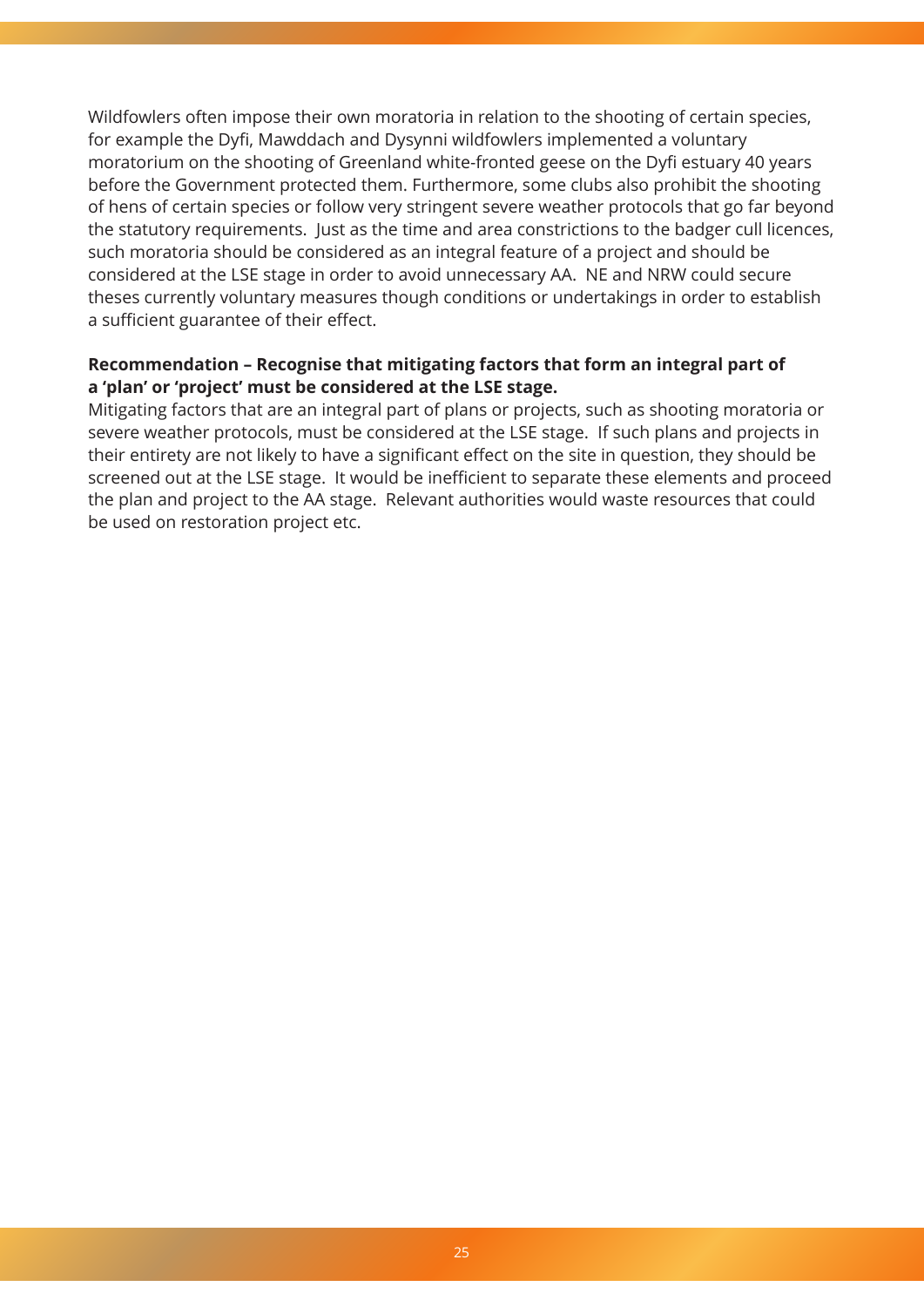### <span id="page-26-0"></span>**Appropriate assessments**

A 'plan' or 'project', which was not screened out at the LSE stage because the relevant authority could not exclude a likely significant effect on the site in question, will undergo an appropriate assessment to determine its implications on that site's conservation objectives – this is also referred to as the AA stage. As part of the process during the AA stage, the competent authority must consult the appropriate nature conservation authority and must also consider, if appropriate, the opinion of the general public.<sup>87</sup> As the LSE stage, the AA stage is undoubtedly governed by the precautionary principle.<sup>88</sup>

The *Waddenzee* case described the characteristics of the AA stage as follows [at 54]: "Such an assessment therefore implies that all the aspects of the plan or project which can, either individually or in combination with other plans or projects, affect those objectives must be identified **in the light of the best scientific knowledge in the field**. Those objectives may, as is clear from Articles 3 and 4 of the Habitats Directive, in particular Article 4(4), be established on the basis, inter alia, of the importance of the sites **for the maintenance or restoration at a favourable conservation** status of a natural habitat type in Annex I to that directive or a species in Annex II thereto and for the coherence of National Site Network, and of the threats of degradation or destruction to which they are exposed." (**Emphasis** added)

What is important to note is that an AA must consider **all aspects** of a 'plan' or 'project' and that the assessment needs to be undertaken in view of the specific characteristics of the case and the specific conservation objectives of a site.<sup>90</sup> The relevant authority may only agree to a 'plan' or 'project' after having ascertained that it will not adversely affect the integrity of the site:

63(5) In the light of the conclusions of the assessment, and subject to regulation 64, the competent authority may agree to the plan or project only after having **ascertained** that it will **not adversely affect** the integrity of the European site or the European offshore marine site (as the case may be).91 (**Emphasis** added).

The practical application of the legal terms 'ascertain' and the 'adverse effect' has proven to be difficult for a lack of a clear definition of their meaning. This, combined with an overly rigid application of the precautionary principle, renders the AA stage highly susceptible to inconsistency and arbitrariness. We experience inconsistency in the outcome of AAs for similar activities, depending on the relevant authorities taking the decision and also depending on the individual authors withing the same authority. For example, two area teams of NE that assessed wildfowling activities on the Humber estuary have in the past concluded the assessment of the same activity on the same Protected Site differently. This makes the law highly unpredictable.

We have also experienced that shooting related activities are assessed against a higher threshold than other activities with similar or even higher effects on a site – either because they are governed by a different regulatory framework or because they evoke a different

87 Conservation of Habitats and Species Regulations 2017, Reg 63(3) and (4).

<sup>88</sup>*Waddenzee*, opinion of AG Kokott, (n 33), para 100.

<sup>89</sup>*Waddenzee* (n 29), para 54.

<sup>90</sup>See also, *R(Champion) v North Norfolk District Council* [2015] UKSC 52 [41].

<sup>91</sup> Conservation of Habitats and Species Regulations 2017, Reg 63(5).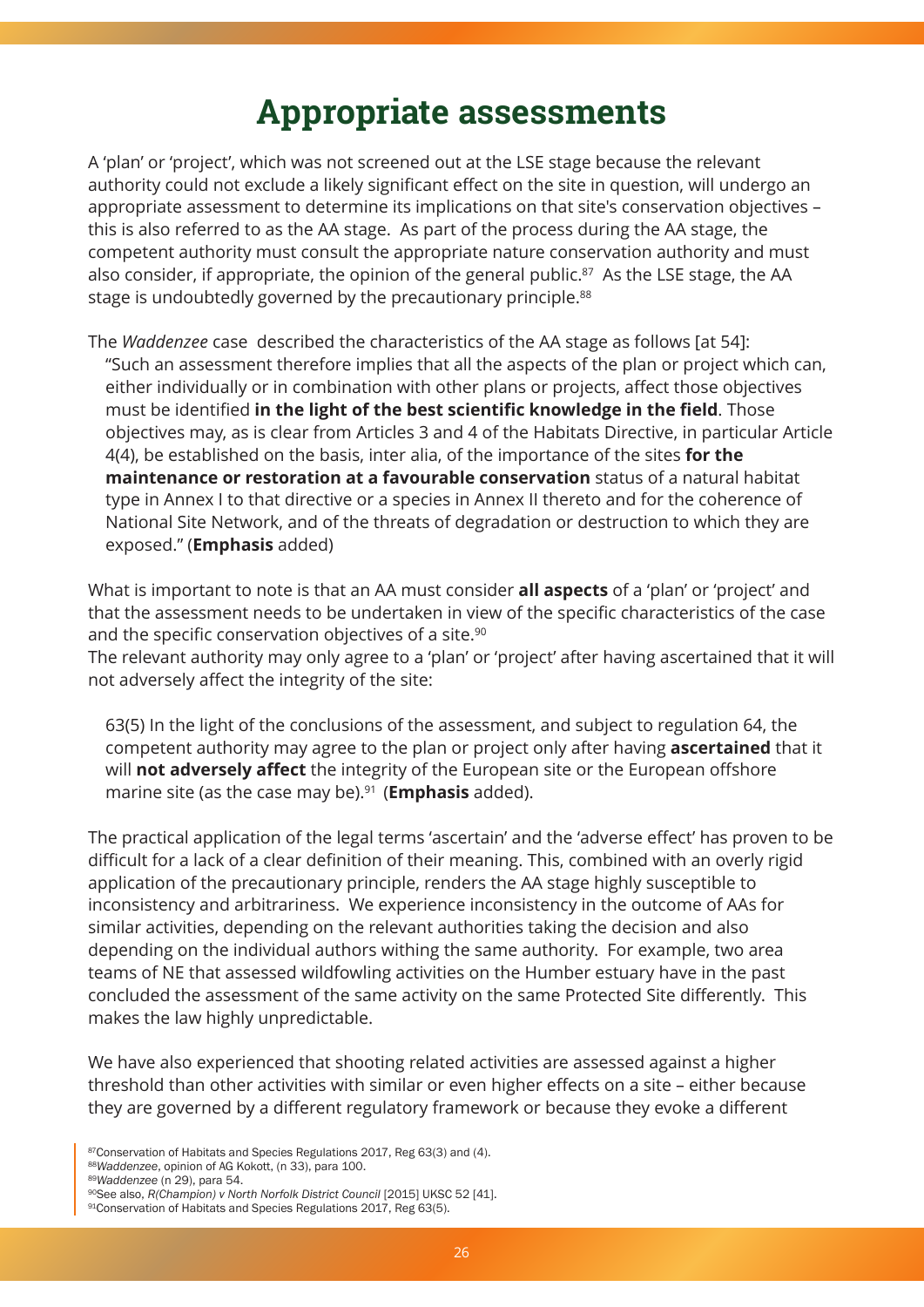emotive and political response. For instance, a scientific study conducted on Poole Harbour shows that walking causes 100 times more disturbance to waterbirds and waders than wildfowling.<sup>92</sup> Pedestrian disturbance pressures on our estuaries are in the future likely to increase with the implementation of the England Coastal Path.<sup>93</sup> Public access recreation therefore dwarfs wildfowling as to its disturbance impact. However, wildfowling activities are restricted in terms of frequency and time of visits to avoid disturbance of waterbirds, while other recreational activities with a much higher disturbance factor are allowed all year around at any time of day with no limits on numbers of visitors. As an anecdotal example of the bias affecting the HRA process, wildfowling intensity suffered significant restrictions within Poole Harbour in 2017 following an HRA by NE based on its potential for disturbance, despite a PhD study concluding that wildfowling could increase by over 50 times within the harbour and still not affect the birds.<sup>94</sup> In the same year and place the RSPB was allowed to demolish a bird hide and rebuild two new hides with increased capacity. The building work took place during the winter months, when waterbirds are most affected by disturbance, and there are no limits or mechanisms in place to monitor this increase in recreational disturbance even though public access and its associated disturbance is highlighted within the Poole Harbour Site Improvement Plan.95

To address these aspects of inconsistency and bias, legal definitions for trigger term such as 'ascertain', or 'adverse effect' should be implemented.

#### *Meaning of the term 'ascertain'*

AG *Kokott* described the meaning of the term 'ascertain' in her opinion in the *Waddenzee* case<sup>96</sup> as follows:

"Such a conclusion of the assessment is tenable only where the deciding authorities at least are satisfied that there is **no reasonable doubt as to the absence of adverse effects on the integrity of the site concerned**."

The *Waddenzee* case<sup>97</sup> with reference to the Monsanto case<sup>98</sup> concurred equivalently that:

[N]ational authorities (…) are to authorise such activity only if they **have made certain** that it will not adversely affect the integrity of that site. **That is the case where no reasonable scientific doubt remains as to the absence of such effects** (see, by analogy, Case C-236/01 *Monsanto Agricoltura Italia and Others* [2003] ECRI-8105, paragraphs 106 and 113). (**Emphasis** added)

This seems to suggest that the AA is based on a standard of proof of 'beyond a reasonable scientific doubt'. What is more, the burden of proof is almost completely shifted to the applicant because they are required to provide information that the competent authority may reasonably need for the purposes of the AA or to enable it to determine whether an AA

92Collop (n 59).

94Collop (n 59).

<sup>93</sup>For more info on the England Coastal Path see https://www.gov.uk/government/collections/england-coast-path-improving-public-access-to-thecoast last accessed 9th October 2021.

<sup>95</sup>Site Improvement Plan, Poole Harbour, http://publications.naturalengland.org.uk/publication/6713862766198784 last accessed 13th October 2021.

<sup>96</sup>*Waddenzee*, opinion of AG *Kokott* (n 33), para [108.](https://www.gov.uk/government/collections/england-coast-path-improving-public-access-to-the-
coast)

<sup>97</sup>*Waddenzee* (n 29), para 59.

<sup>9</sup>[8C-236](https://www.gov.uk/government/collections/england-coast-path-improving-public-access-to-the-
coast)/01 *Monsanto Agricoltura Italia and Others* [2003] ECRI-8105.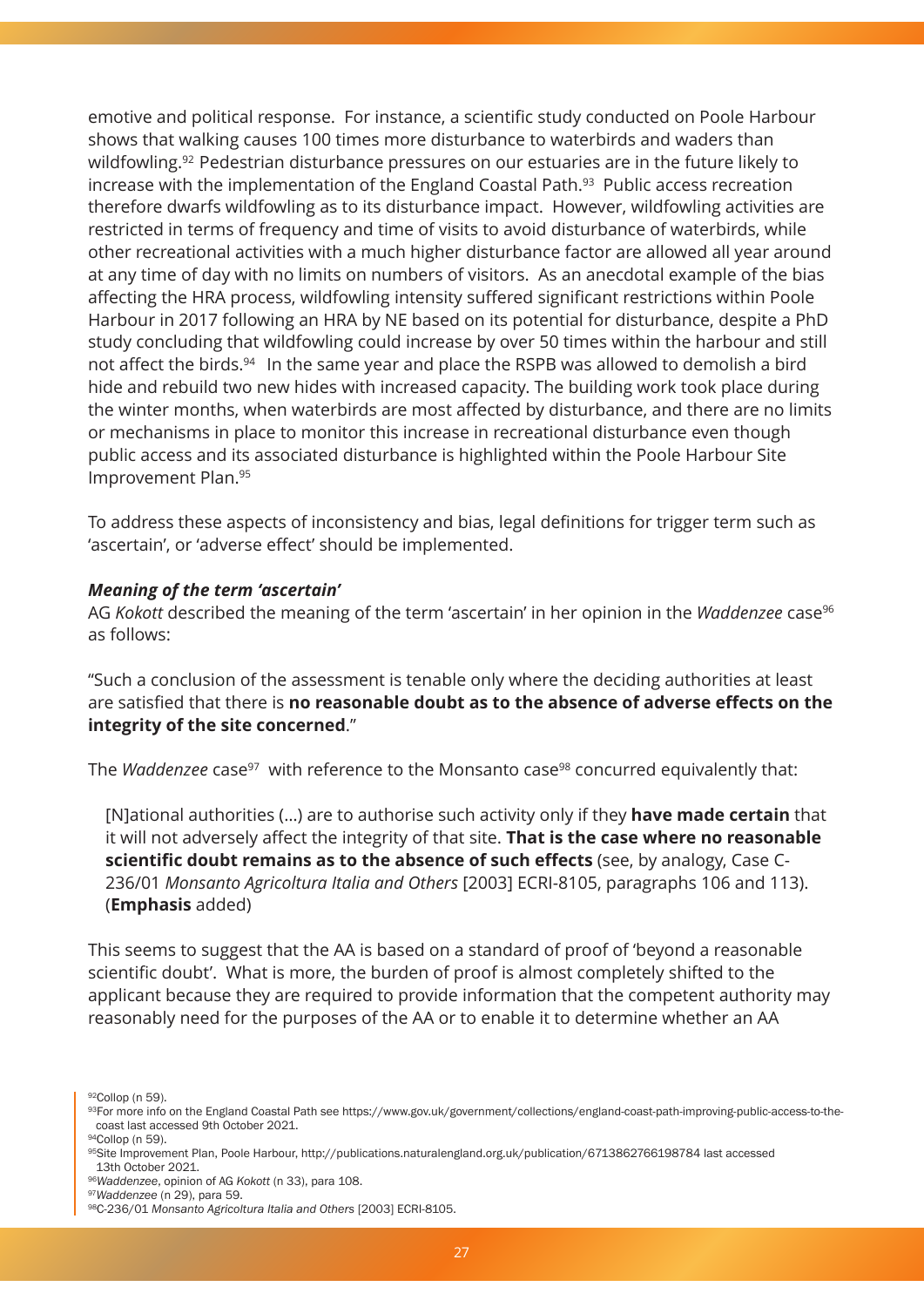is necessary.99 Such a high standard of proof with a near complete shift of the burden of proof onto the applicant is problematic and unusual.

For this reason, it is not surprising that AG *Kokott*100 repeatedly emphasised the need for a proportionate application of this provision and offered clarification that an AA should not require certainty of the absence of adverse effects [at 103 and 104, among other paragraphs]:

"**However, it could be contrary to the principle of proportionality, which is cited by PO Kokkelvisserij, to require certainty as to the absence of adverse effects** on the integrity of the site concerned before an authority may agree to a plan or project."

"It is settled case-law that the principle of proportionality is one of the general principles of Community law. A measure is proportionate only where it is both appropriate and necessary and not disproportionate to the objective pursued. This principle is to be taken into account in interpreting Community law."

A standard of proof based on the phrase 'beyond reasonable doubt' is generally reserved for criminal trials, where the highest legal interest – a person's freedom – is at stake. It is, therefore, difficult to distil what this term means within the realm of environmental law. It has been established that 'beyond scientific doubt' in environmental law does not equate to scientific 'certainty', which describes confidence and statistical probably above 95%.<sup>101</sup> Instead, the term should be defined in the context of the specific case at hand and under a proportionate application of the precautionary principle. This can only mean that the acceptable level of scientific doubt depends on the acceptable level of potential harm.102 As described above, in relation to the LSE stage,<sup>103</sup> a sliding scale of precaution should be applied. Projects that carry potential threats of serious or irreversible harm do indeed attract a standard of proof above reasonable scientific doubt and near certainty. However, such a standard would seem disproportionate in relation to an activity that, even in its worst-case scenario, would only carry a minor or moderate threat of harm.

Many shooting related activities only carry a minor risk of potential harm. Wildfowling, for example, has taken place for centuries and at a higher intensity during periods where waterfowl numbers were, despite the activity, increasing and NE has acknowledged that there is no evidence that wildfowling reduces the waterfowl population.<sup>104</sup> If such activities were not already screened out at the LSE stage, the following AA should certainly not be based on the requirement of an absence of all reasonable scientific doubt in the sense of a reflection of near certainty. Reasonableness for activities carrying low level threats would demand that the AA should be based on a holistic assessment of all relevant information. This must include, not only scientific studies, but also historic evidence as well as a significant a body of anecdotal evidence, especially if this is the only data that is reasonably available.

<sup>99</sup> Conservation of Habitats and Species Regulations, Reg 63(2).

<sup>100</sup>*Waddenzee*, opinion of AG *Kokott* (n 33), paras 103-104.

<sup>101</sup> Jones J, Bronitt S, 'The burden and standard of proof in environmental regulations: the precautionary principle in an Australian administrative context' in: Fisher E, Jones J, von Schomberg R (eds) *Implementing the Precautionary Principle, Perspectives and Prospects* (Edward Elgar 2008) 137, 142.

<sup>102</sup>ibid, with reference to the Australian case *Briginshaw v Briginshaw* (1938) 60 CLR 336 [361-362].

<sup>103</sup>The LSE-stage.

<sup>104</sup>Natural England (n 52), para 4.1.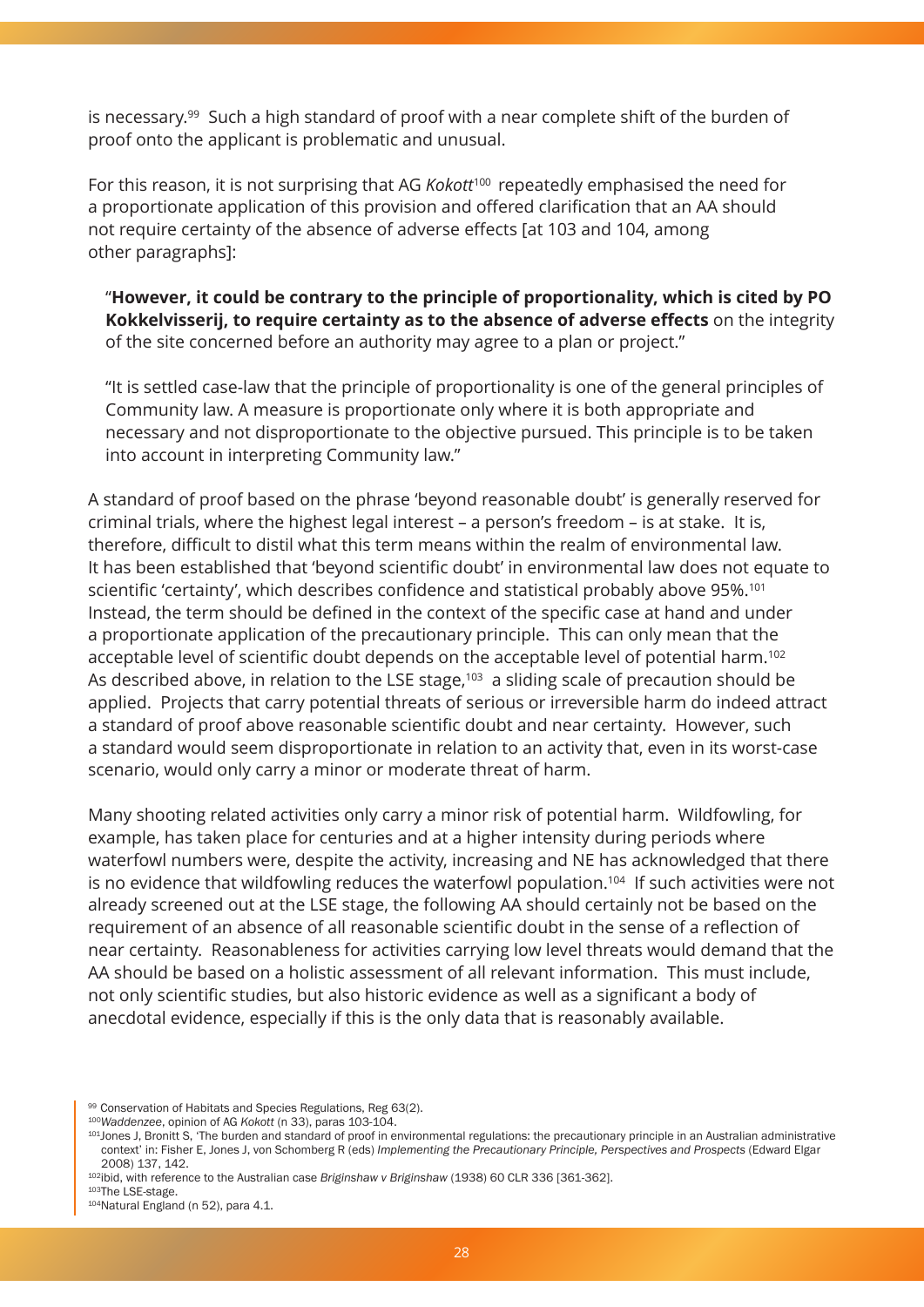#### **Recommendation – Define the term 'ascertain' based on a sliding scale of precaution:**

The term 'ascertain' should be defined in light of a sliding scale of precaution. Plans and projects that attract a potential serious or irreversible threat of harm should be assessed as to whether there is any reasonable scientific doubt as to their adverse effect. However, plans and projects that do not carry a high level of threat, should be analysed on the basis of a holistic assessment, including all available information, such as historic evidence or a significant body of anecdotal evidence.

#### *Meaning of the terms 'adverse effects'*

The term 'adverse effects' and therewith the decision whether a 'plan' or 'project' can be authorised is based on the concept of the preservation of 'integrity of the site' and the furtherance of the conservation objectives, which the site was designated for. If a 'plan' or a 'project' has an effect on the site, but does not affect the conservation objectives, it does not adversely affect the site. *Waddenzee105* clarified that:

"As is clear from the first sentence of Article 6(3) of the Habitats Directive in conjunction with the 10th recital in its preamble, the significant nature of the effect on a site of a plan or project not directly connected with or necessary to the management of the site is linked to the site's conservation objectives. **So, where such a plan or project has an effect on that site but is not likely to undermine its conservation objectives, it cannot be considered likely to have a significant effect on the site concerned.**" (**Emphasis** added).

#### In *Commission v Poland*106, the CJEU further stated that [at 116]:

"In order for the integrity of a site as a natural habitat not to be adversely affected for the purposes of the second sentence of Article 6(3) of the Habitats Directive, **the site needs to be preserved at a favourable conservation status; this entails the lasting preservation of the constitutive characteristics of the site concerned that are connected to the presence of a natural habitat type whose preservation was the objective justifying the designation of that site in the list of SCIs, in accordance with the directive**"

Section 63 of the CHSR 2017, therefore, requires the relevant authority to undertake an appropriate assessment in view of the conservation objectives. The conservation objectives are set out in detail for all sites individually in the site citations.<sup>107</sup> These should form the basis as well as the limitations of an AA.108 A relevant authority will act ultra vires if they restrict or regulate activities under regulation 63 that do not affect the conservation objectives. We experience several issues with NE's or NRW's interpretation of an adverse effect on conservation objectives when assessing shooting activities. Decisions are often based on the population trends of a species at either local, national or international scale to suit the most limiting and restrictive response, rather than an assessment of the impact on conservation objectives or a specific species holistically. For example, NE still concludes that wildfowling has an adverse effect on a site through the take of a specific species, even if the

<sup>105</sup>*Waddenzee* (n 29), para 46.

<sup>106</sup> Commission v Poland (n 73), para 116.

<sup>107</sup> Site citations for PS in England can be found here: https://designatedsites.naturalengland.org.uk/ and for Wales here: https://naturalresources.wales/guidance-and-advice/environmental-topics/wildlife-and-biodiversity/protected-areas-of-land-and-seas/findprotected-areas-of-land-and-sea/?lang=en,last accessed 9th October 2021.

<sup>108</sup> Conservation of Habitats and Species Regulation 2017, Regulation 63(1): "A competent authority […] must make an appropriate assessment of the implications of the plan or project for that site in view of that site's conservation objectives.'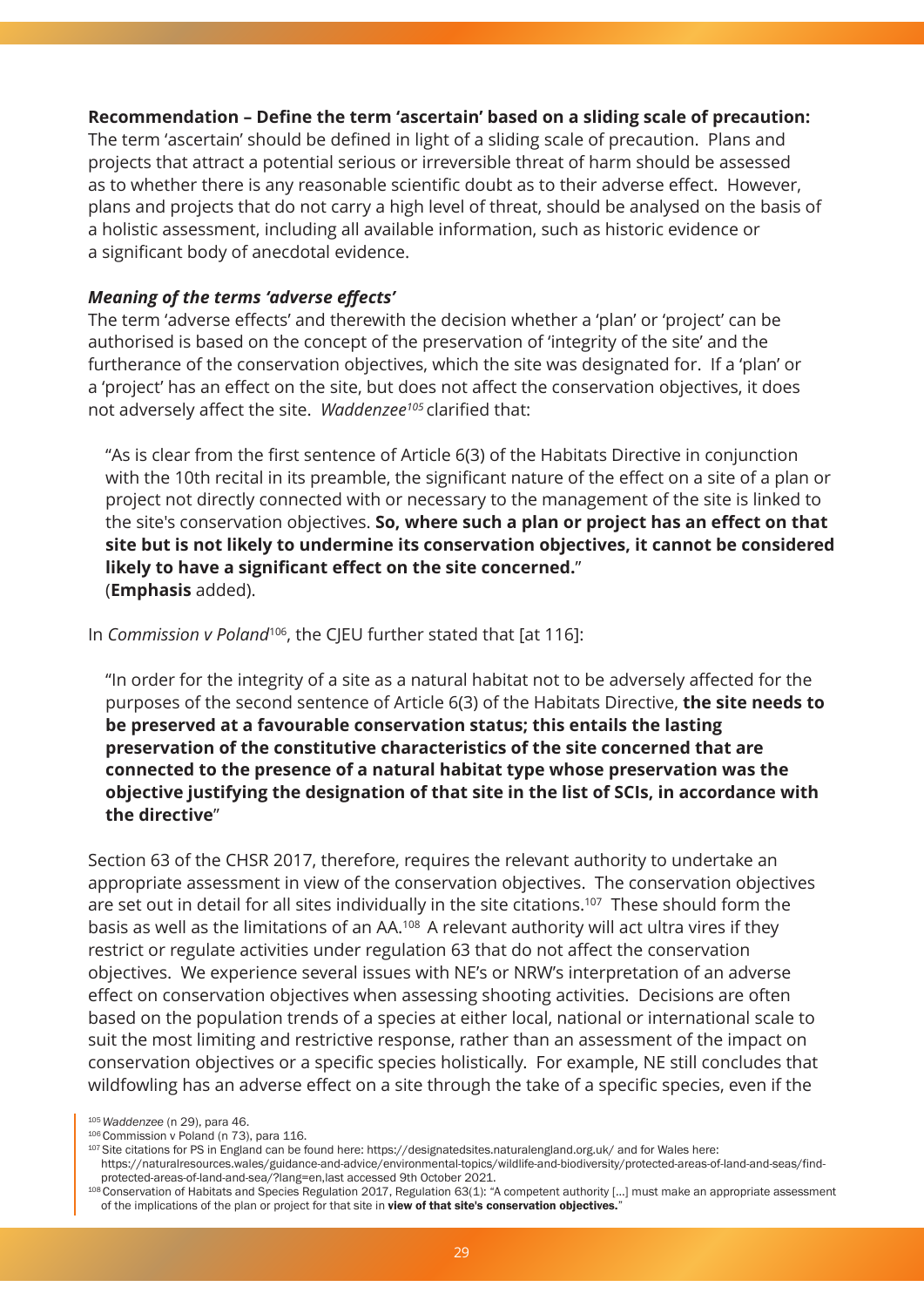mitigation measures provided by the wildfowling club increases the abundance of that species on the site by more than their take. This seems illogical and contrary to the interpretation of adverse effect by European case law.

Regarding the content of the AA, section 63(6) of the CHSR 2017 further states that:

(6) In considering whether a plan or project will adversely affect the integrity of the site, the competent authority must have regard **to the manner in which it is proposed to be carried out or to any conditions or restrictions subject to which it proposes that the consent, permission or other authorisation should be given**. (**Emphasis** added.)

The law, therefore, requires the relevant authority to take a holistic approach considering all aspects of a 'plan' and 'project' in order to determine the adverse effects. The assessment must be based on whether a proposed 'plan' or 'project' in its totality, including all mitigating and protective measures, will have an impact on the conservation objectives set out in the citations. Shooters are quintessentially conservationists and habitat managers. It is important that relevant authorities acknowledge that shooting related activities, such as wardening, predator and pest control, and vegetation management, are necessary to further the conservation objectives of Protected Sites. To restrict such activities, that have shaped our Protected Sites over centuries, might in itself create an adverse effect on the conservation objectives.

#### *Causation versus correlation*

Plans and projects should not be consented to if an authority cannot ascertain that they do not have an adverse effect on conservation objectives. The AA must, therefore, focus on factual causation between the proposed activity and the potential effect on the conservation objectives of a site. However, relevant authorities take decisions in relation to shooting activities based on correlation effects rather than causation.

*Commission v Poland*109 states, in relation to the outcome of an AA, that the crucial requirement is that the site is preserved at a favourable conservation status. While plans and project that are **causing** an effect on the conservation status must undergo an AA, it cannot be ignored that there are correlating external factors that can influence the conservation status of a site that are not linked to the proposed plan or project and are in fact not in any way influenceable by conservation management. Such correlating phenomena need to be taken out of the equation when conducting an AA.

In practice, we experience that NRW and NE do not assess the causal link between the activity and a potential effect. HRA decisions are based, at times, on correlating factors that have nothing to do with the proposed activity and cannot be influenced. For example, if a migratory bird species decides to short stop in the Netherlands due to climate change rather than travel to an estuary in the UK, then their numbers on that estuary will inevitably decrease. This, however, does not mean that the species number nationally or internationally is in decline and the bird endangered. It might well be that the species is thriving elsewhere. Wildfowling or other shooting related activities will have no influence on a phenomenon like short stopping nor can it be influenced by any conservation management on the estuary. In the proposed scenario it seems unreasonable to restrict wildfowling takes based on the argument that they might adversely affect the conservation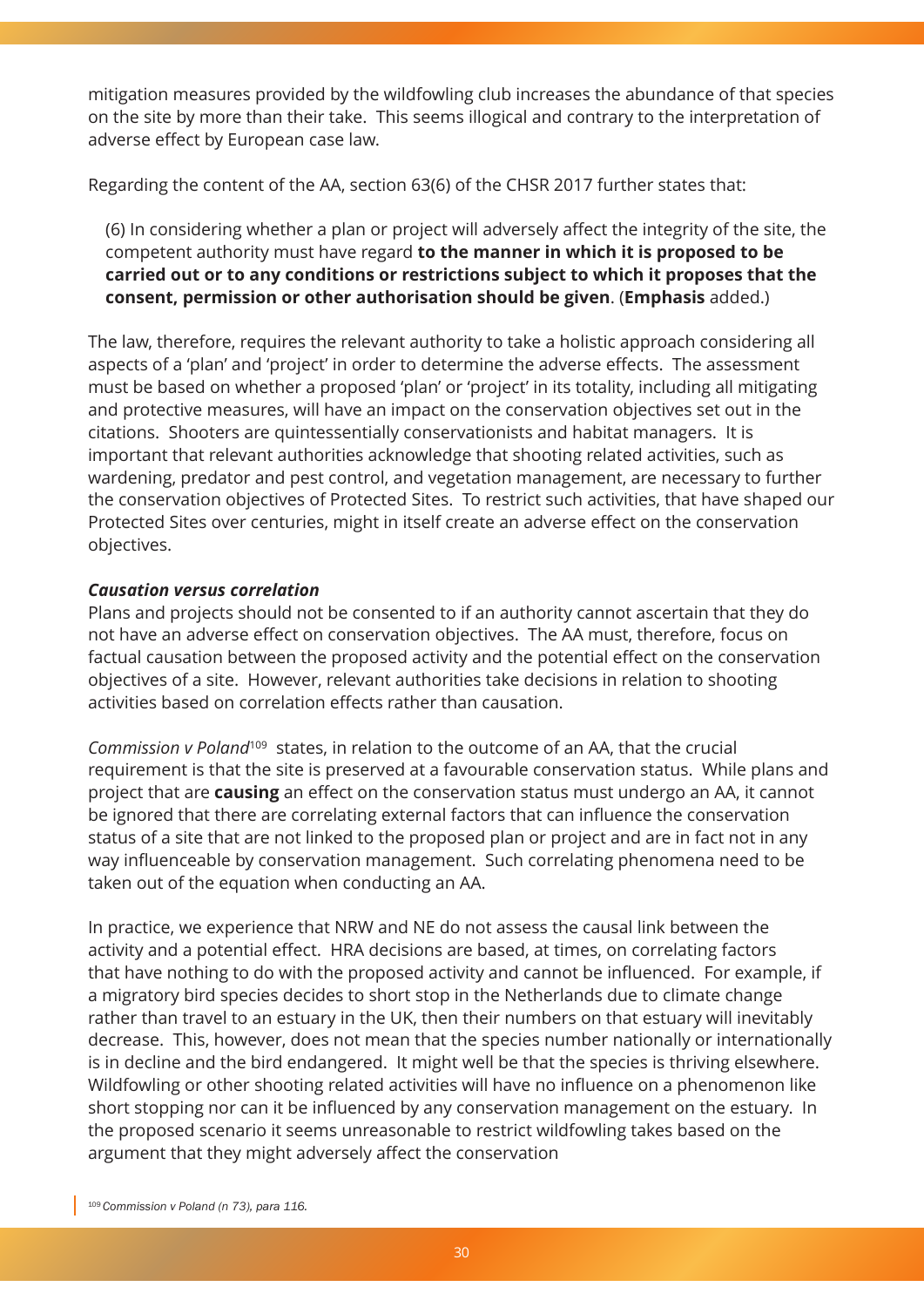objectives, as correlating factors don't equate to causal factors and the law requires the latter. A full and precise analysis at the AA stage, as per *People over Wind*110, must take such external factors into consideration when determining whether a proposed 'plan' or 'project' causes an adverse effect.

#### **Recommendation – Require authorities to take a holistic, fair and consistent approach when deciding the adverse effect on conservation objectives:**

We recommend that guidance is being issued to relevant authorities as to the requirement of a holistic approach to assess 'adverse effects' on conservation objectives. The assessment must be limited to causal factors and elements of mitigation and protection should be duly considered as well as potential inadvertent side effects, that derive from regulating, changing or prohibiting long standing shooting related activities that formed part of the management of a PS long before designation. The precautionary principle should be applied proportionately on a sliding scale depending on the risk of harm. Appropriate assessments must be applied consistently and free of bias. Shooting related activities are currently assessed more restrictively compared to similar activities.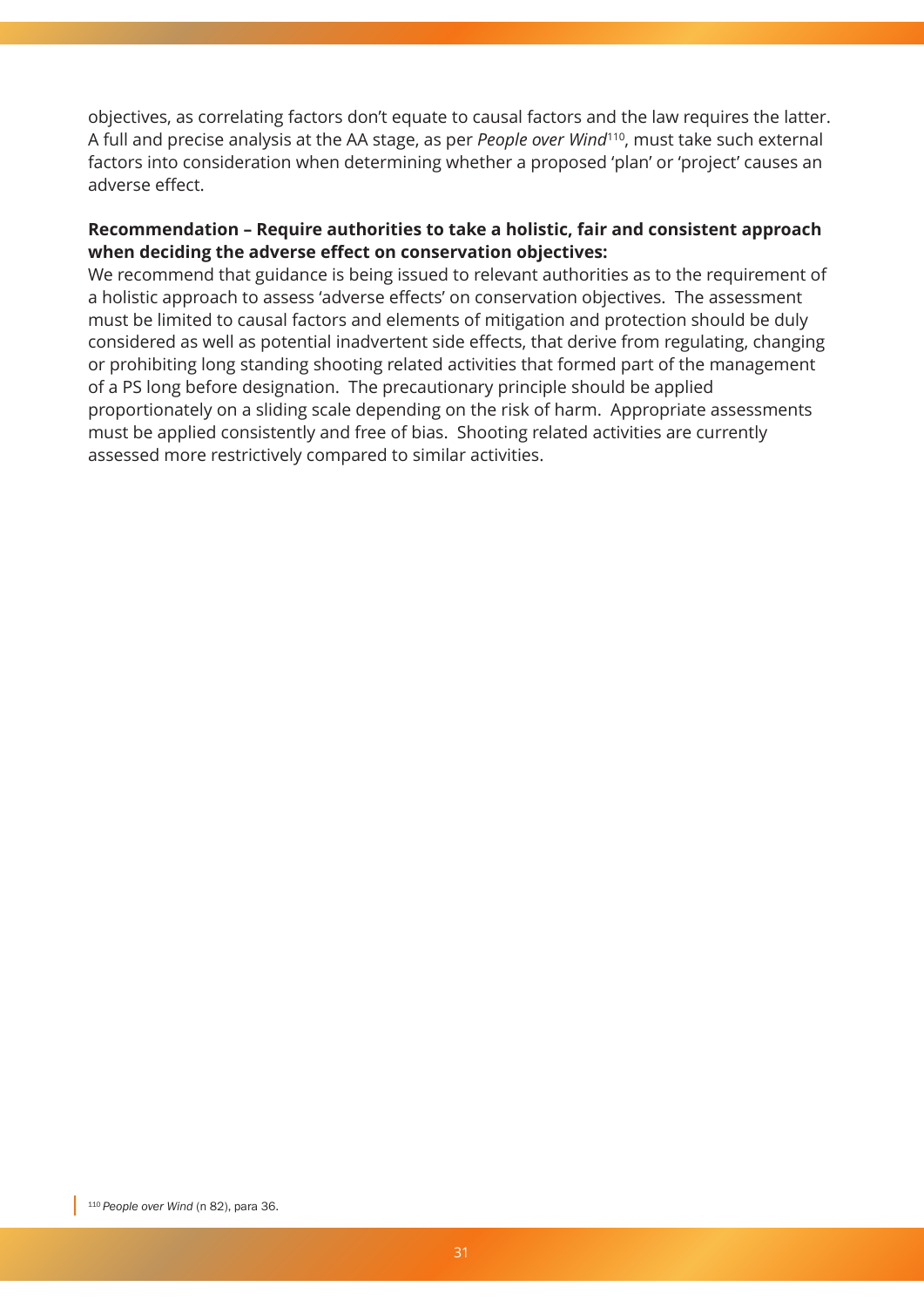## **Conclusions**

Relevant authorities are currently taking a precautionary approach in HRAs that is not proportionate to the assessed risks and is not suitable in assessments of complex conservation and biodiversity scenarios. The unintended consequence of this is that conservation objectives are being undermined by the very processes that are in place to protect them.

What is more, trigger terms, such as 'plan' or 'project' or 'likely significant effect' that are supposed to set thresholds within the HRA process, are being interpreted so widely that they lose all meaning. The reasoning behind a broad interpretation of the law and a wide latitude of discretion on behalf of relevant authorities has always been that exploitable lacunae must be prevented. However, in practice, this approach led to an almost complete focus on regulation, depriving restoration and enhancement of any resources. This is not beneficial to our Protected Sites and their conservation objectives, which will at best stagnate. Shooting related activities, especially, tend to get caught up in bureaucratic micro-regulations, with the effect that long-standing habitat management and conservation measure are being restricted or prohibited without any consideration to the environmental effect a sudden change in habitat management might have.

Shooters have over centuries been involved in and have even pioneered conservation work. Rather than being stifled by overly formalistic processes, we would like to be able to collaborate and contribute to the conservation objectives of our Protected Sites. If shooting related activities are over regulated, centuries of experience in conservation will be lost.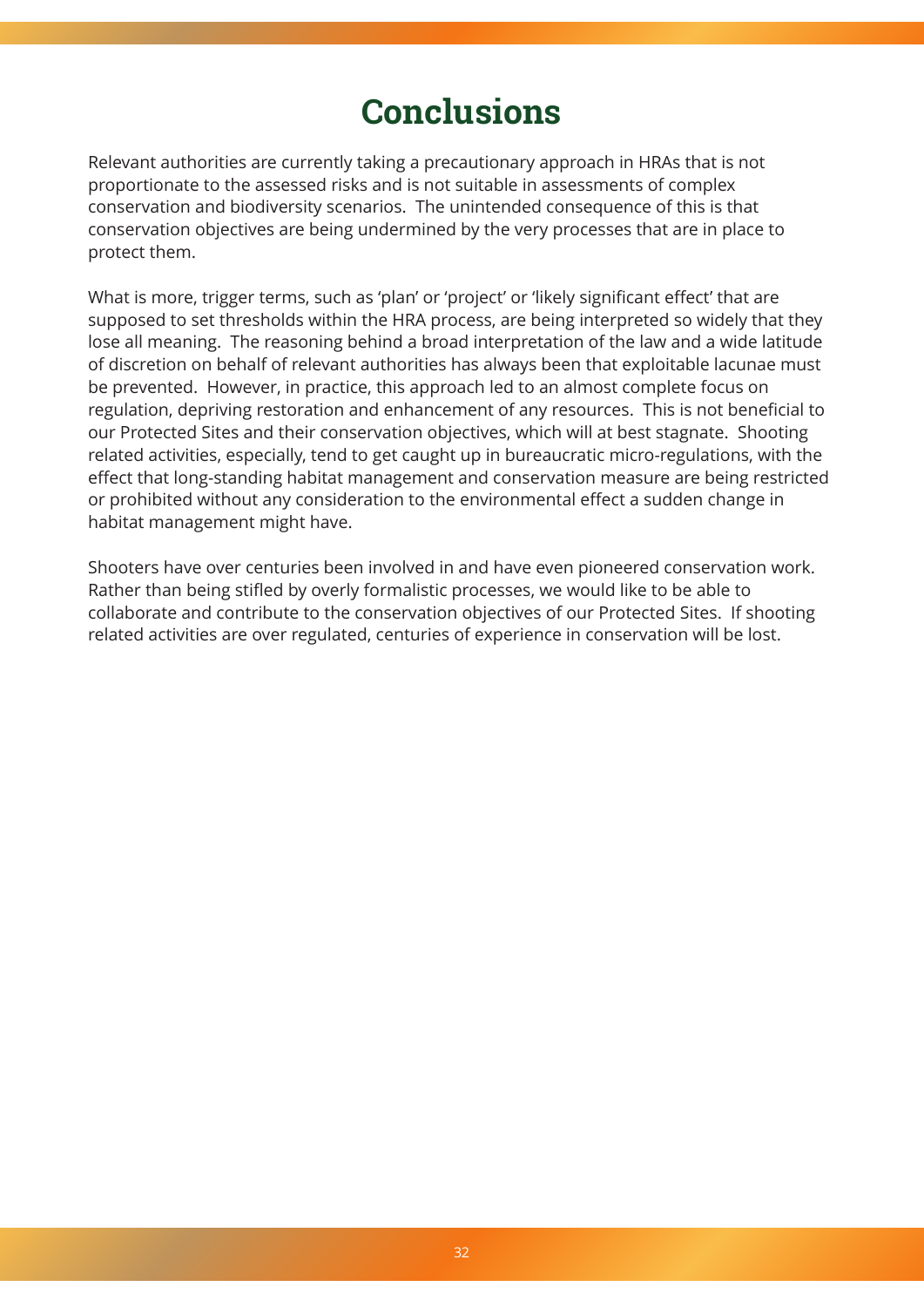# **References**

### **Treaties, EU Legislation, Statutes, and Statutory Instruments**

*International*

Council Directive (85/337/EEC) on the assessment of the effects of certain public and private projects on the environment (EIA Directive)

Council Directive 2009/147/EC on the conservation of wild birds (Birds Directive)

Council Directive 92/43/EEC on the conservation of natural habitats and of wild fauna and flora (Habitats Directive)

Report of the United Nations Conference on Environment and Development, Rio Declaration on Environment and Development (1992) A/CONF.151/26 (Vol. I), principle 15

The Convention on the Conservation of European Wildlife and Natural Habitats (Bern Convention)

#### *United Kingdom*

Conservation of Habitats and Species Regulation 2017 Countryside and Rights of Way Act 2000 Environment (Wales) Act 2016 Natural Environment and Rural Communities Act 2006 Wildlife and Countryside Act 1981

#### **Table of Cases**

*Cases of the Court of Justice of the European Union* C-127/02 Landelijke Vereniging tot Behoud van de Waddenzee, Nederlandse Vereniging tot Bescherming van Vogels v Staatssecretaris van Landbouw, Natuurbeheer en Visserij [2004] ECR I-175

C-241/08, European Commission v French Republic [2008] ECR I – 1723

C-78/16 and C-79/16 Giovanni Pesce and Others v Presidenza del Consiglio dei Ministri - Dipartimento della Protezione Civile and Others [2016] ECLI:EU:C:2016:428

C-293/17 and C-294/17 Coöperatie Mobilisation for the Environment UA, Vereniging Leefmilieu v College van gedeputeerde staten van Limburg, College van gedeputeerde staten van Gelderland [2018] ECLI:EU:C:2018:882

C-441/17 European Commission v Republic of Poland [2018] ECLI:EU:C:2018:255 C-323/17 People Over Wind, Peter Sweetman v Coillte Teoranta [2018] ECR I-244

### *Attorney General's Opinion on Cases of the Court of Justice of the European Union*

C-127/02 Landelijke Vereniging tot Behoud van de Waddenzee, Nederlandse Vereniging tot Bescherming van Vogels v Staatssecretaris van Landbouw, Natuurbeheer en Visserij [2004] ECR I-175, opinion of AG Kokott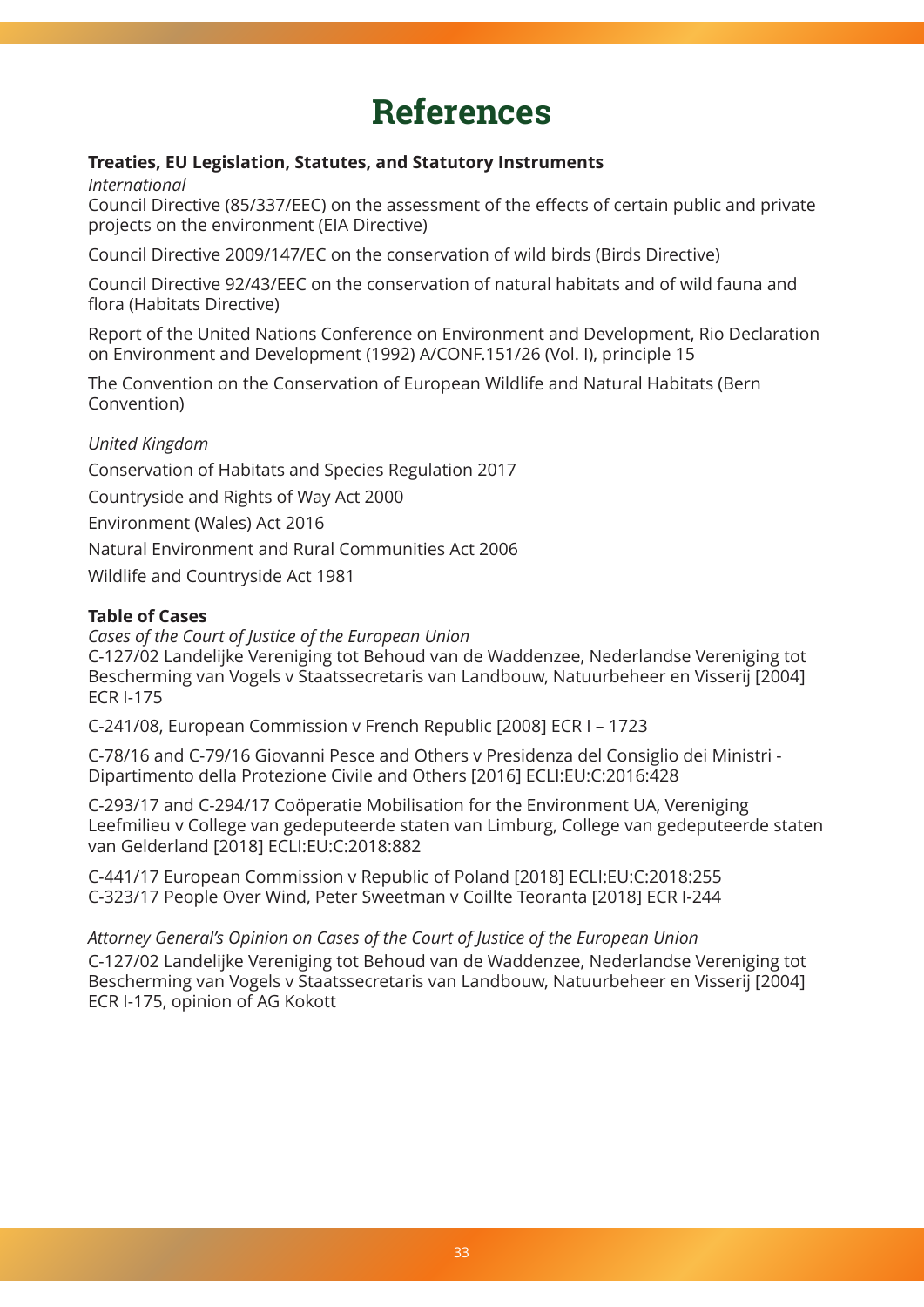#### *UK Case Law*

Canterbury City Council v Secretary of State for Housing, Communities and Local Government [2019] EWHC 1211 (Admin)

R(Akester & Anor) (On Behalf of the Lymington River Association) v Dept for Environment, Food and Rural Affairs and Wightlink [2010] EWHC 232 (Admin)

R(Champion) v North Norfolk District Council [2015] UKSC 52

R(Hart District Council) v Secretary of State for Communities and Local Government [2008] EWHC 1204 (Admin)

R(Langton) v Secretary of State for Environment, Food and Rural Affairs [2018] EWHC 2190 (Admin)

RSPB v Secretary of State for Scotland 2000 SLT (OH) 22

#### **Books, edited volumes, and PhD theses**

Collop, C, 'Impact of human disturbance on coastal birds: population consequences derived from behavioural responses' (PhD thesis, Bournemouth University 2017)

Cooney R, Dickson B, Biodiversity & the Precautionary Principle, Risk and Uncertainty in Conservation and Sustainable Use (Earthscan 2015)

Deville A ,Harding R, Applying the Precautionary Principle (The Federation Press 1997)

Fischer E, Jones J, von Schomburg R, Implementing the Precautionary Principle, Perspectives and Prospects (Edward Elgar 2008)

#### **Chapters in edited volumes**

Jones J, Bronitt S, 'The burden and standard of proof in environmental regulations: the precautionary principle in an Australian administrative context' in: Fisher E, Jones J, von Schomberg R (eds) Implementing the Precautionary Principle, Perspectives and Prospects (Edward Elgar 2008) 137, 142

McMorrow J, Lindley S, Aylen J et all, 'Moorland wildfire risk, visitors and climate change patterns prevention and policy' in: Bonn A, Allot K, Huback K et al (eds) Drivers of Change in Upland Environments (Routledge 2008), 404-431.

Moyle B, 'Making the Precautionary Principle Work for Biodiversity: Avoiding Perverse Outcomes in Decision-making Under Uncertainty' in: Cooney R, Dickson B (eds), Biodiversity & the Precautionary Principle (Earthscan 2015)

Von Schomberg R, 'The precautionary principle and its normative challenges' in: Fisher E, Jones J, von Schomberg R (eds), Implementing the Precautionary Principle, Perspectives and Prospects (EE 2006) 19, 23.

#### **Journal articles**

Davies G M, Grey A, Rein G, Legg C J C R, 'Peat consumption and carbon loss due to smouldering wildfire in a temperate peatland' (2013) For. Ecol. Manag. 308, 169-177

Douglas D J T, Bellamy P E, Stephen L S, Pearce-Higgins J W, Wilson J D, Grant M C, 'Upland land use predicts population decline in a globally near-threatened wader' (2004) J. Appl. Ecol. 51, 194–203;

Farage P, Ball A S, McGenity T J, Whitby C, Pretty J, 'Burning management and carbon sequestration of upland heather moorland in the UK' (2009) Aust. J. Soil Res. 47, 351-361

Grant M C, Osman C, Easton J, Lodge C, Smith M, Thompson G, Rodwell S, Moore N, 'Breeding success and causes of breeding failure of curlew Numenius arquata in Northern Ireland' (1999) J. Appl. Ecol. 36, 59–74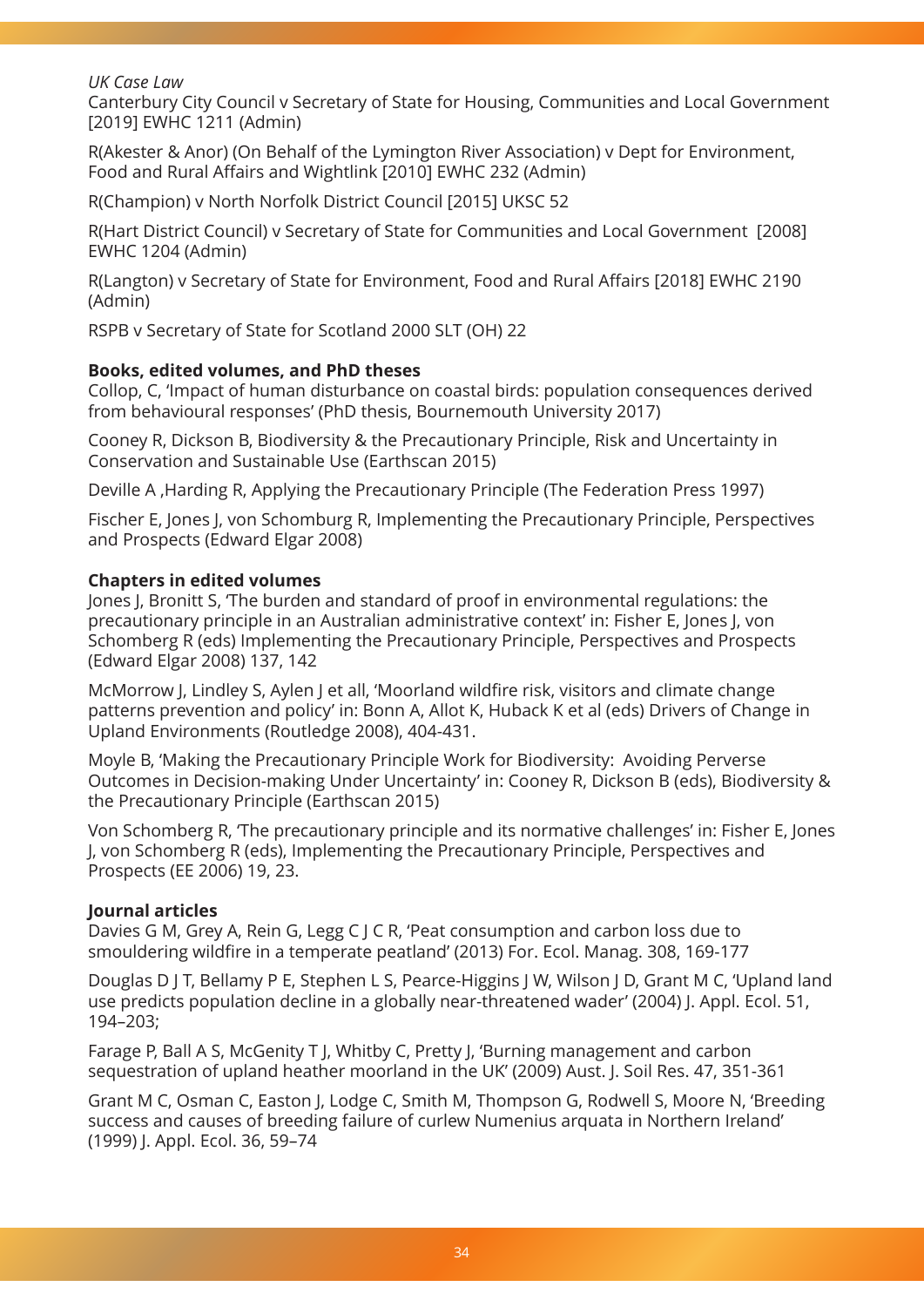Roodbergen M, van der Werf B, Hötker H, 'Revealing the contributions of reproduction and survival to the Europe-wide decline in meadow birds: review and meta-analysis' (2012) J. Ornithol 153, 53-74

#### **Other sources**

Agreement on the Conservation of African-Eurasian Migratory Waterbirds (AEWA), 'International Single Species Action Plan for the Conservation of the Eurasian Curlew' (AEWA Technical Series No. 58 2015)

Commission of the European Union, 'COMMUNICATION FROM THE COMMISSION on the precautionary principle' COM(2000) 1 final, 3

DEFRA, 'Draft Environmental Principles Policy Statement' (2021) 18

EMBER project, 'Effects of Moorland Burning on the Ecohydrology of River Basins, Key Findings from the EMBER project', https://water.leeds.ac.uk/wp-

content/uploads/sites/36/2017/06/EMBER\_full-report.pdf last accessed 9th October 2021

European Commission, 'MANAGING NATIONAL SITE NETWORK SITES The provisions of Article 6 of the 'Habitats' Directi[ve 92/43/EEC' \(2019\), Commiss](https://water.leeds.ac.uk/wp-content/uploads/sites/36/2017/06/EMBER_full-report.pdf)ion Notice C(2018) 7621 final

[Glaves D, Morecroft M, Fitzgibbon C et al, 'Natural England](https://water.leeds.ac.uk/wp-content/uploads/sites/36/2017/06/EMBER_full-report.pdf) review of upland evidence 2012 – the effects of managed burning on upland peatland biodiversity, carbon and water' (NEER004 2013)

Interdepartmental Liaison Group on Risk Assessment, 'THE PRECAUTIONARY PRINCIPLE: POLICY AND APPLICATION' (2002)

Jones G, 'Wildfowling: conservation at its core', https://basc.org.uk/wildfowling-conservationat-its-core%e2%80%8b/ last accessed 9th October 2021.

Langholm Moor Demonstration Project Partners, 'MANAGING MOORLAND FOR BIRDS OF PREY AND RED GROUSE, The Final Report of t[he Langholm Moor Demonstration Project](https://basc.org.uk/wildfowling-conservation-at-its-core%e2%80%8b/) [Partners 2008-2017'](https://basc.org.uk/wildfowling-conservation-at-its-core%e2%80%8b/) 

http://www.langholmproject.com/PDF%20downloads/Langholm%20Moor%20Demonstration %20Project%20Final%20Report.pdf last accessed 9th October 2021;;.

Natural England, 'Natural England's approach to assessing and responding to wildfowling [notices on Sites of Special Scientific Interest \(SSSIs\) and European sites' \(2014\),](http://www.langholmproject.com/PDF%20downloads/Langholm%20Moor%20Demonstration%20Project%20Final%20Report.pdf ) [https://consult.defra.gov.uk/natural-](http://www.langholmproject.com/PDF%20downloads/Langholm%20Moor%20Demonstration%20Project%20Final%20Report.pdf )england/wildfowling-guidancereview/supporting\_documents/Wildfowling%20Guidance\_Final\_draft\_Oct\_2014.pdf last accessed 9th October 2021

[Natural England, 'Natural England's approach to wildfowling consen](https://consult.defra.gov.uk/natural-england/wildfowling-guidance-review/supporting_documents/Wildfowling%20Guidance_Final_draft_Oct_2014.pdf)ting on Protected Sites' [\(2019/ZZ008\), http://publications.naturalengland.org.uk/publication/653417253463](https://consult.defra.gov.uk/natural-england/wildfowling-guidance-review/supporting_documents/Wildfowling%20Guidance_Final_draft_Oct_2014.pdf)6544 last accessed 9th October 2021

Natural England, 'Public Access to the countryside and part I of the Countryside and Rights of Way Act 2000, [Statutory guidance to relevant authorities on their function in relation to lo](http://publications.naturalengland.org.uk/publication/6534172534636544)cal access right restrictions' (Version 4.0: 2010)

Science for Environment Policy, 'FUTURE BRIEF: The precautionary principle: Decision making under uncertainty' (issue 18, 2017)

Sundseth K, Roth P, 'Article 6 of the Habitats Directive, Rulings of the European Court of Justice' (2014),

https://ec.europa.eu/environment/nature/info/pubs/docs/others/ECJ\_rulings%20Art\_%206%2 0-%20Final%20Sept%202014-2.pdf last accessed 8th October 2021.

Werrity A, Pakeman R, Shedden C, 'A review of sustainable Moorland Management, Report to [the Scientific Advisory Committee of Scottish Natural Heritage' \(2015\),](https://ec.europa.eu/environment/nature/info/pubs/docs/others/ECJ_rulings%20Art_%206%20-%20Final%20Sept%202014-2.pdf) [https://www.nature.scot/sites/defau](https://ec.europa.eu/environment/nature/info/pubs/docs/others/ECJ_rulings%20Art_%206%20-%20Final%20Sept%202014-2.pdf)lt/files/2017-11/Guidance-A-Review-of-Sustainable-Moorland-Management-A1765931.pdf last accessed 9th October 2021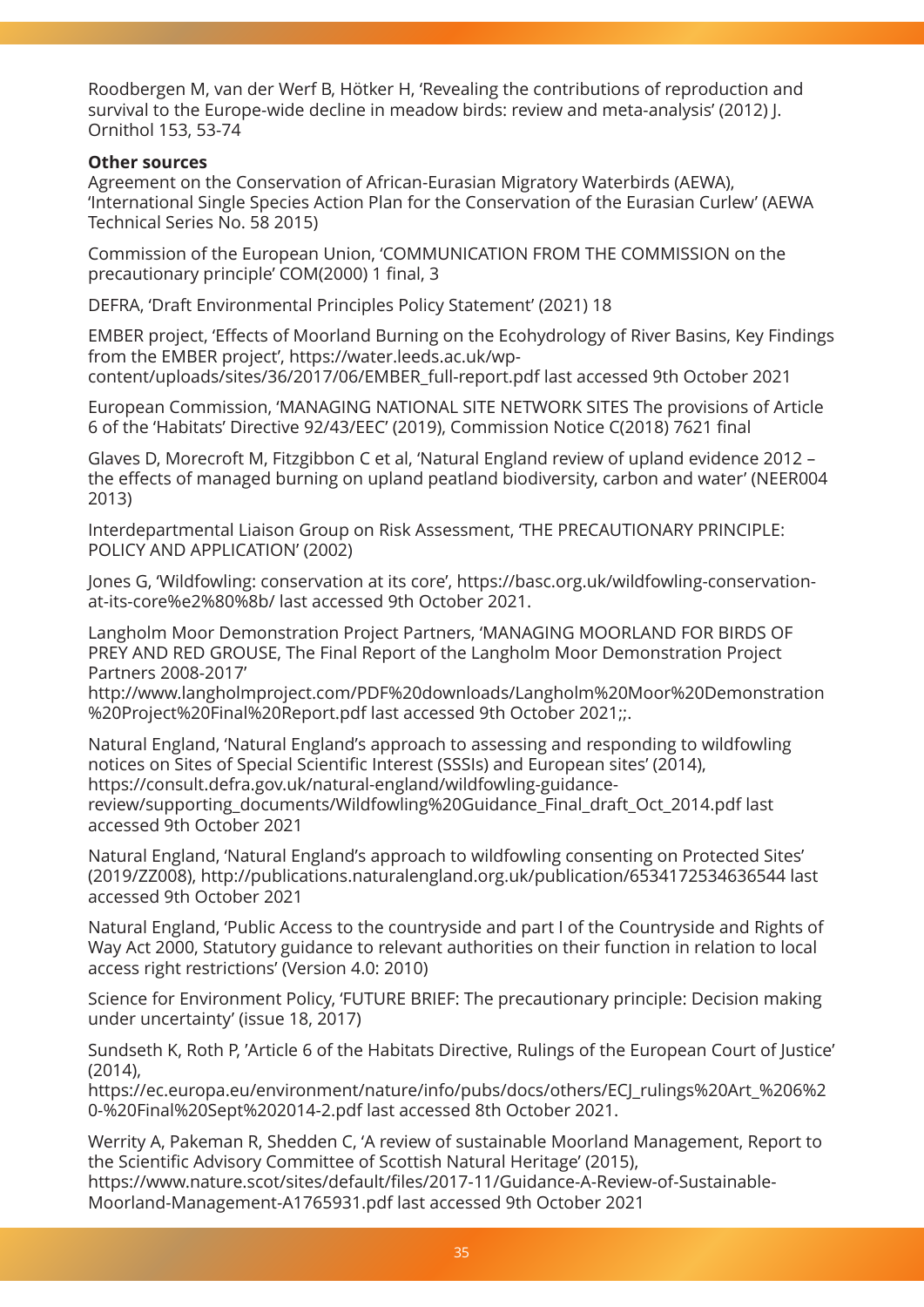### **ANNEX** Legal Framework

The Convention on the Conservation of European Wildlife and Natural Habitats (Bern Convention) imposes a legally binding obligation on the European Union (EU) as well as the United Kingdom (UK) to implement appropriate legislative and administrative measures for the protection of wild flora and fauna species, their habitats as well as the regulation of migratory species, while taking account of cultural, economic and recreational requirements and the needs of sub-species, varieties or forms at risk locally. The Bern Convention set out the following overriding duty:

#### **Article 2**

The Contracting Parties shall take requisite measures to maintain the population of wild flora and fauna at, or adapt it to, a level which corresponds in particular to ecological, scientific and cultural requirements, while taking account of economic and recreational requirements and the needs of sub-species, varieties or forms at risk locally.

The Bern Convention acted as a catalyst for the implementation of our amendments to habitat and species conservation laws at an EU and domestic level. The EU has implemented the obligations arising from the Bern Convention in the Council Directive 92/43/EEC on the conservation of natural habitats and of wild fauna and flora (Habitats Directive) and Council Directive 2009/147/EC on the conservation of wild birds (Birds Directive). The Birds Directive provides for a classification of sites for the protection of specified bird species, so called Special Protection Areas<sup>111</sup> while the Habitats Directive require the designation of sites for the protection of habitats and species that are of European importance – Special Areas of Conservation. The Birds Directive reiterates that measures of protection need to take account of cultural, economic and recreational requirements of Member States. SPAs and SACs, together, form a network of breeding and nesting sites for rare and threatened species as well as types of rare natural habitats – under the Bern Convention these sites underpin the Emerald network<sup>112</sup>. This network of PS is domestically referred to as National Site Network.

The Conservation of Habitats and Species Regulations 2017 transpose the obligations deriving from the Habitats Directive and elements of the Birds Directive into domestic law in England and Wales. The Habitats Regulations are considered EU derived domestic legislation under section 2 of the European Union (Withdrawal) Act 2018 and will continue to have effect during and after the implementation period until they are amended.

EU case law, which is applicable before the implementation period is retained and any question as to the validity, meaning or effect of any retained EU law is to be decided in accordance with any retained case law and any retained principles so far as that law is unmodified.113 However, neither the Supreme Court nor the Court of Appeal are bound to retained EU law.114

<sup>111</sup> Wildlife and Countryside Act 1981, ss 27A-34.

<sup>112</sup> For more information regarding the Emerald network, see https://www.coe.int/en/web/bern-convention/emerald-network last accessed 9th October 2021.

<sup>113</sup> European Union (Withdrawal) Act 2018, sections 3(2) and 6(3).

<sup>114</sup> ibid, section 6(4).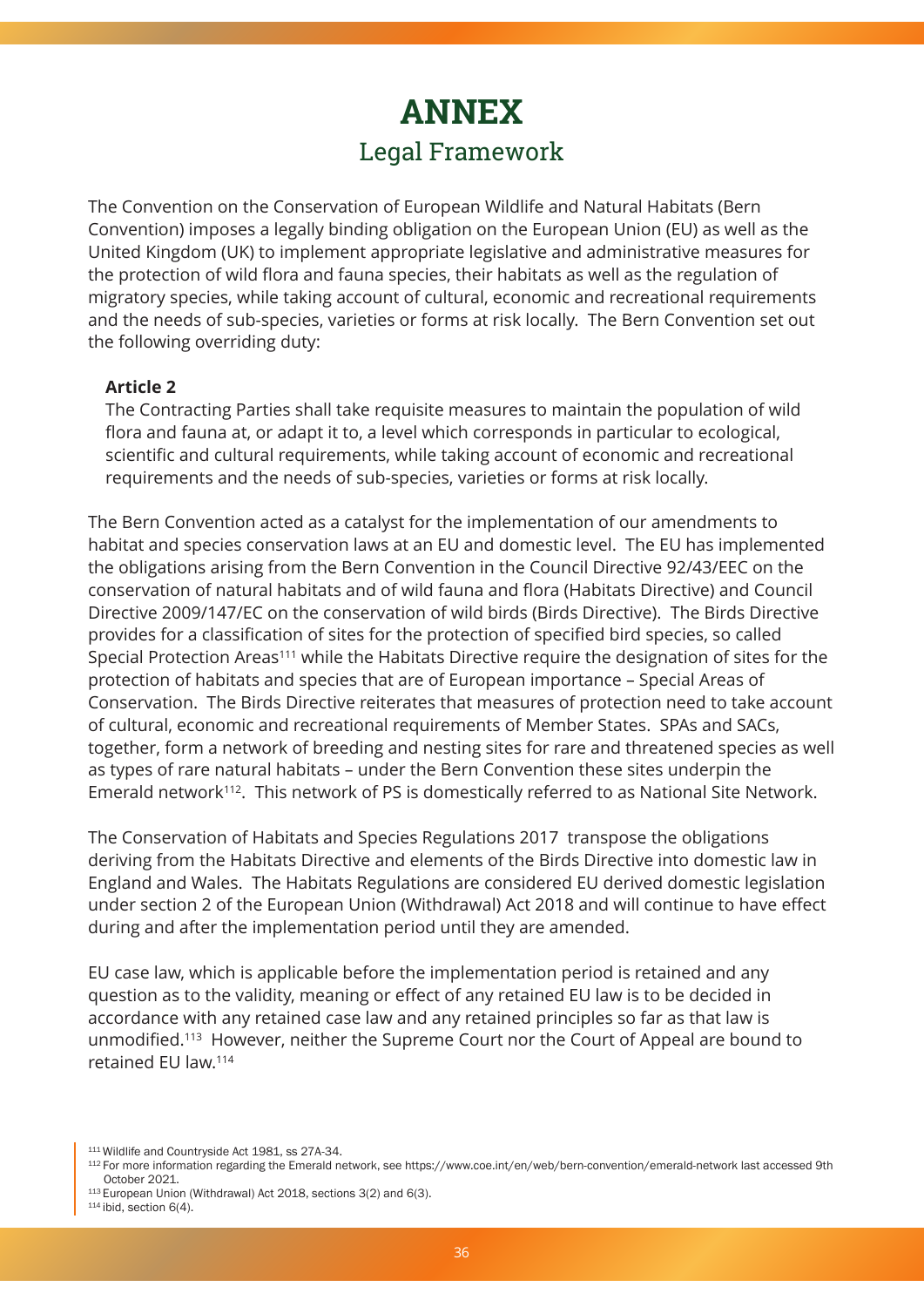Regulation 9 of the Habitats Regulations requires appropriate authorities to exercise their functions which are relevant to nature conservation to secure compliance with the Birds and the Habitats Directive.

PS complement the UK's pre-existing conservation protection sites known as Sites of Special Scientific Interests (SSSI) that were originally set up through the National Parks and Access to the Countryside Act 1946 and are currently governed by the WCA 1981 (as amended). It is important to note that all PS are at the same time SSSI but not vice versa.

In general, 'owners' and 'occupiers' of SSSI have the duty not to carry out any operations specified under the notification. In England, these operations are also referred to as operations requiring Natural England's or Operations Likely to Damage a Site Interest (ORNEC or OLDSI).

#### **28E Duties in relation to sites of special scientific interest.**

(1) The owner or occupier of any land included in a site of special scientific interest shall not while the notification under section 28(1)(b) remains in force carry out, or cause or permit to be carried out, on that land any operation specified in the notification unless—

(a) one of them has, after service of the notification, given Natural England notice of a proposal to carry out the operation specifying its nature and the land on which it is proposed to carry it out; and

(b) one of the conditions specified in subsection (3) is fulfilled.

(2) Subsection (1) does not apply to an owner or occupier being an authority to which section 28G applies acting in the exercise of its functions.

(3) The conditions are—

(a) that the operation is carried out with Natural England's written consent;

(b) that the operation is carried out in accordance with the terms of an agreement under section 16 of the 1949 Act [section 7 of the Natural Environment and Rural Communities Act 2006 or section 16 of the Environment (Wales) Act 2016];

(c) that the operation is carried out in accordance with a management scheme under section 28J or a management notice under section 28K.

(4) A consent under subsection (3)(a) may be given—

(a) subject to conditions, and

(b) for a limited period, as specified in the consent.

[…]

Where a SSSI notification by virtue of section 28 of the WCA 1981 (WCA) is in place, regulation 24 of the CHSR 2017 requires the following in relation to HRAs:

#### **Assessment of implications for European sites**

24.—(1) Where it appears to the appropriate nature conservation body that a notice of a proposal under section 28E(1)(a) of the WCA 1981 relates to an operation which is or forms part of a 'plan' or 'project' which—

(a) is likely to have a significant effect on a European site (either alone or in combination with other plans or projects), and

(b) is not directly connected with or necessary to the management of that site, it must make an appropriate assessment of the implications for that site in view of that site's conservation objectives.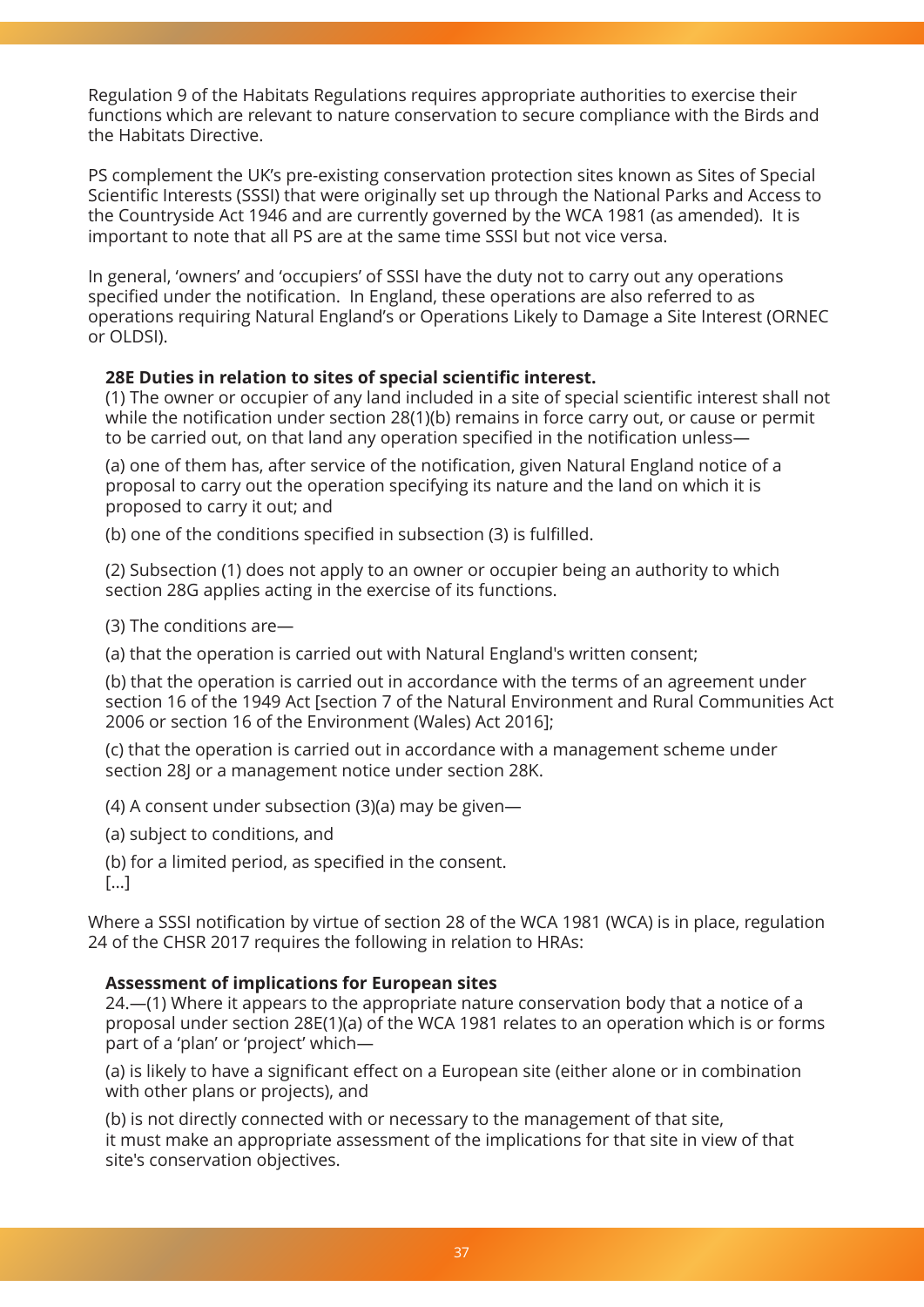(2) In the light of the conclusions of the assessment, it may give consent for the operation only after having ascertained that the plan or project will not adversely affect the integrity of the site.

(3) This regulation does not apply in relation to a site which is a European site by reason of regulation 8(1)(c).

The general duties in relation to a HRAs of plans and projects are covered in Regulations 63 and 64:

#### **Assessment of implications for European sites and European offshore marine sites**

63.—(1) A competent authority, before deciding to undertake, or give any consent, permission or other authorisation for, a plan or project which—

(a) is likely to have a significant effect on a European site or a European offshore marine site (either alone or in combination with other plans or projects), and

(b) is not directly connected with or necessary to the management of that site, must make an appropriate assessment of the implications of the plan or project for that site in view of that site's conservation objectives.

(2) A person applying for any such consent, permission or other authorisation must provide such information as the competent authority may reasonably require for the purposes of the assessment or to enable it to determine whether an appropriate assessment is required.

(3) The competent authority must for the purposes of the assessment consult the appropriate nature conservation body and have regard to any representations made by that body within such reasonable time as the authority specifies.

(4) It must also, if it considers it appropriate, take the opinion of the general public, and if it does so, it must take such steps for that purpose as it considers appropriate.

(5) In the light of the conclusions of the assessment, and subject to regulation 64, the competent authority may agree to the plan or project only after having ascertained that it will not adversely affect the integrity of the European site or the European offshore marine site (as the case may be).

(6) In considering whether a plan or project will adversely affect the integrity of the site, the competent authority must have regard to the way it is proposed to be carried out or to any conditions or restrictions subject to which it proposes that the consent, permission or other authorisation should be given.

 $\lceil \dots \rceil$ 

Regulation 64 provides:

#### **Considerations of overriding public interest**

**64.**—(1) If the competent authority is satisfied that, there being no alternative solutions, the plan or project must be carried out for imperative reasons of overriding public interest (which, subject to paragraph (2), may be of a social or economic nature), it may agree to the plan or project notwithstanding a negative assessment of the implications for the European site or the European offshore marine site (as the case may be).